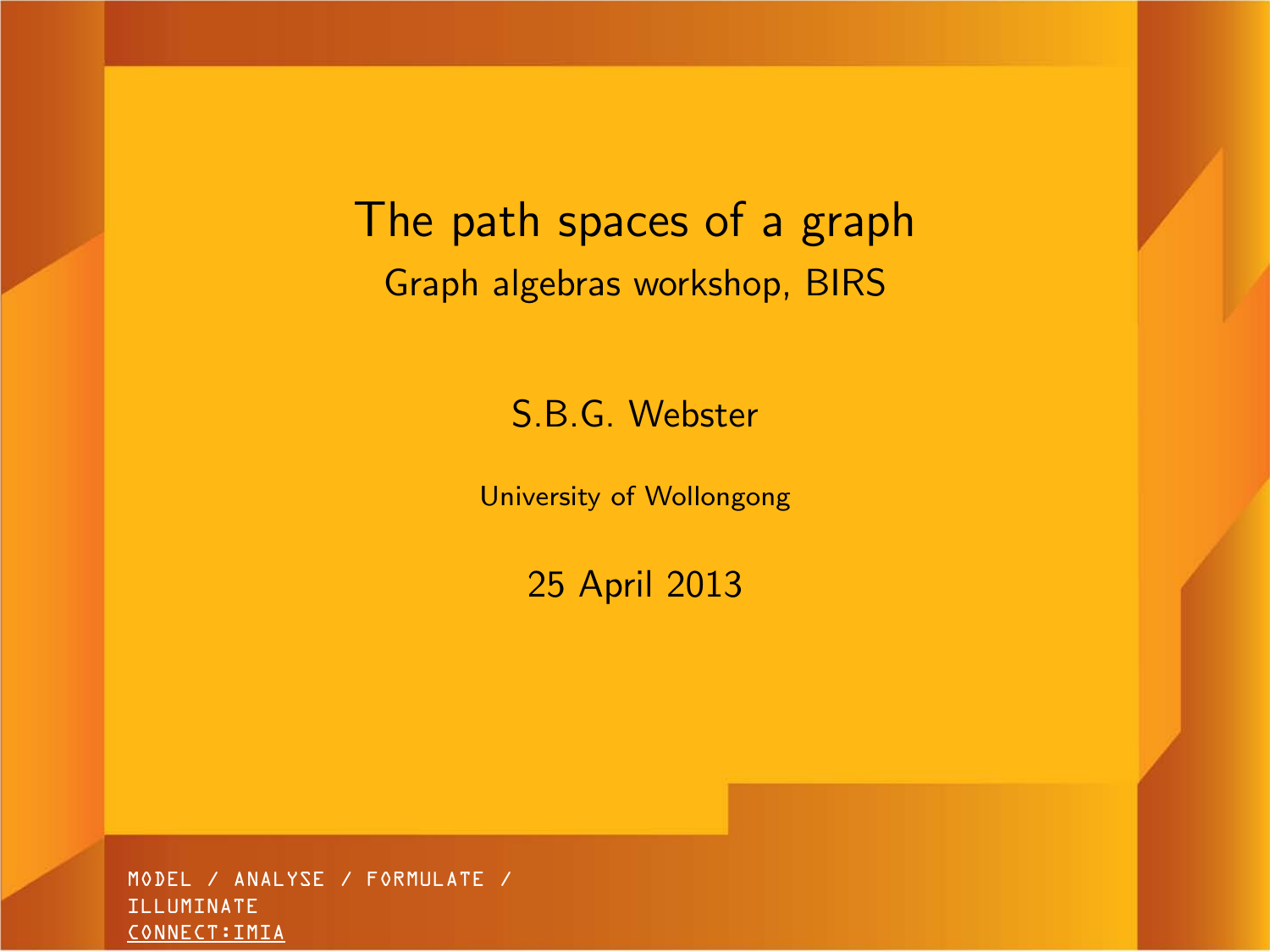### Directed graphs



A *directed graph E* consists of a set  $E^0$  of vertices and a set  $E^1$  of directed edges, with direction determined by range and source maps  $r,s:E^1\to E^0.$  A *k-coloured graph* is a directed graph with a map  $c:E^1\rightarrow \{c_1,\ldots,c_k\}.$ 

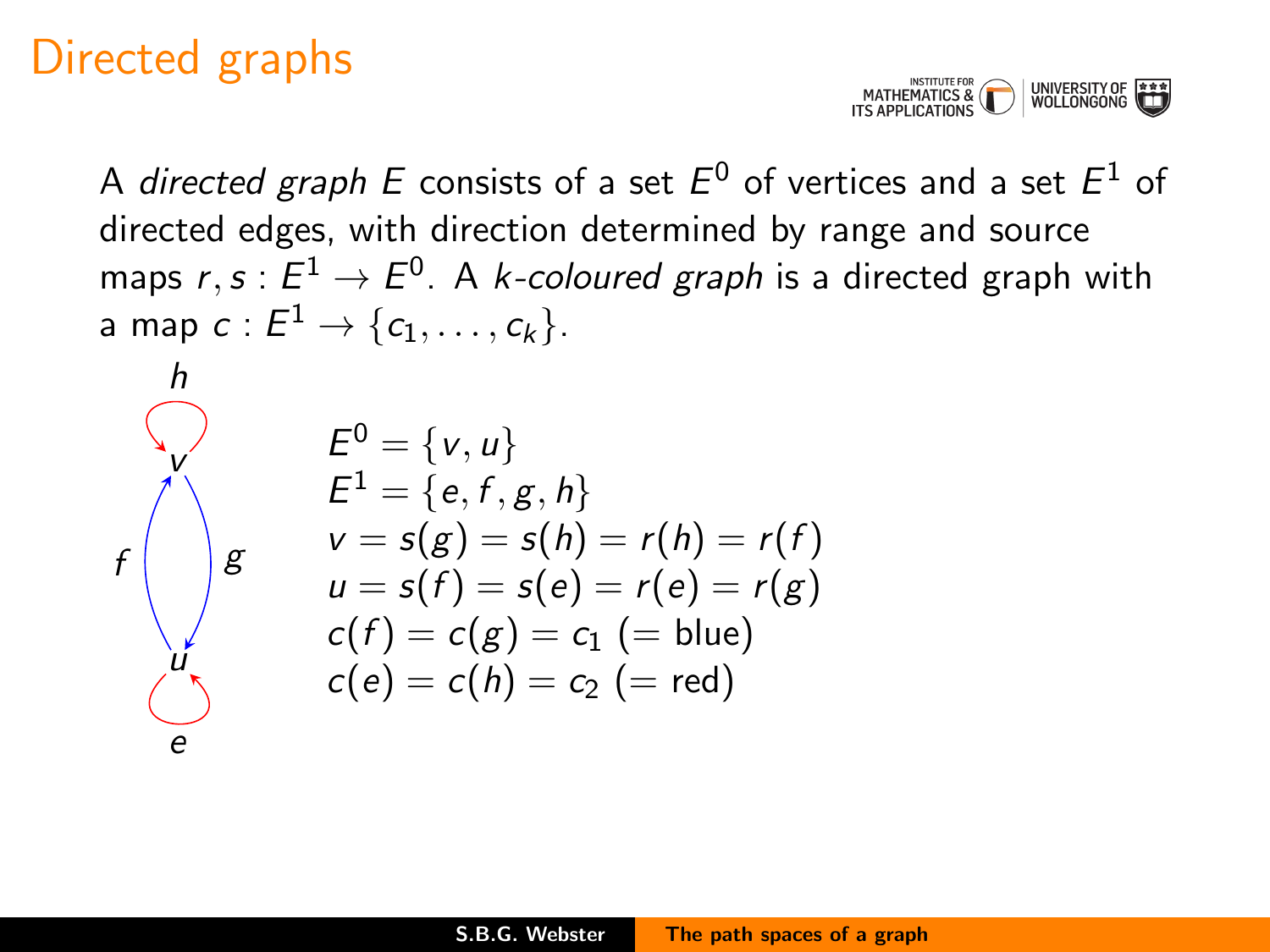### Paths: Raeburn Mk II / Australian



A sequence  $\mu_1 \mu_2 \mu_3 \ldots$  of edges is a path if  $s(\mu_i) = r(\mu_{i+1})$ for all  $i$ .

$$
r(\mu) \leftarrow \qquad \qquad \mu_1 \qquad \qquad \mu_n \qquad s(\mu)
$$

►  $E^n = \{ \mu : \mu$  is a path with *n* (possibly  $= \infty$ ) edges} ►  $E^* = \{\mu : \mu \text{ has finitely many edges}\}.$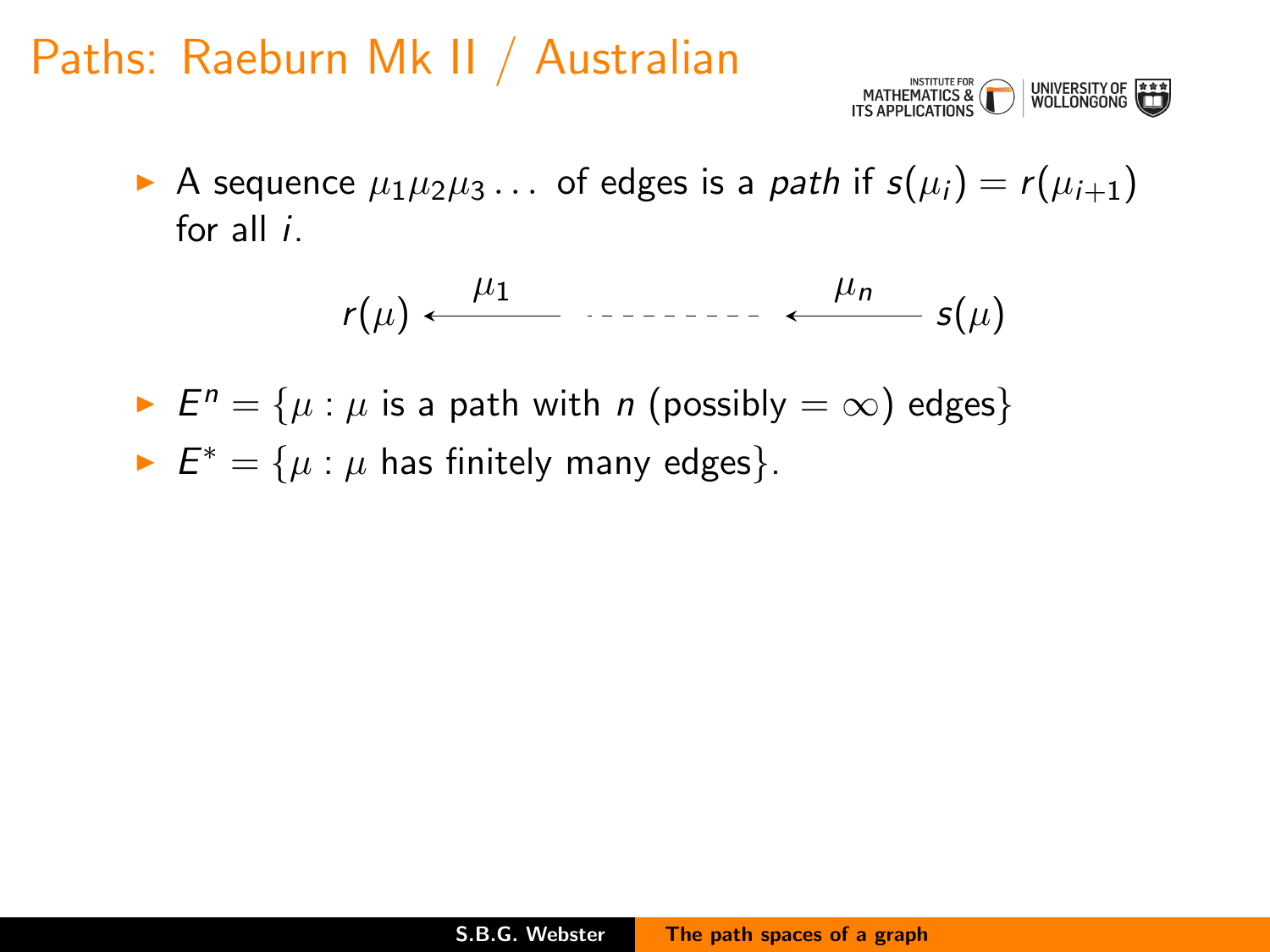## Higher-rank graphs



- $\triangleright$  A higher-rank graph, or k-graph, is a small category  $\Lambda$  with a functor  $d:\Lambda\to{\mathbb N}^k$  satisfying the unique factorisation property: if  $\lambda \in \text{Mor}(\Lambda)$  has  $d(\lambda) = m + n$ , then there exists unique  $\mu, \nu \in \text{Mor}(\Lambda)$  with  $d(\mu) = m$ ,  $d(\nu) = n$  and  $\lambda = \mu \nu$ .
- $\triangleright$  Call d the degree functor.

#### **Examples**

- 1. Suppose E is a directed graph. The path category  $\mathcal{P}(E)$  of E has  $\mathsf{Obj}(\mathcal{P}(E)) = E^0$ ,  $\mathsf{Mor}(\mathcal{P}(E)) = E^*$ , range, source and composition inherited from E. With  $d(\lambda) := |\lambda|$ ,  $P(E)$  is a 1-graph. Moreover, every 1-graph occurs as the path category of a directed graph
- 2. Let  $T_k$  be the category with a single object and morphisms  $\mathbb{N}^k$ . With  $d = \mathrm{id}_{\mathbb{N}^k}$ ,  $\mathcal{T}_k$  is a *k*-graph.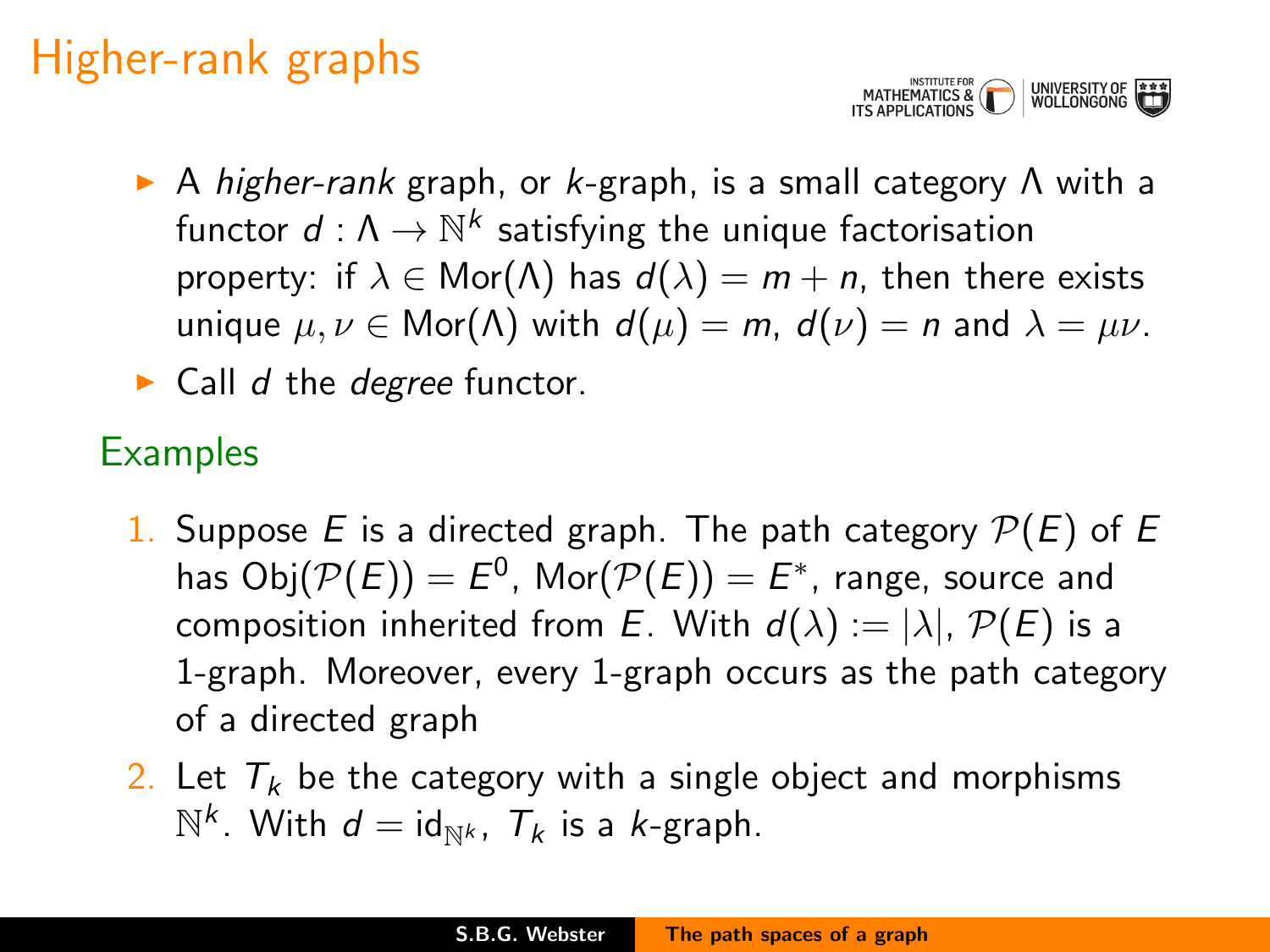#### **Skeletons**



We may visualise a  $k$ -graph  $\Lambda$  by its skeleton: the k-coloured directed graph  $E_\Lambda$  with  $E_\Lambda^0 = \mathsf{Obj}(\Lambda)$ ,  $\quad E_\Lambda^1 = \bigcup_{i\leq k} \mathsf{d}^{-1}(e_i)$ , range and source as in Λ, and colouring  $c^{-1}(c_i)=d^{-1}(e_i).$ 

#### **Examples**

- 1.  $P(E)$  has skeleton isomorphic to E.
- 2. The skeleton of  $T_k$  has single vertex, and a different coloured loop for each generator of  $\mathbb{N}^k$ :

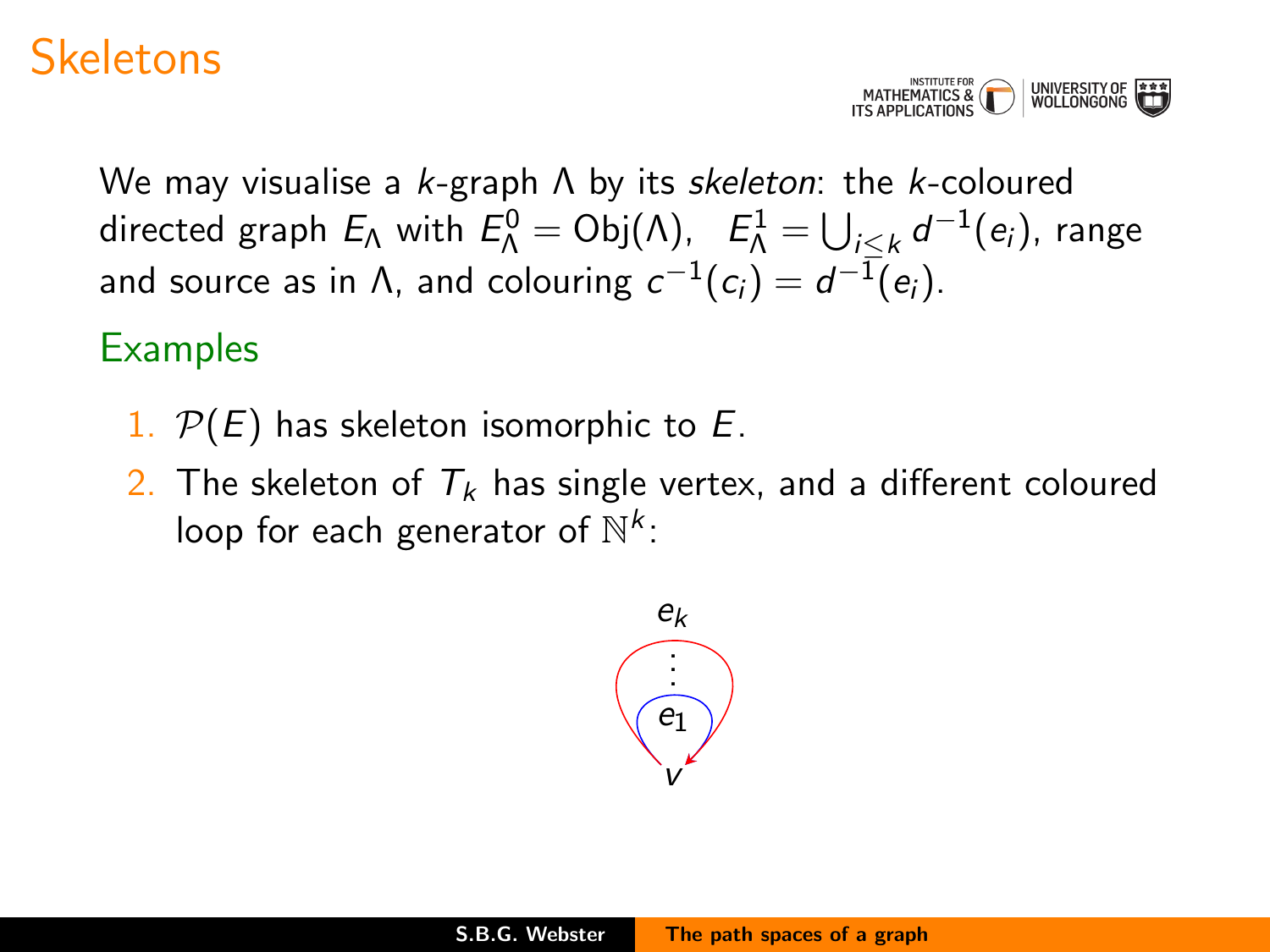#### **Skeletons**



#### **Examples**

3. For each  $m\in(\mathbb{N}\cup\{\infty\})^k$  there is a  $k$ -graph  $\Omega_{k,m}$  with objects  $\{p\in\mathbb{N}^k: p\leq m\}$ , morphisms  $\{(\rho,q)\in\mathbb{N}^k\times\mathbb{N}^k: \rho\leq q\leq m\}, r(\rho,q)=p, s(\rho,q)=q,$  $(p, q)(q, t) = (p, t)$ , and  $d(p, q) = q - p$ . The skeleton of  $\Omega_{k,m}$  is denoted  $E_{k,m}$ . The following 2-coloured graph is  $E_{2,(3,2)}$ 

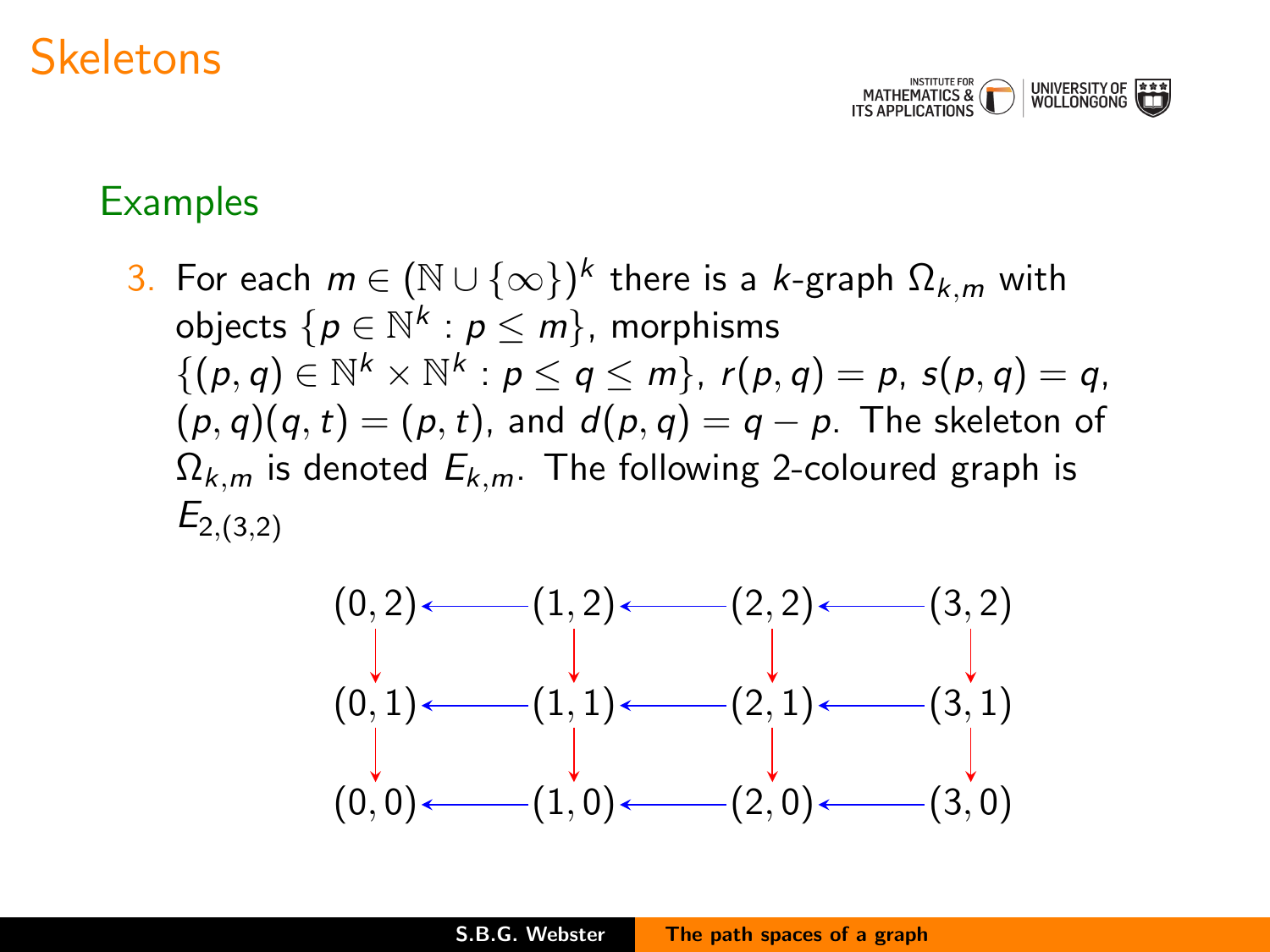### k-coloured graphs



A coloured-graph morphism is a range, source and colour preserving map between two coloured graphs.



A square is a coloured-graph morphism from the coloured graph on the right into  $E$ . We think of this as a labelling of the picture on the right with elements of our graph.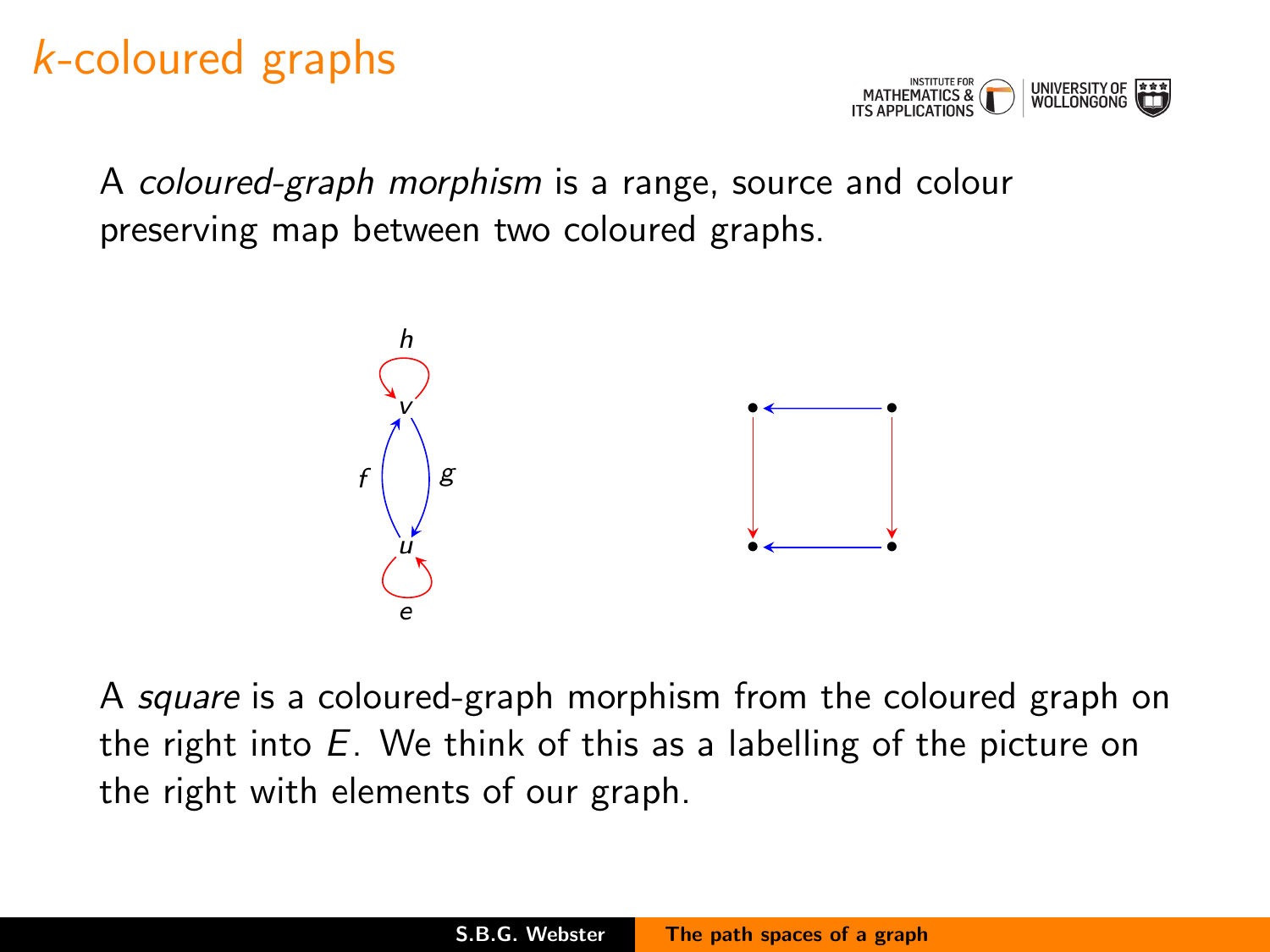### k-coloured graphs



A coloured-graph morphism is a range, source and colour preserving map between two coloured graphs.



A square is a coloured-graph morphism from the coloured graph on the right into  $E$ . We think of this as a labelling of the picture on the right with elements of our graph.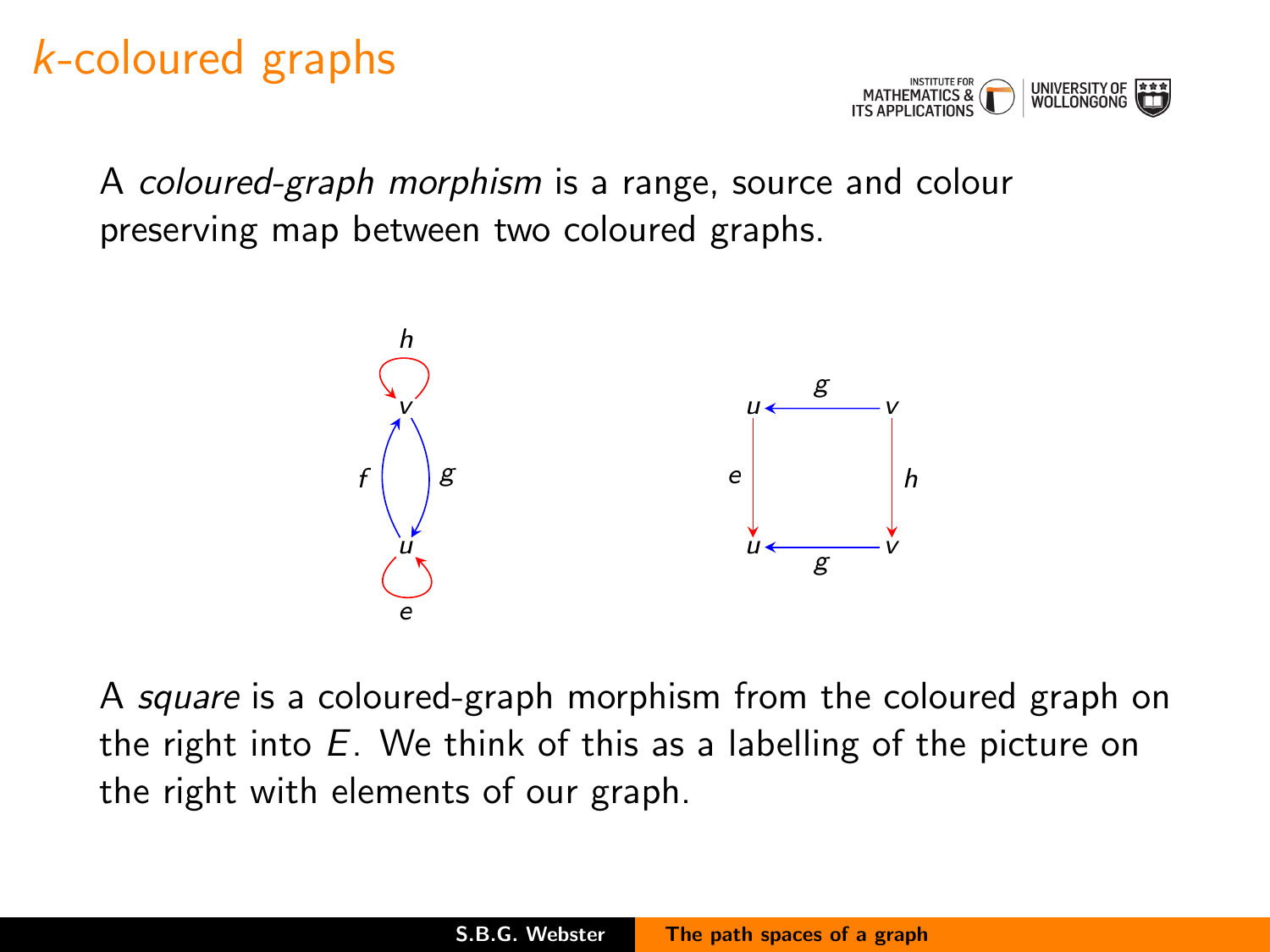#### Squares



Given a k-coloured graph  $E$ , we say a collection of squares  $C$  is *complete* if for each  $c_i c_j$ -coloured path  $x \in E^2$ , there exists a unique square in  $C$  of which  $x$  is a subpath.

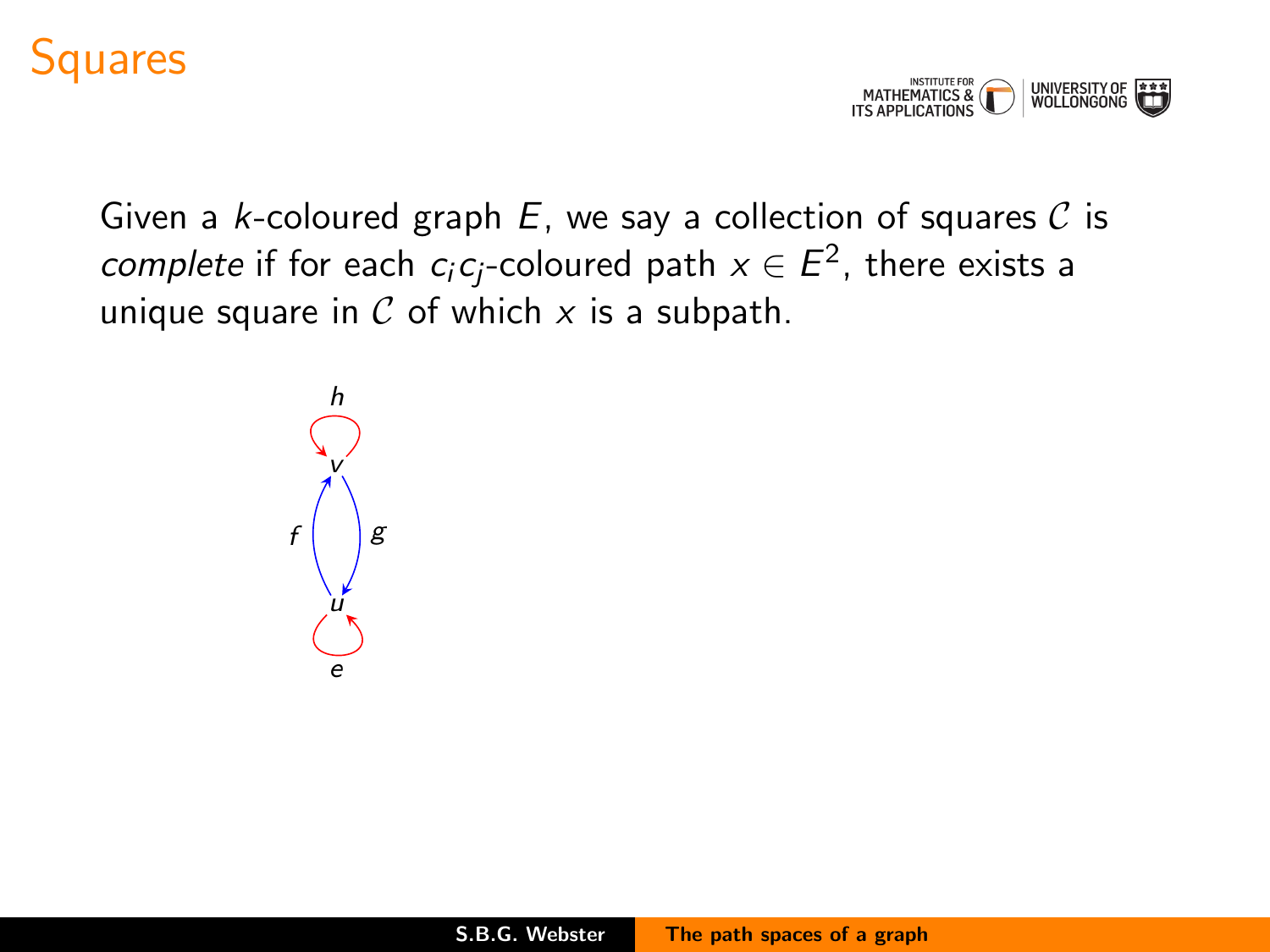#### **auares**



Given a k-coloured graph  $E$ , we say a collection of squares  $C$  is *complete* if for each  $c_i c_j$ -coloured path  $x \in E^2$ , there exists a unique square in  $\mathcal C$  of which  $x$  is a subpath.



For example: these two squares are a complete collection for E. Such a collection is not typically unique.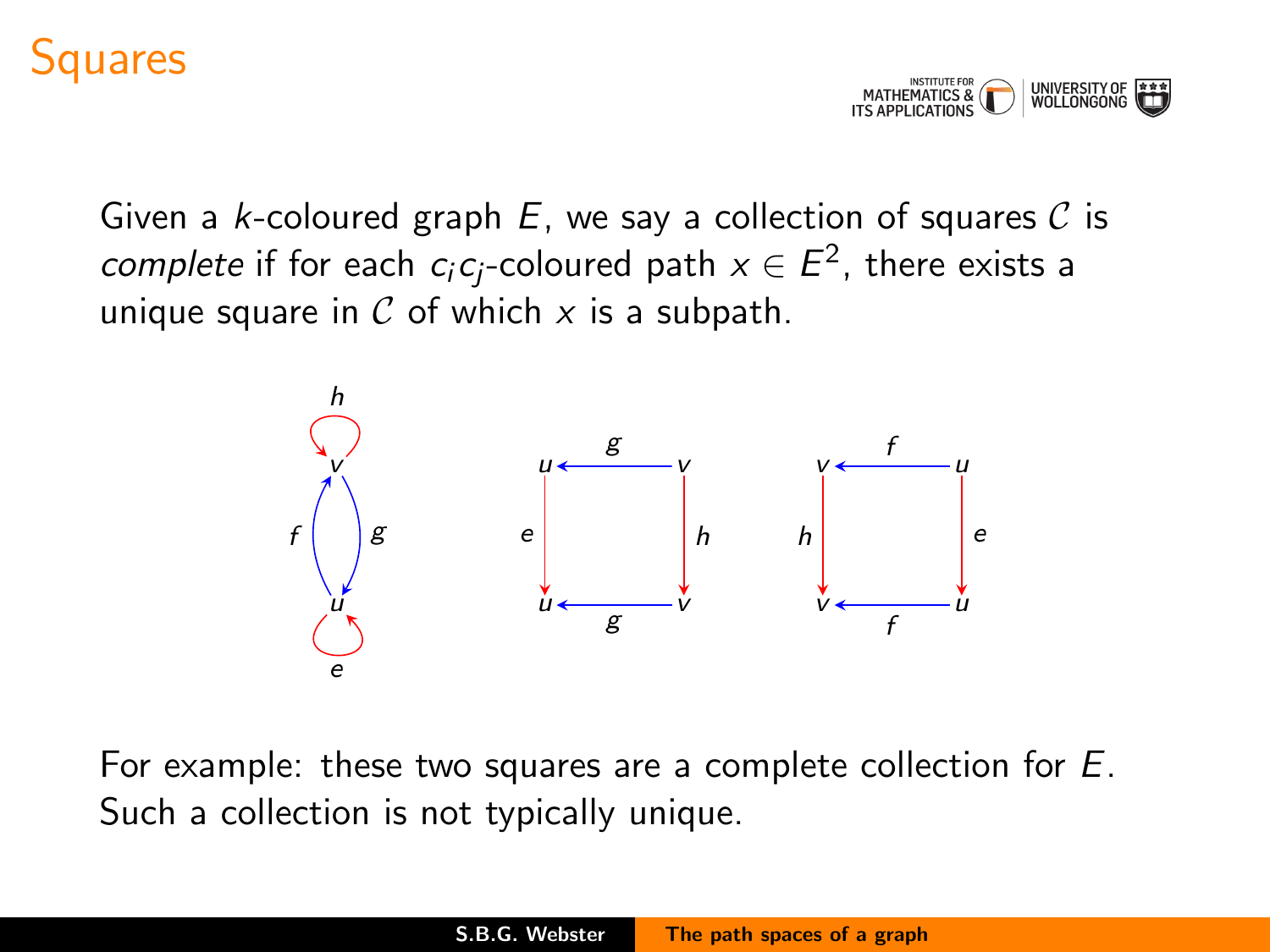### Associativity of C



Let  $E$  be a  $k$ -coloured graph and  $C$  be a complete collection of squares. Given a 3-coloured path  $\mathit{fgh} \in E^3$ , the squares in  $\mathcal C$  give  $f_i, g_i, h_i, f^i, g^i, h^i \in E^1$  as shown in the following diagram.



We say that  $\mathcal C$  *associative* if  $f^2=f_2$ ,  $g^2=g_2$  and  $h^2=h_2$ .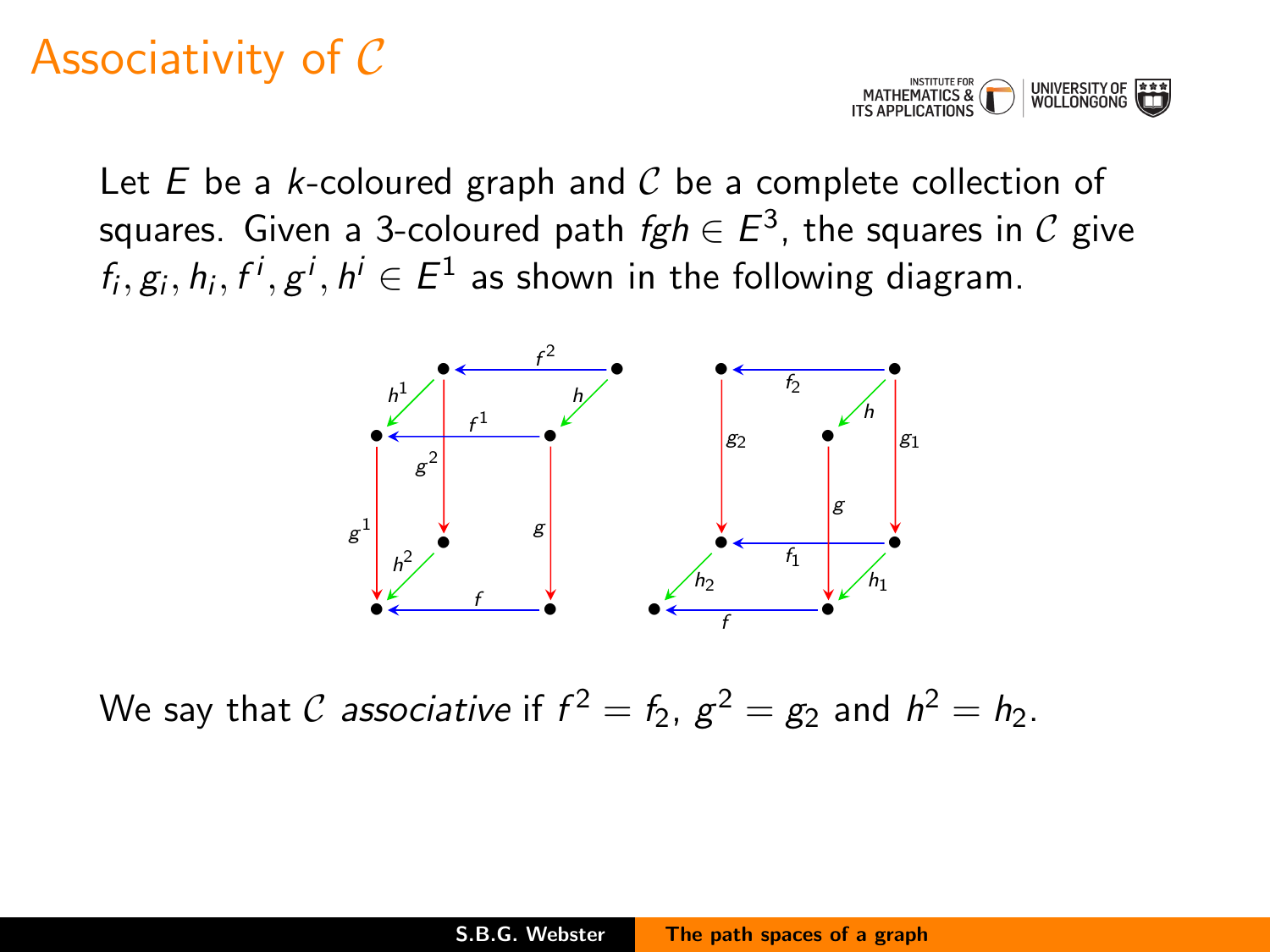

- $\triangleright$  Suppose that E is a k-coloured graph and C complete collection of squares which is associative.
- ► For each Λ,  $\{\lambda \in \Lambda : d(\lambda) = e_i + e_j, i \neq j\}$  determines a complete collection of squares  $C_A$  for  $E_A$  which is associative.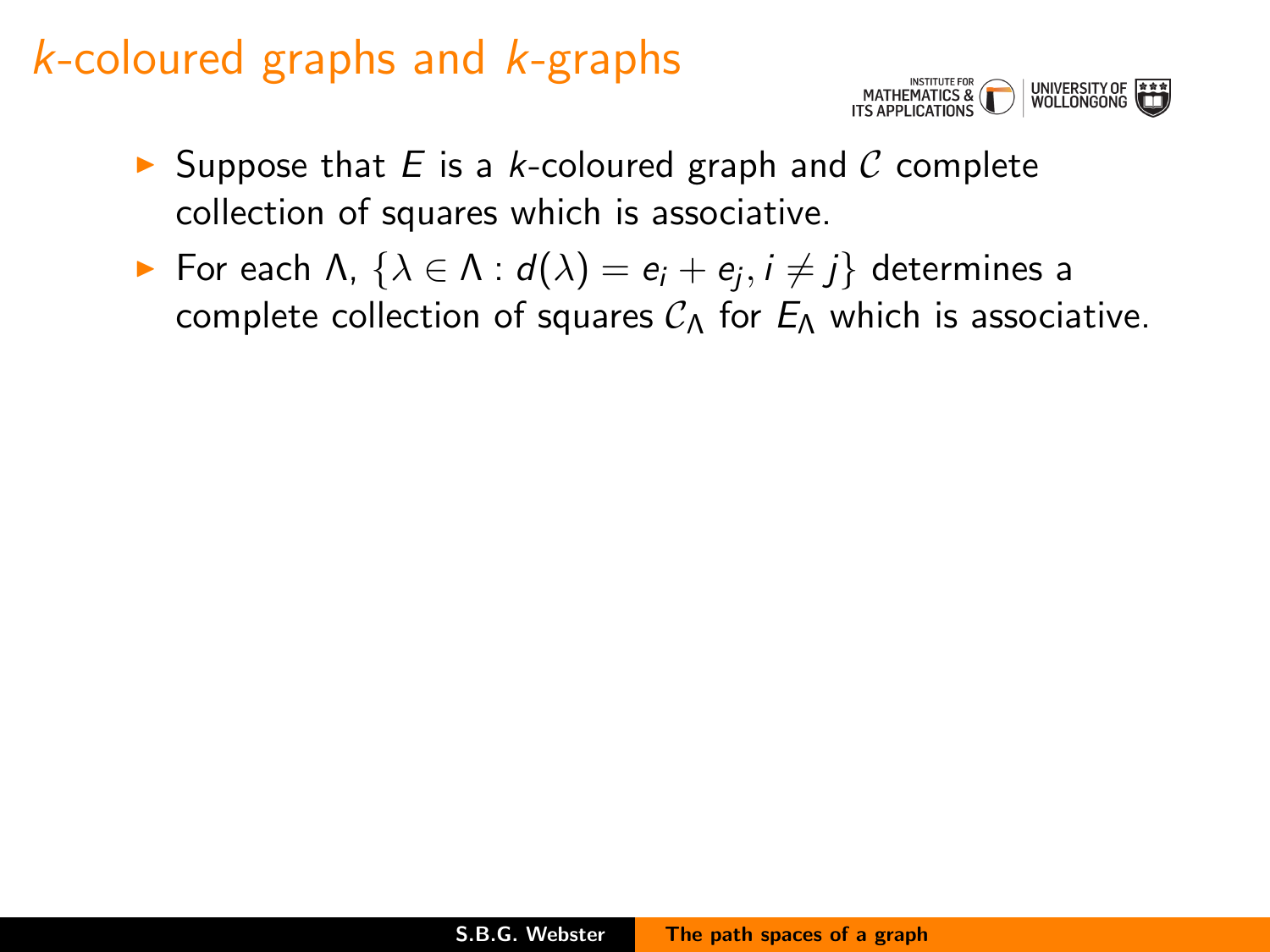

- $\triangleright$  Suppose that E is a k-coloured graph and C complete collection of squares which is associative.
- ► For each Λ,  $\{\lambda \in \Lambda : d(\lambda) = e_i + e_j, i \neq j\}$  determines a complete collection of squares  $C_A$  for  $E_A$  which is associative.

#### Theorem (Hazlewood-Raeburn-Sims-W)

There is a k-graph  $\Lambda_{E,C}$  and an isomorphism  $\psi : E_{\Lambda_{E,C}} \cong E$  such that  $\psi\circ\phi\in\mathcal{C}_{\mathsf{A}_{\mathsf{E},\mathcal{C}}}$  for each  $\phi\in\mathcal{C}$  (i.e.  $\psi$  preserves squares).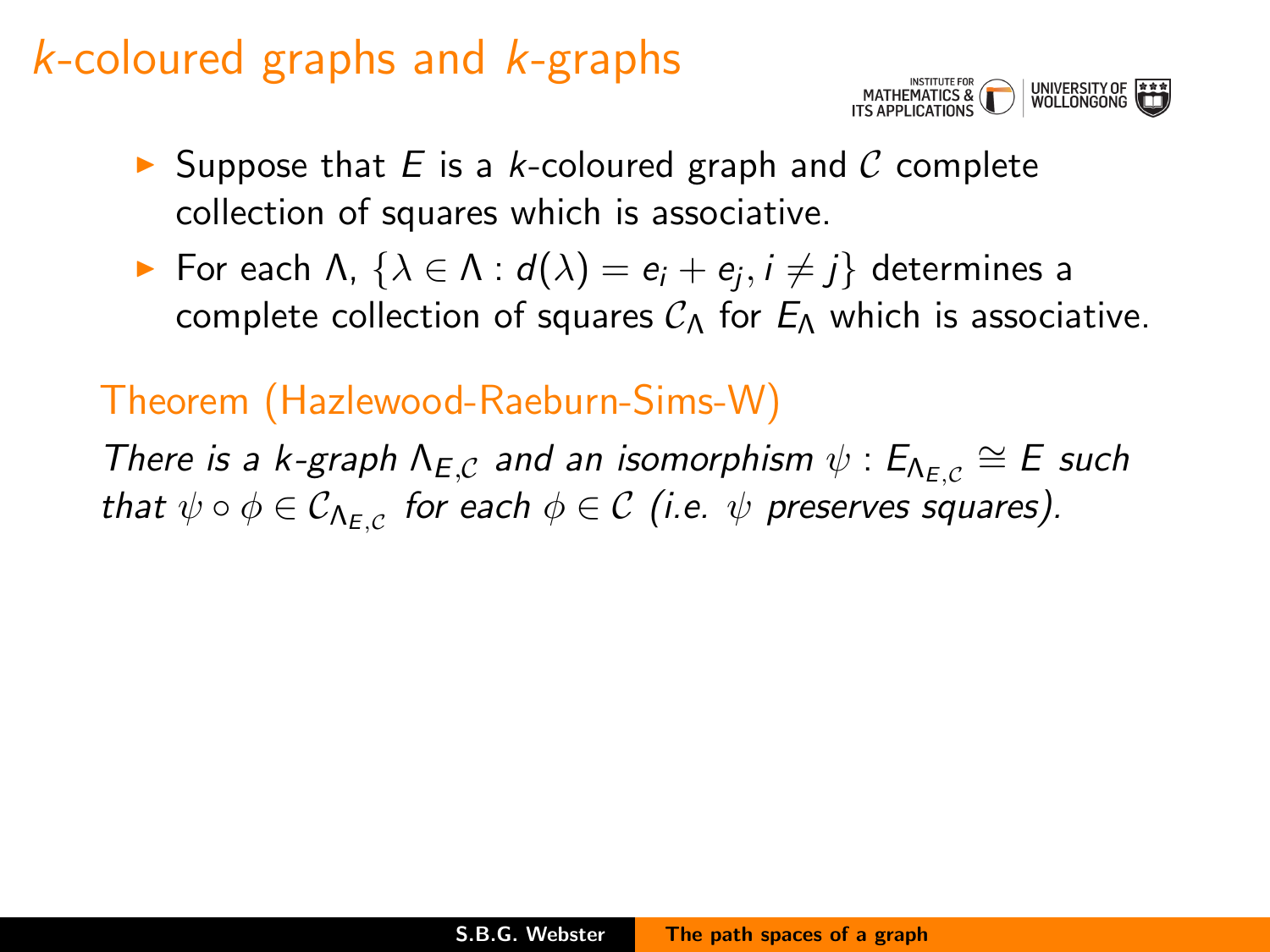

- $\triangleright$  Suppose that E is a k-coloured graph and C complete collection of squares which is associative.
- ► For each Λ,  $\{\lambda \in \Lambda : d(\lambda) = e_i + e_j, i \neq j\}$  determines a complete collection of squares  $C_A$  for  $E_A$  which is associative.

#### Theorem (Hazlewood-Raeburn-Sims-W)

There is a k-graph  $\Lambda_{E,C}$  and an isomorphism  $\psi : E_{\Lambda_{E,C}} \cong E$  such that  $\psi\circ\phi\in\mathcal{C}_{\mathsf{A}_{\mathsf{E},\mathcal{C}}}$  for each  $\phi\in\mathcal{C}$  (i.e.  $\psi$  preserves squares).

#### Theorem (Hazlewood-Raeburn-Sims-W)

Suppose  $\Lambda$  is a k-graph. If  $E \cong E_{\Lambda}$  preserves squares, then  $\Lambda \cong \Lambda_{F.C.}$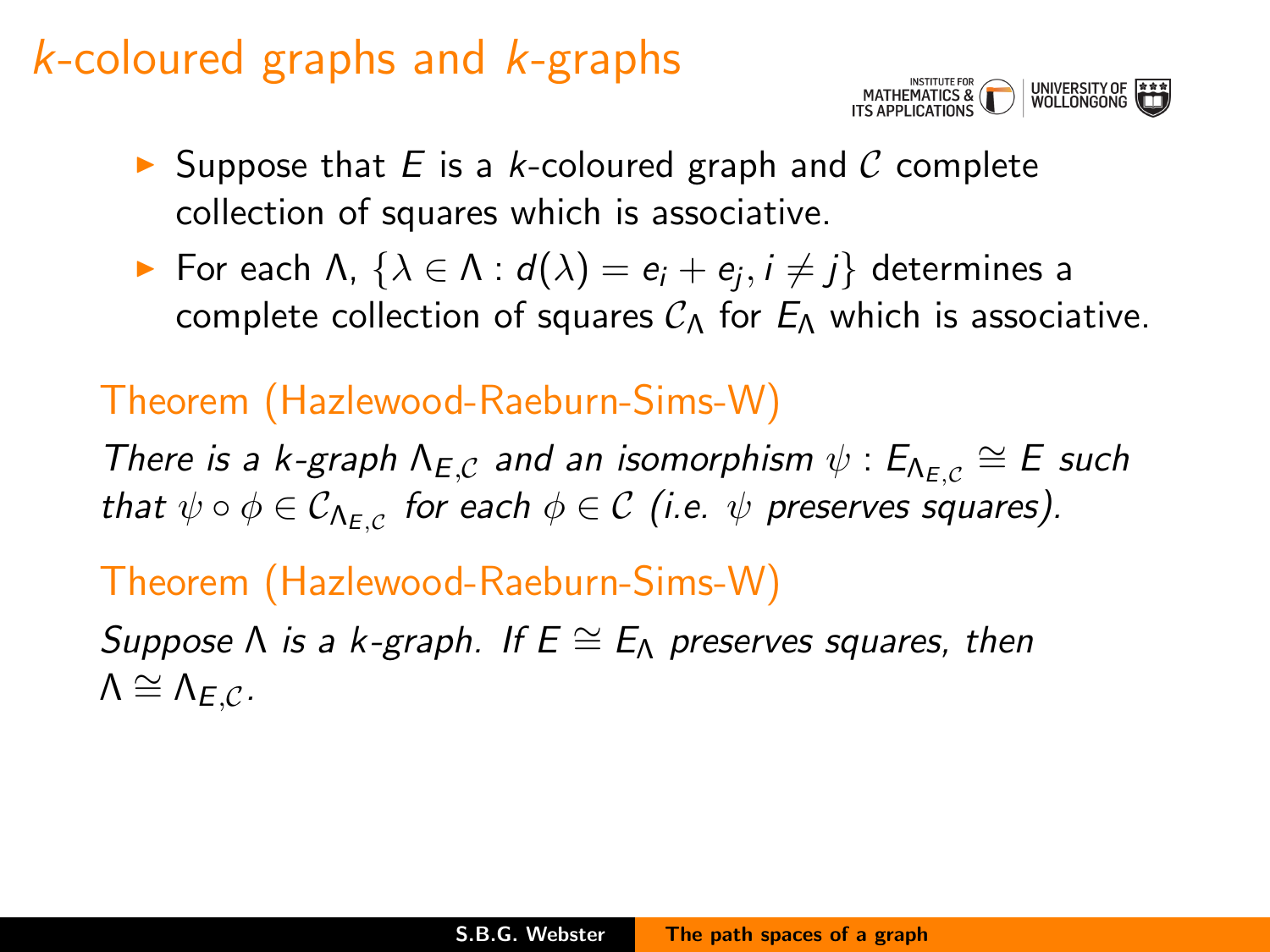

- $\triangleright$  Suppose that E is a k-coloured graph and C complete collection of squares which is associative.
- ► For each Λ,  $\{\lambda \in \Lambda : d(\lambda) = e_i + e_j, i \neq j\}$  determines a complete collection of squares  $C_A$  for  $E_A$  which is associative.

#### Theorem (Hazlewood-Raeburn-Sims-W)

There is a k-graph  $\Lambda_{E,C}$  and an isomorphism  $\psi : E_{\Lambda_{E,C}} \cong E$  such that  $\psi\circ\phi\in\mathcal{C}_{\mathsf{A}_{\mathsf{E},\mathcal{C}}}$  for each  $\phi\in\mathcal{C}$  (i.e.  $\psi$  preserves squares).

#### Theorem (Hazlewood-Raeburn-Sims-W)

Suppose  $\Lambda$  is a k-graph. If  $E \cong E_{\Lambda}$  preserves squares, then  $\Lambda \cong \Lambda_{F.C.}$ 

#### Theorem (Hazlewood-Raeburn-Sims-W)

Let  $\sim$  be the equivalence relation on  $\mathcal{P}(E)$  generated by C. Then  $P(E)/\sim$  is a k-graph which is isomorphic to  $\Lambda_{E,C}$ .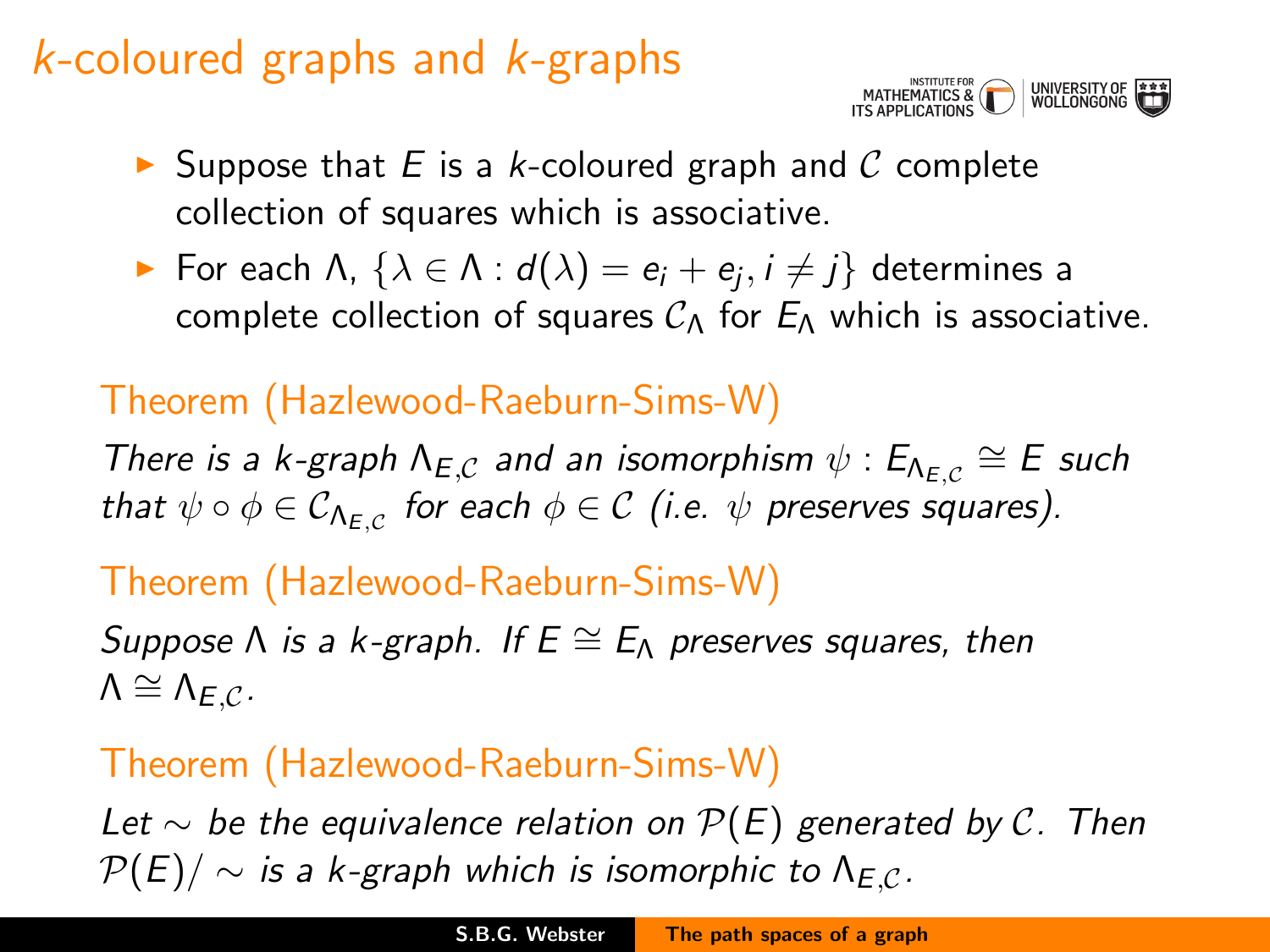

- $\triangleright$  A k-graph morphism is a degree preserving functor between two k-graphs.
- ► Each  $\lambda \in \mathsf{Mor}(\Lambda)$  may be uniquely identified with a k-graph morphism  $x_{\lambda} : \Omega_{k,d(\lambda)} \to \Lambda$ : for  $m \leq n \leq d(\lambda)$  the factorisation property gives us a unique  $x_\lambda(m,n)\in d^{-1}(m-n)$  satisfying  $\lambda=\lambda'x_\lambda(m,n)\lambda''$ . Then  $x_{\lambda}(0, d(\lambda)) = \lambda$ .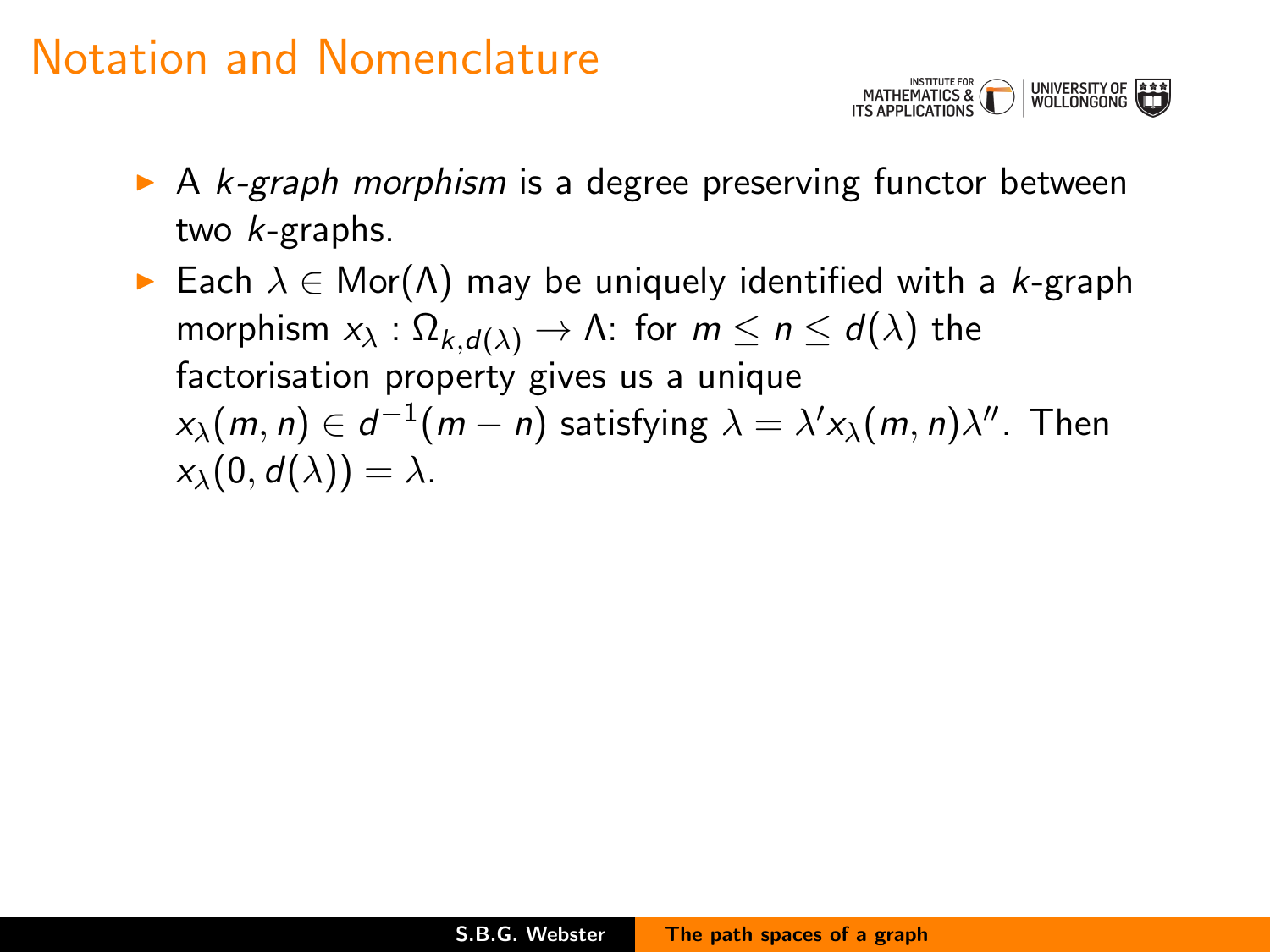

- $\triangleright$  A k-graph morphism is a degree preserving functor between two k-graphs.
- Each  $\lambda \in \mathsf{Mor}(\Lambda)$  may be uniquely identified with a k-graph morphism  $x_{\lambda} : \Omega_{k,d(\lambda)} \to \Lambda$ : for  $m \leq n \leq d(\lambda)$  the factorisation property gives us a unique  $x_\lambda(m,n)\in d^{-1}(m-n)$  satisfying  $\lambda=\lambda'x_\lambda(m,n)\lambda''$ . Then  $x_{\lambda}(0, d(\lambda)) = \lambda$ .
- ► Hence we define  $\Lambda^m$  for  $m \in (\mathbb{N} \cup \{\infty\})^k$  to be the set of k-graph morphisms  $\Omega_{k,m}\to\Lambda$  and identify  $\Lambda^m$  and  $d^{-1}(m).$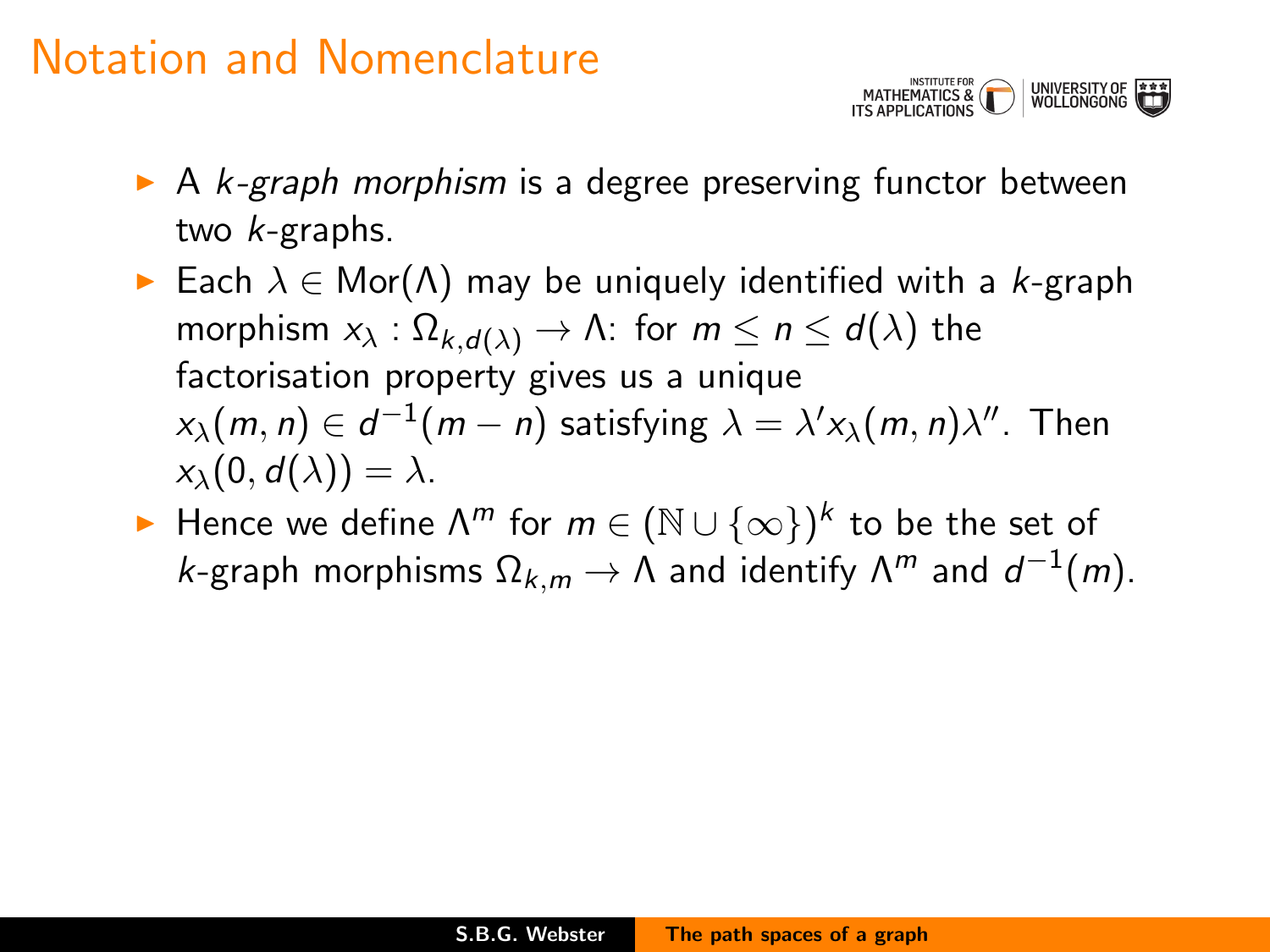

- $\triangleright$  A k-graph morphism is a degree preserving functor between two k-graphs.
- **Each**  $\lambda \in \text{Mor}(\Lambda)$  may be uniquely identified with a k-graph morphism  $x_{\lambda} : \Omega_{k,d(\lambda)} \to \Lambda$ : for  $m \leq n \leq d(\lambda)$  the factorisation property gives us a unique  $x_\lambda(m,n)\in d^{-1}(m-n)$  satisfying  $\lambda=\lambda'x_\lambda(m,n)\lambda''$ . Then  $x_{\lambda}(0, d(\lambda)) = \lambda$ .
- ► Hence we define  $\Lambda^m$  for  $m \in (\mathbb{N} \cup \{\infty\})^k$  to be the set of k-graph morphisms  $\Omega_{k,m}\to\Lambda$  and identify  $\Lambda^m$  and  $d^{-1}(m).$
- $\triangleright$  Unique factorisation property implies that  $\Lambda^0=\{ \mathsf{id}_\mathsf{v} : \mathsf{v}\in\mathsf{Obj}(\Lambda)\},$  hence we identify  $\Lambda^0$  with  $\mathsf{Obj}(\Lambda).$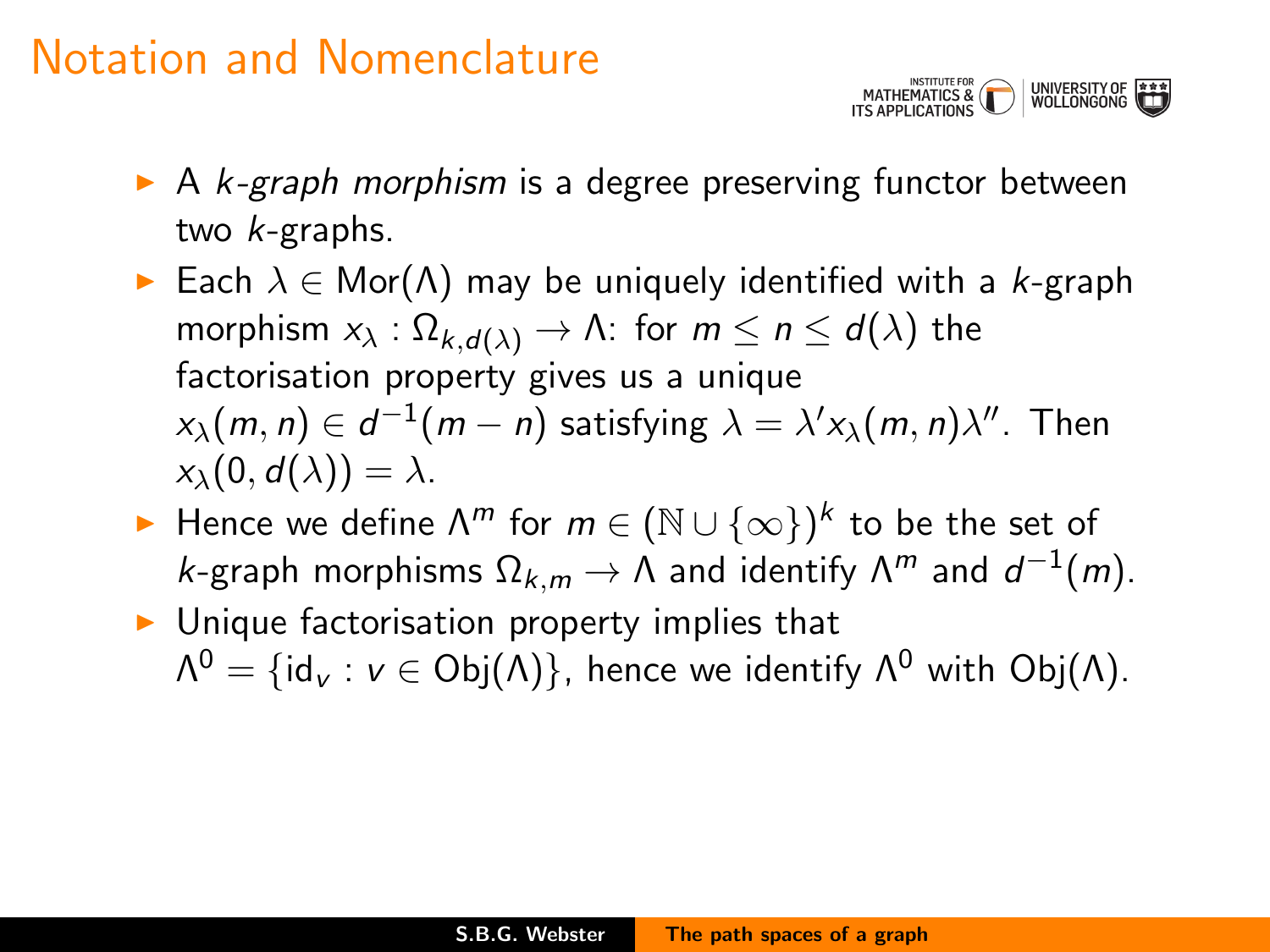

- $\triangleright$  A k-graph morphism is a degree preserving functor between two k-graphs.
- Each  $\lambda \in \text{Mor}(\Lambda)$  may be uniquely identified with a k-graph morphism  $x_{\lambda} : \Omega_{k,d(\lambda)} \to \Lambda$ : for  $m \leq n \leq d(\lambda)$  the factorisation property gives us a unique  $x_\lambda(m,n)\in d^{-1}(m-n)$  satisfying  $\lambda=\lambda'x_\lambda(m,n)\lambda''$ . Then  $x_{\lambda}(0, d(\lambda)) = \lambda$ .
- ► Hence we define  $\Lambda^m$  for  $m \in (\mathbb{N} \cup \{\infty\})^k$  to be the set of k-graph morphisms  $\Omega_{k,m}\to\Lambda$  and identify  $\Lambda^m$  and  $d^{-1}(m).$
- $\blacktriangleright$  Unique factorisation property implies that  $\Lambda^0=\{ \mathsf{id}_\mathsf{v} : \mathsf{v}\in\mathsf{Obj}(\Lambda)\},$  hence we identify  $\Lambda^0$  with  $\mathsf{Obj}(\Lambda).$
- $\triangleright$  We identify Mor( $Λ$ ) and  $Λ$ . Refer to elements of  $Λ$  as paths, and elements of  $\Lambda^0$  vertices.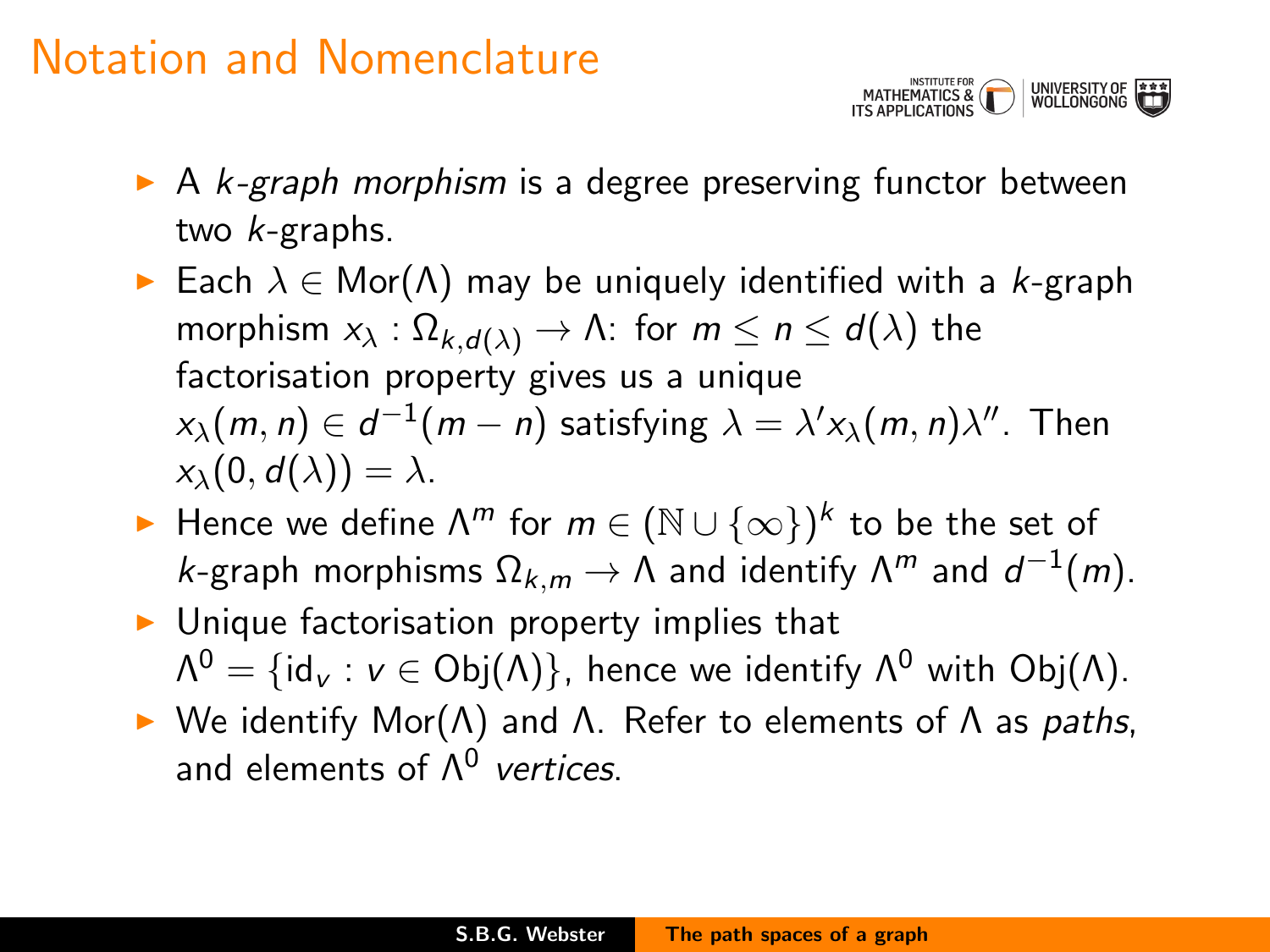

- $\triangleright$  A k-graph morphism is a degree preserving functor between two k-graphs.
- Each  $\lambda \in \text{Mor}(\Lambda)$  may be uniquely identified with a k-graph morphism  $x_{\lambda} : \Omega_{k,d(\lambda)} \to \Lambda$ : for  $m \leq n \leq d(\lambda)$  the factorisation property gives us a unique  $x_\lambda(m,n)\in d^{-1}(m-n)$  satisfying  $\lambda=\lambda'x_\lambda(m,n)\lambda''$ . Then  $x_{\lambda}(0, d(\lambda)) = \lambda$ .
- ► Hence we define  $\Lambda^m$  for  $m \in (\mathbb{N} \cup \{\infty\})^k$  to be the set of k-graph morphisms  $\Omega_{k,m}\to\Lambda$  and identify  $\Lambda^m$  and  $d^{-1}(m).$
- $\triangleright$  Unique factorisation property implies that  $\Lambda^0=\{ \mathsf{id}_\mathsf{v} : \mathsf{v}\in\mathsf{Obj}(\Lambda)\},$  hence we identify  $\Lambda^0$  with  $\mathsf{Obj}(\Lambda).$
- $\triangleright$  We identify Mor( $Λ$ ) and  $Λ$ . Refer to elements of  $Λ$  as paths, and elements of  $\Lambda^0$  vertices.
- ► Given a subset  $F \subset \Lambda$  and a vertex  $v \in \Lambda^0$ , define  $vF := r^{-1}(v) \cap F$  and  $Fv := s^{-1}(v) \cap F$ .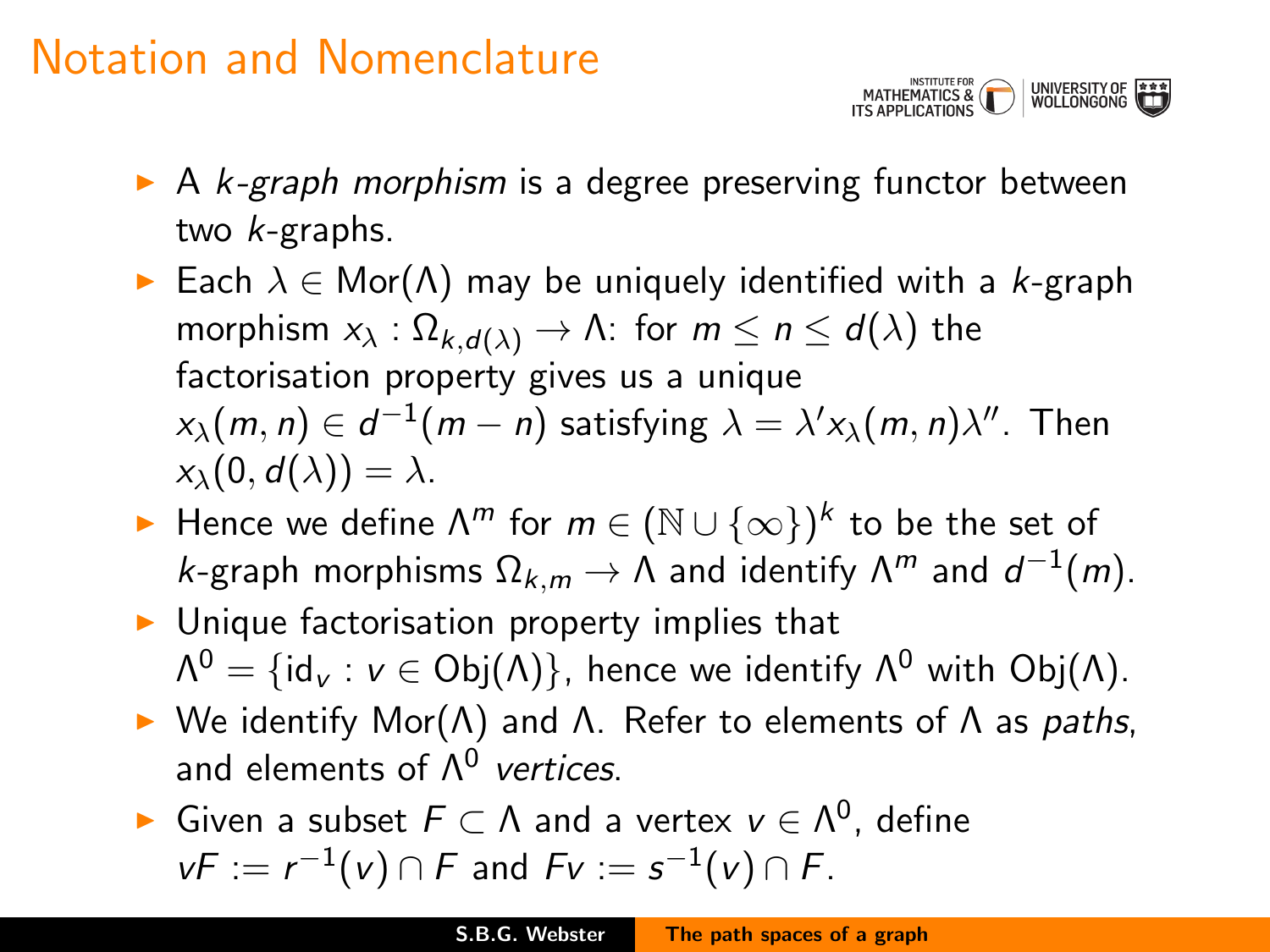





- In Let  $\lambda$  be the path of degree (3, 2) with range v in the k-graph Λ represented on the left.
- Inique factorisation forces  $\lambda = \text{fgfee} = \text{feghf} = \text{hhfgf} = \dots$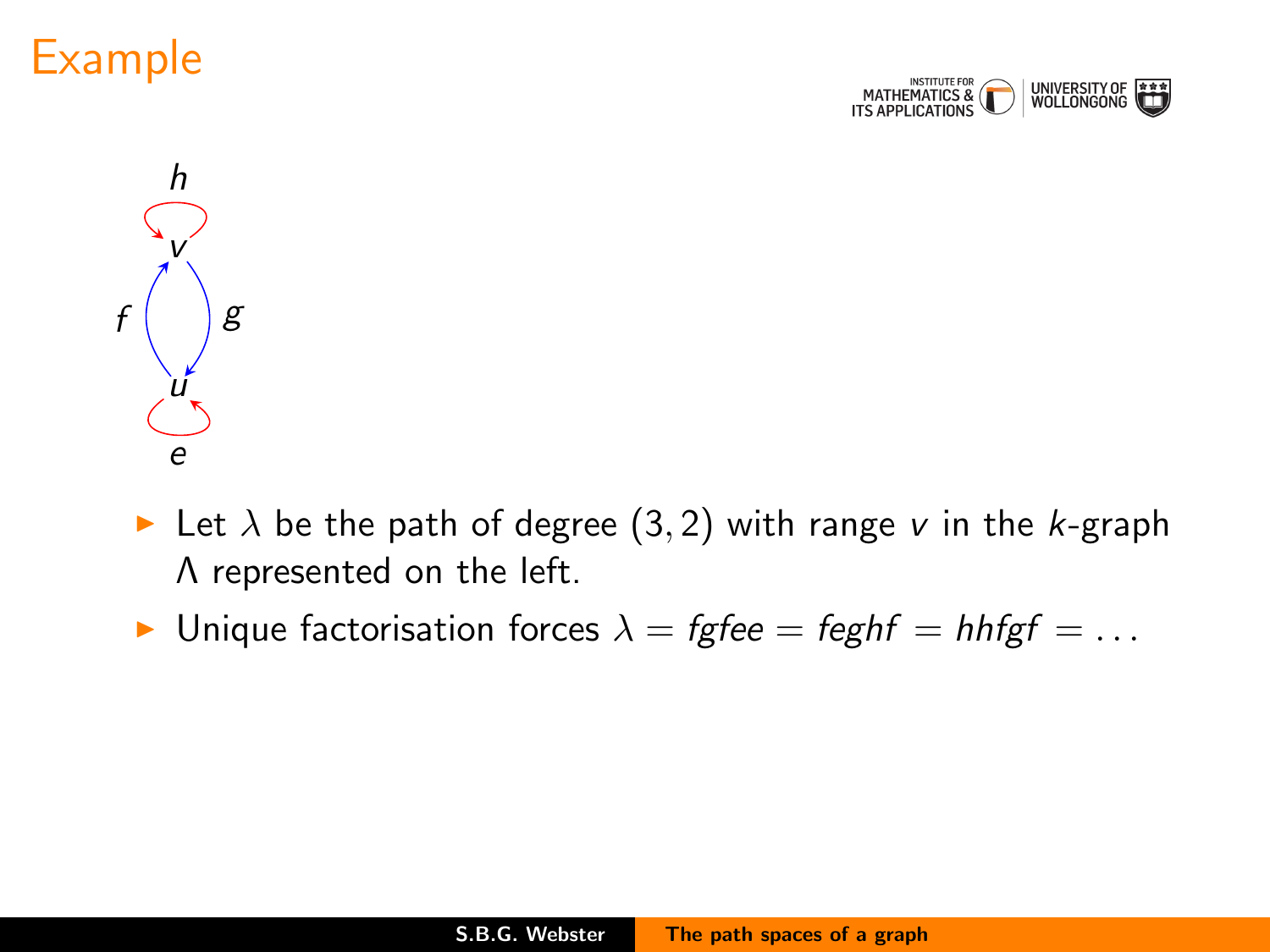## Example





- Let  $\lambda$  be the path of degree (3, 2) with range v in the k-graph Λ represented on the left.
- Inique factorisation forces  $\lambda = \text{fgfee} = \text{feghf} = \text{hheff} = \dots$
- $\blacktriangleright$   $\lambda$  is represented by the k-graph morphism  $\Omega_{2,(3,2)} \to \Lambda$ encoded by the labelling of  $\Omega_{2,(3,2)}$  on the right.
- $\blacktriangleright$  The path  $\lambda((2,1),(3,2)) = fe = hf$ , the square on the top right.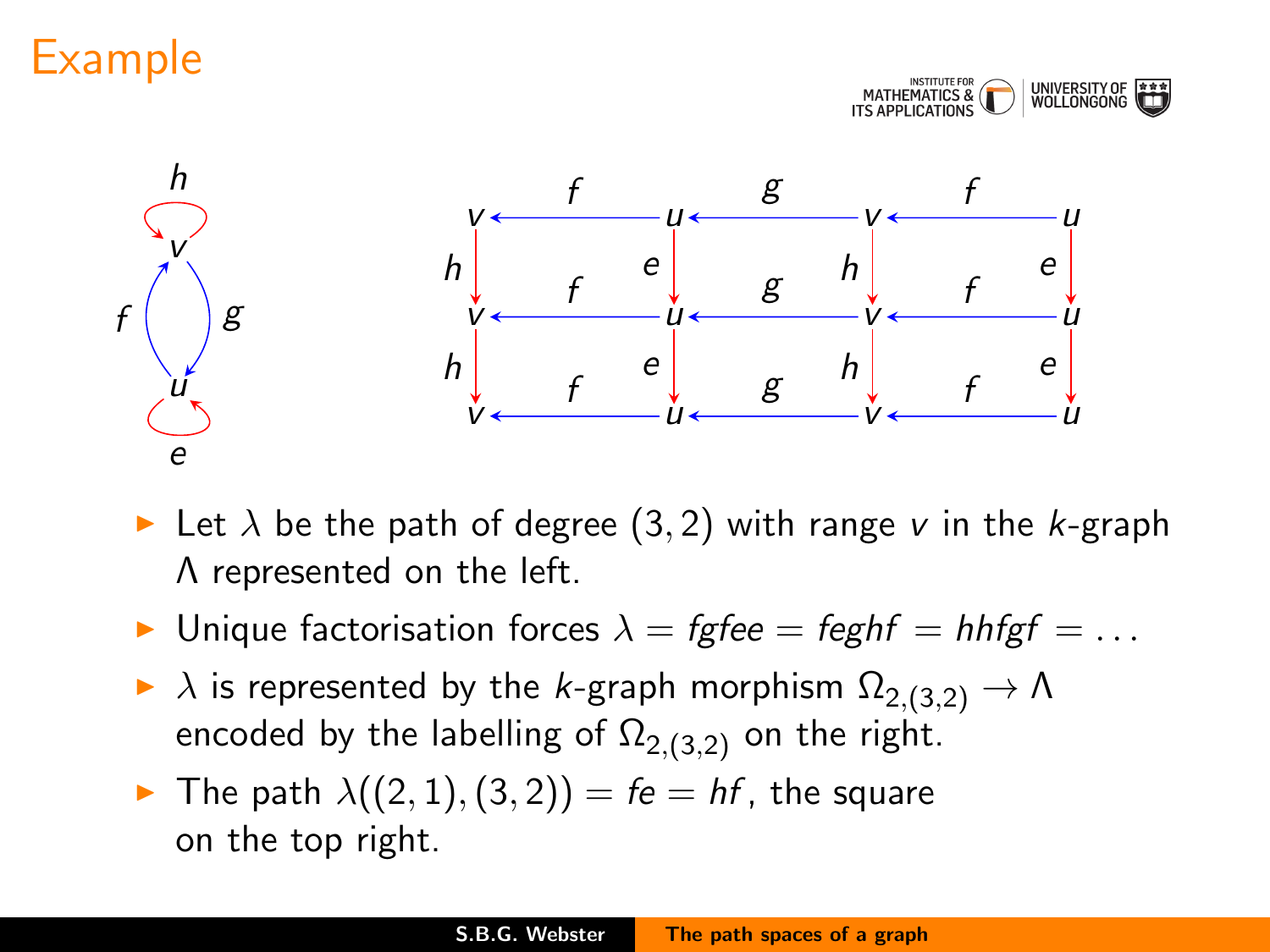### The path space

MATHEMATICS & WINDERSITY OF

- ► Given a *k*-graph Λ, We call  $W_{\mathsf{\Lambda}} := \bigcup_{m \in (\mathbb{N} \cup \{\infty\})^k} \mathsf{\Lambda}^m$  the *path* space of Λ.
- $\triangleright$  We endow  $W_{\Lambda}$  with the cylinder set topology (or initial topology) given by the indicator function  $\chi:\mathsf{W}_{\mathsf{\Lambda}}\rightarrow\{0,1\}^{\mathsf{\Lambda}},$ where  $\chi_x(\lambda) = 1$  if  $x(0, d(\lambda)) = \lambda$  and 0 otherwise [PW].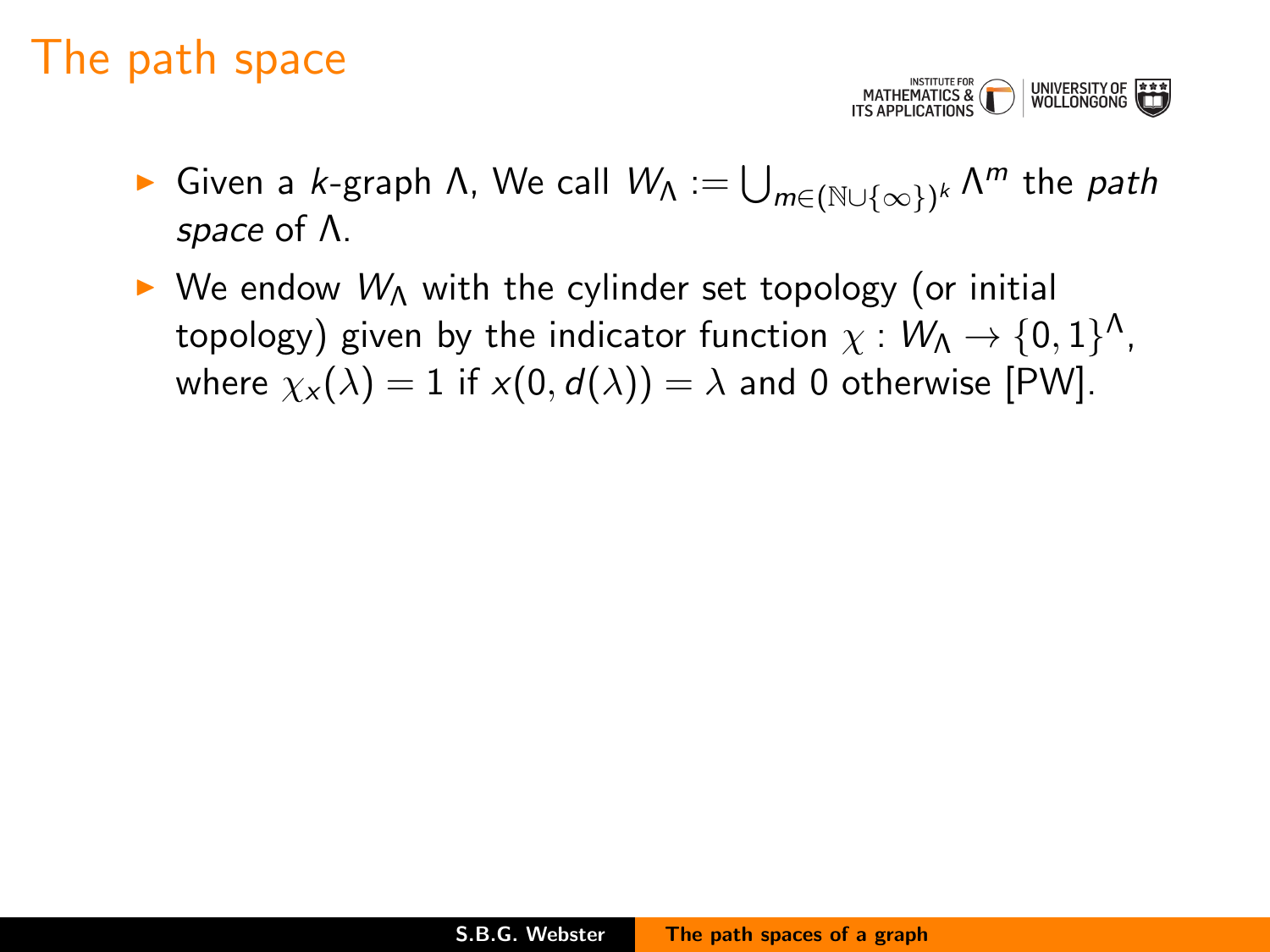### The path space

MATHEMATICS & WESTITLE MATHEMATICS & WOLLONGONG

- ► Given a *k*-graph Λ, We call  $W_{\mathsf{\Lambda}} := \bigcup_{m \in (\mathbb{N} \cup \{\infty\})^k} \mathsf{\Lambda}^m$  the *path* space of Λ.
- $\triangleright$  We endow  $W_{\Lambda}$  with the cylinder set topology (or initial topology) given by the indicator function  $\chi:\mathsf{W}_{\mathsf{\Lambda}}\rightarrow\{0,1\}^{\mathsf{\Lambda}},$ where  $\chi_{x}(\lambda) = 1$  if  $x(0, d(\lambda)) = \lambda$  and 0 otherwise [PW].
- A base for this topology on  $W_0$  consists of the sets

$$
\mathcal{Z}(\mu \setminus G) := \mathcal{Z}(\mu) \setminus \bigcup_{\nu \in G} \mathcal{Z}(\mu \nu),
$$

- where  $\mathcal{Z}(\mu) := \{\lambda \in W_\Lambda : \lambda(0, d(\mu)) = \mu\}, \mu \in \Lambda$ , and  $G$  ⊂ Λ. We may insist that  $G$  ⊂  $\bigcup_{i \leq k} \Lambda^{e_i}$ . [W]
- $\triangleright$  With this topology  $W_A$  is a locally compact, Hausdorff space [W, PW].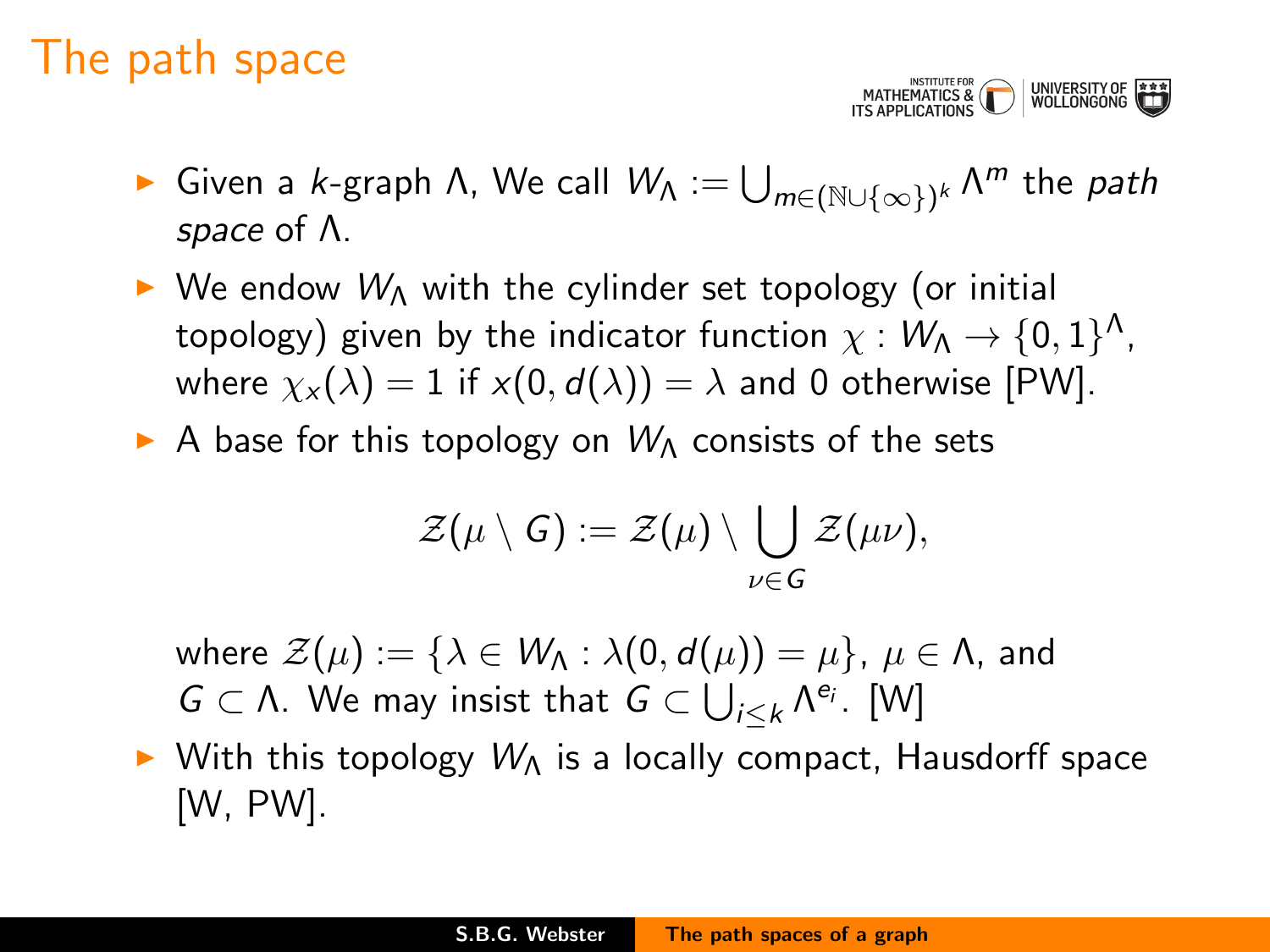### Minimal common extensions



Given  $\mu, \nu \in \Lambda$ , we say that  $\lambda$  is a minimal common extension of  $\mu$ and v if  $\lambda \in \mathcal{Z}(\mu) \cap \mathcal{Z}(\nu)$  and  $d(\lambda) = d(\mu) \vee d(\nu)$ . We denote the set of all such  $\lambda$  by MCE( $\mu, \nu$ ).

#### Example (1)

Given a directed graph E, and two paths  $\mu, \nu \in E^*$ , then

$$
\text{MCE}(\mu, \nu) = \begin{cases} {\{\mu\} & \text{if } \mu \in \mathcal{Z}(\nu) \\ {\{\nu\} & \text{if } \nu \in \mathcal{Z}(\mu) \\ \emptyset & \text{otherwise.} \end{cases}
$$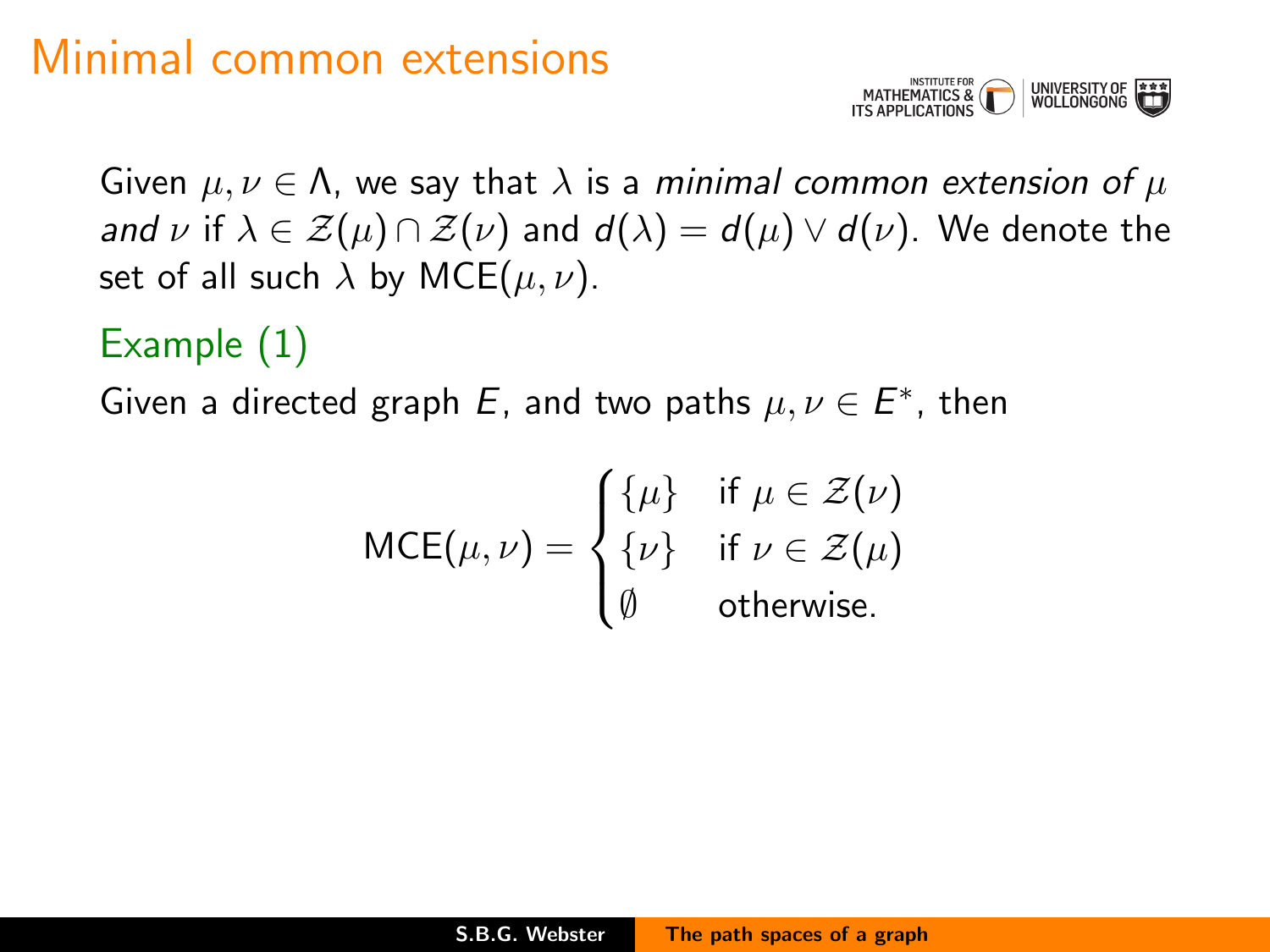#### Minimal common extensions



Given  $\mu, \nu \in \Lambda$ , we say that  $\lambda$  is a minimal common extension of  $\mu$ and v if  $\lambda \in \mathcal{Z}(\mu) \cap \mathcal{Z}(\nu)$  and  $d(\lambda) = d(\mu) \vee d(\nu)$ . We denote the set of all such  $\lambda$  by MCE( $\mu$ ,  $\nu$ ).

Example (2)



 $MCE(\mu, \nu) = {\mu\alpha_1, \mu\alpha_2} = {\nu\beta_1, \nu\beta_2}$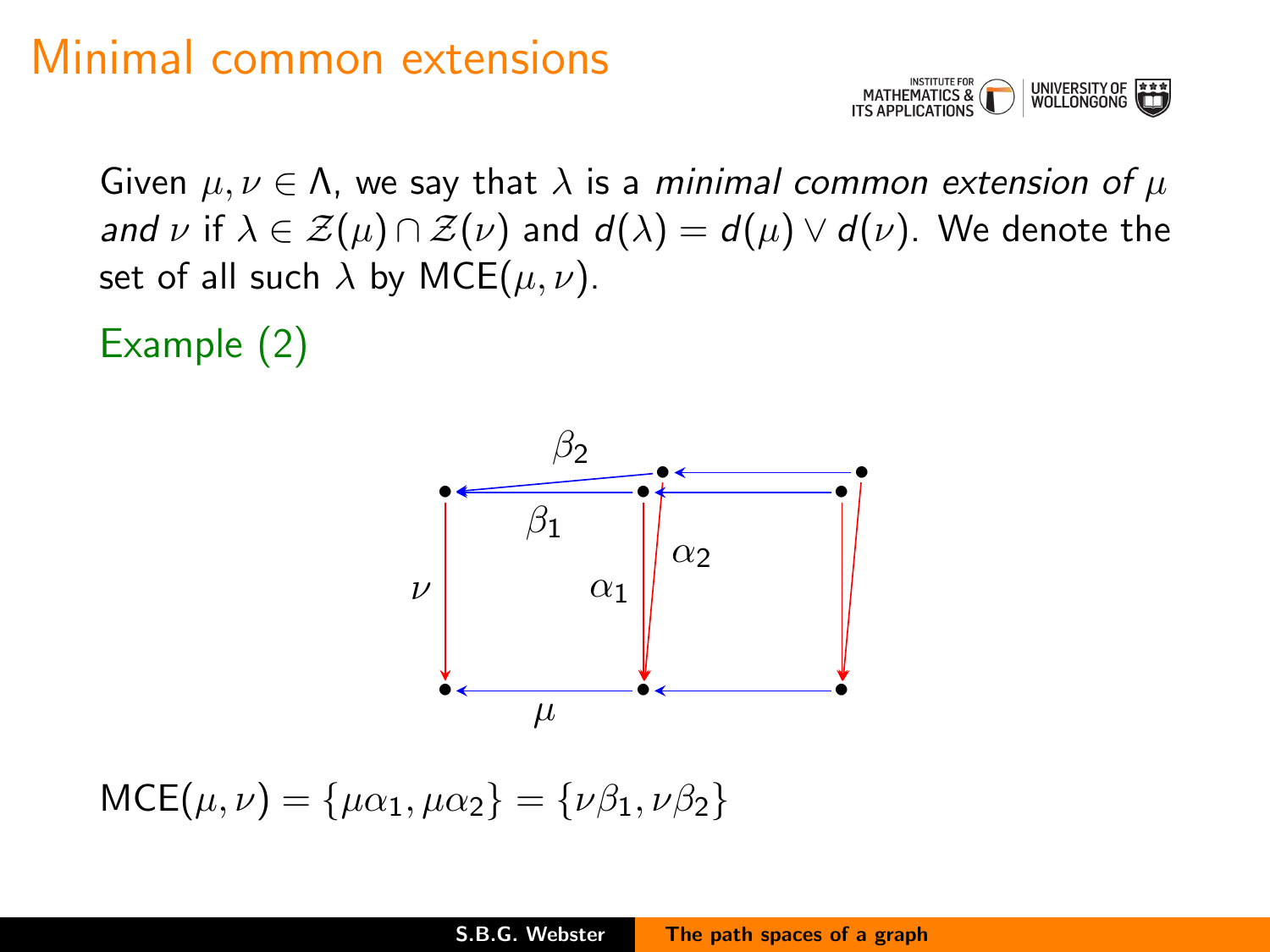### Minimal common extensions



Given  $\mu, \nu \in \Lambda$ , we say that  $\lambda$  is a minimal common extension of  $\mu$ and v if  $\lambda \in \mathcal{Z}(\mu) \cap \mathcal{Z}(\nu)$  and  $d(\lambda) = d(\mu) \vee d(\nu)$ . We denote the set of all such  $\lambda$  by MCE( $\mu$ ,  $\nu$ ).

Example (3)



$$
MCE(g_0, h_0) = \emptyset
$$
  
 
$$
MCE(x_0x_1, h_0) = \{x_0x_1h_2\}
$$
  
 
$$
MCE(x_0, x_0g_1) = \{x_0g_1\}.
$$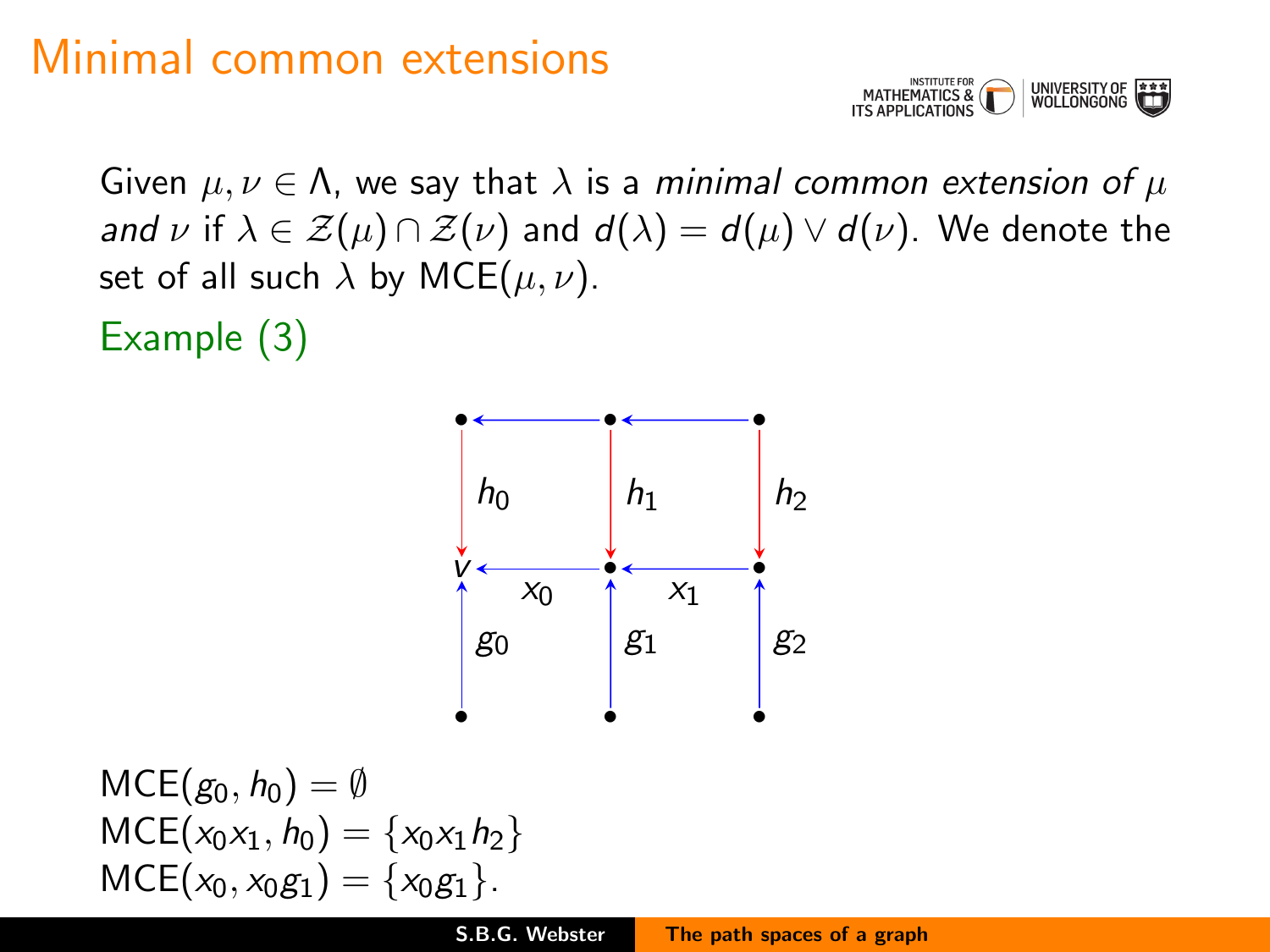#### Finite exhaustive sets



Given  $v \in \Lambda^0$ , a subset  $E \subset v\Lambda$  is *exhaustive at v* if for each  $\mu \in v\Lambda$ , there exists  $\nu \in E$  such that  $MCE(\mu, \nu) \neq \emptyset$ . We denote the set of all finite exhaustive sets at v by  $v \mathcal{FE}(\Lambda)$ .

Example (1)



We have  $v \in E$  for every  $E \in v\mathcal{FE}(\Lambda)$ , and  $w\mathcal{FE}(\Lambda)=\big\{\{w\}\big\}.$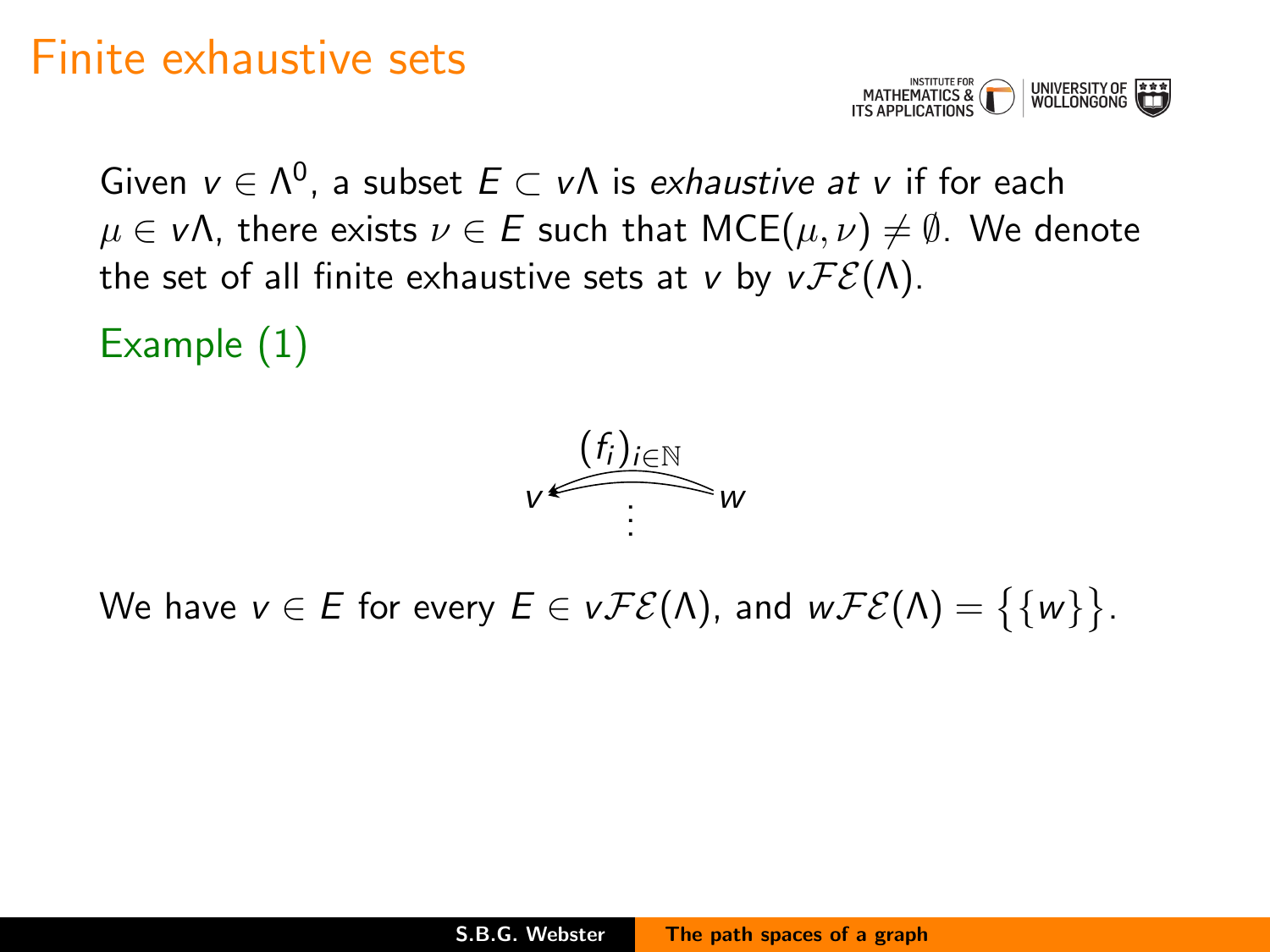#### Finite exhaustive sets



Given  $v \in \Lambda^0$ , a subset  $E \subset v\Lambda$  is *exhaustive at v* if for each  $\mu \in v\Lambda$ , there exists  $\nu \in E$  such that  $MCE(\mu, \nu) \neq \emptyset$ . We denote the set of all finite exhaustive sets at v by  $v \mathcal{FE}(\Lambda)$ .

Example (2)



 $\{v\}, \{\nu\}, \{\mu\}, \{\nu, \mu\}, \{\mu\alpha_1, \mu\alpha_2\} \in vFE(\Lambda)$  $\{\mu\alpha_1\}, \{\nu\beta_2\} \notin v\mathcal{FE}(\Lambda)$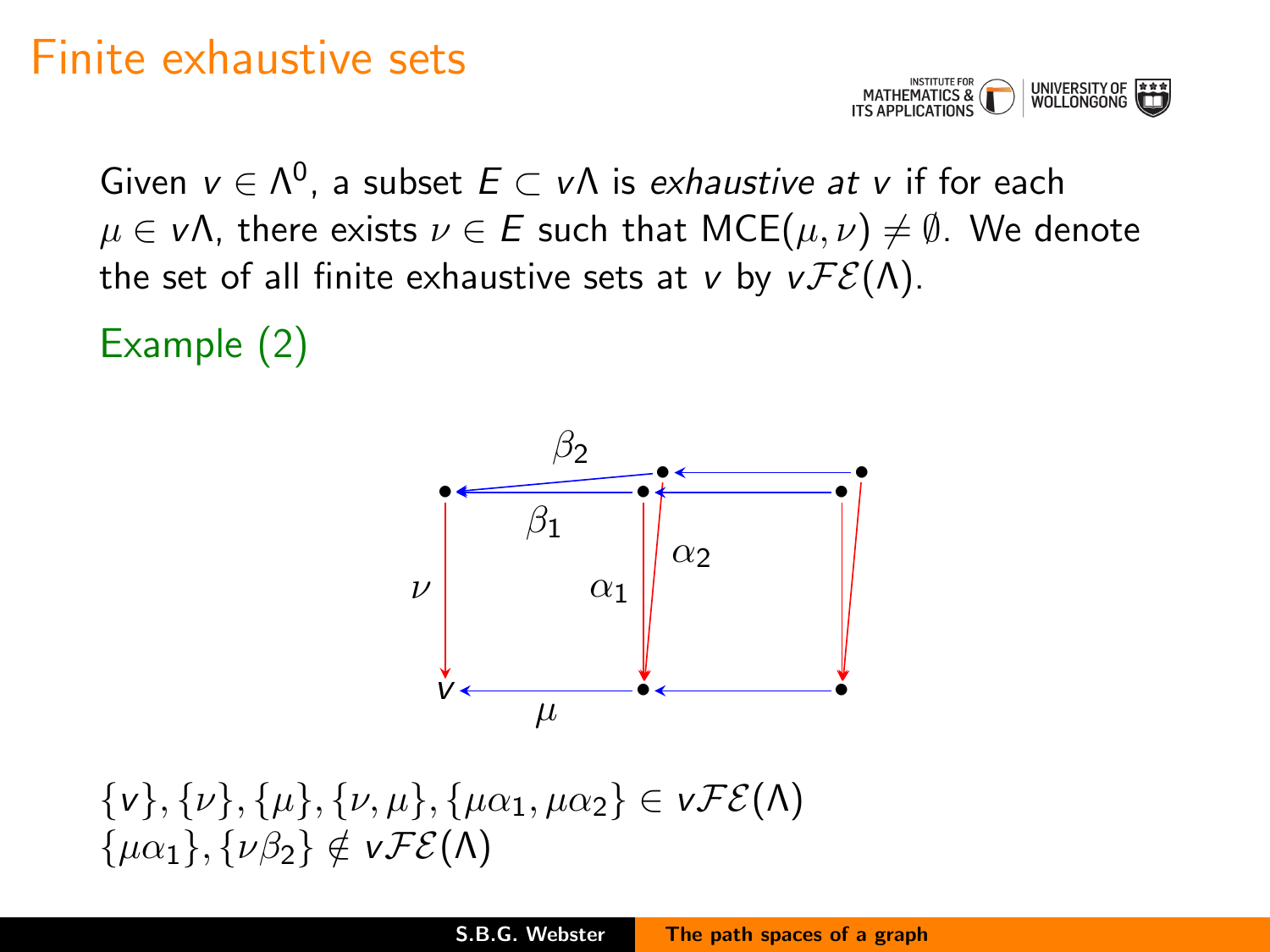#### Finite exhaustive sets



Given  $v \in \Lambda^0$ , a subset  $E \subset v\Lambda$  is *exhaustive at v* if for each  $\mu \in v\Lambda$ , there exists  $\nu \in E$  such that  $MCE(\mu, \nu) \neq \emptyset$ . We denote the set of all finite exhaustive sets at v by  $v \mathcal{FE}(\Lambda)$ .

Example (3)



 ${\{h_0, x_0, g_0\}, \{g_0, x_0\}, \{g_0, x_0g_1, x_0x_1\}, \{h_0, g_0, x_0g_1, x_0x_1g_2\}} \in \nu \mathcal{FE}(\Lambda)$  $\{x_0\}, \{x_0, h_0\}, \{g_0, x_0g_1, x_0x_1g_2\} \notin v\mathcal{FE}(\Lambda)$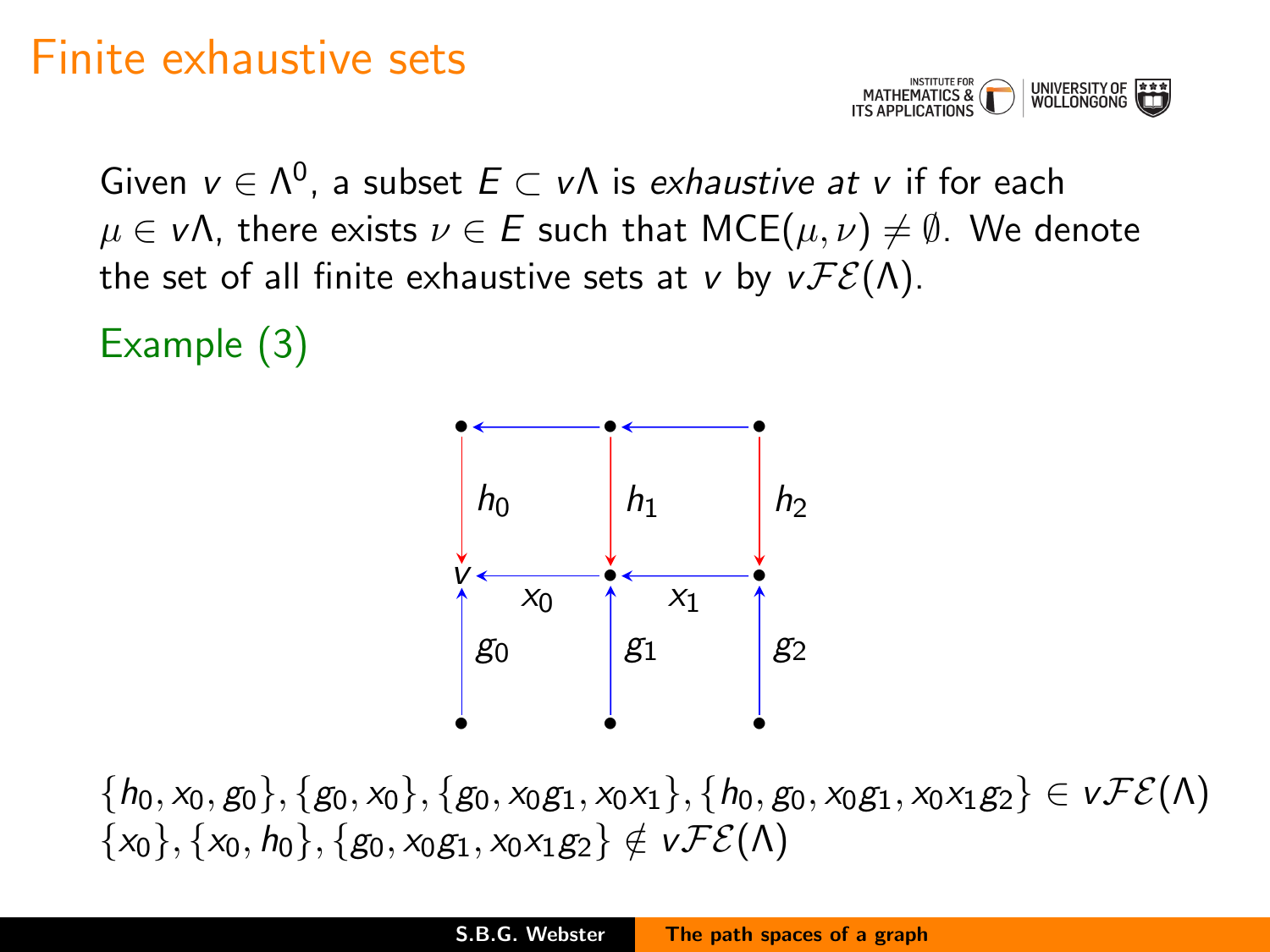

A path  $x\in W_\Lambda$  is a *boundary path* if for each  $n\in\mathbb{N}^k$  with  $n \leq d(x)$  and  $E \in x(n)\mathcal{FE}(\Lambda)$ , there exists  $m \in \mathbb{N}^k$  such that  $x(n, m) \in E$ . Denote the set of all boundary paths by  $\partial \Lambda$ .

#### Examples (1)

 $\Lambda^\infty = \{ \mathsf{x} : \Omega_{k,(\infty)^k} \to \Lambda : \mathsf{x} \text{ is a } k\text{-graph morphism} \} \subset \partial \Lambda.$  $\partial \Lambda = \Lambda^\infty$  if  $0 < |\nu \Lambda^m| < \infty$  for all  $\nu \in \Lambda^0$  and  $m \in \mathbb{N}^k$ . If  $k=1$ , then  $\partial \Lambda = \Lambda^\infty \cup \{x \in \Lambda : |s(x) \Lambda^1| = 0 \text{ or } \infty\}$ . E.g. if  $\Lambda$  is the 1-graph



then  $\partial \Lambda = \{v, w\} \cup \{f_i : i \in \mathbb{N}\}\$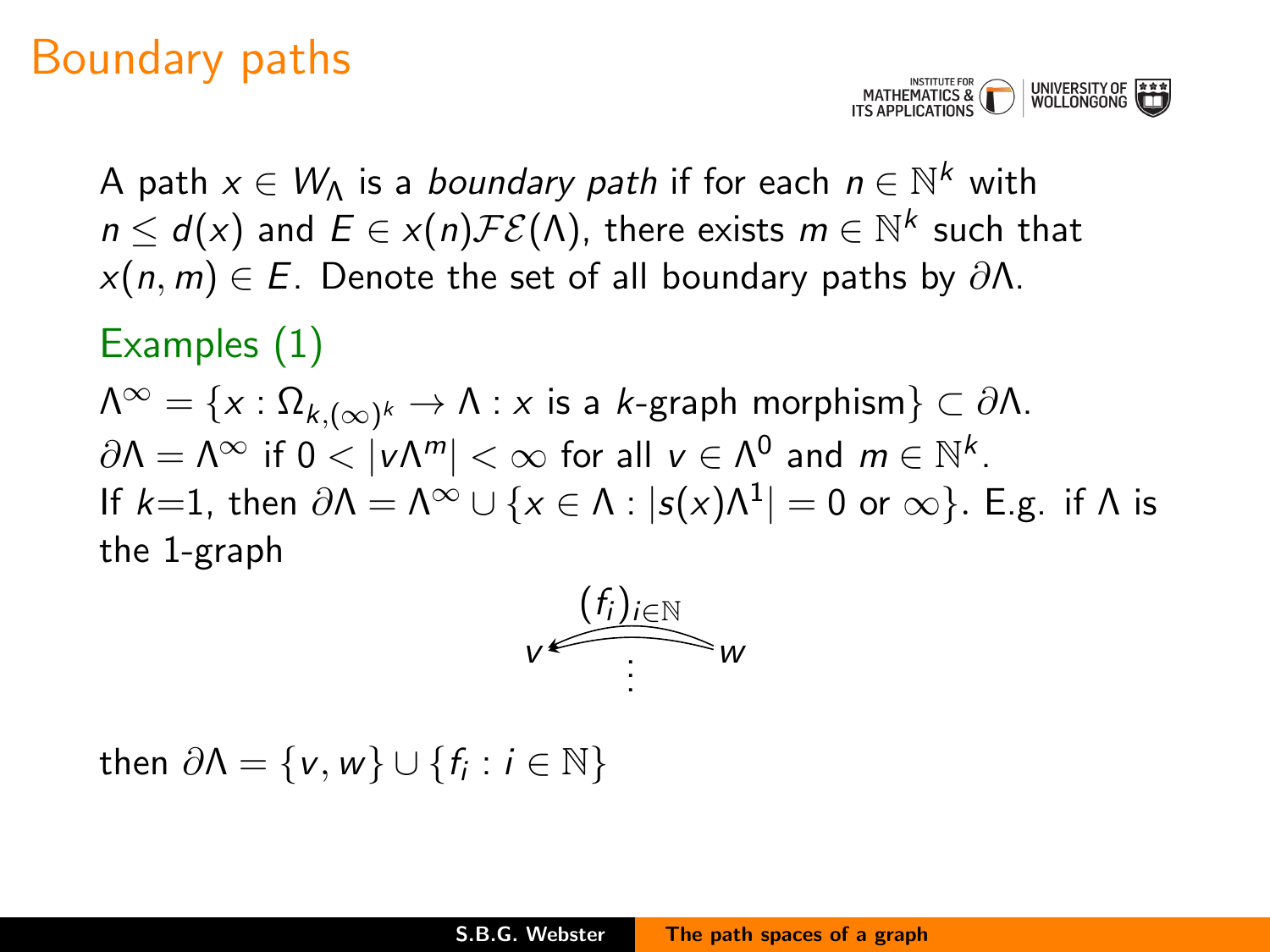**TITUTE FOR**<br>ATICS & **U** UNIVERSITY OF

A path  $x\in W_\Lambda$  is a *boundary path* if for each  $n\in\mathbb{N}^k$  with  $n \leq d(x)$  and  $E \in x(n)\mathcal{FE}(\Lambda)$ , there exists  $m \in \mathbb{N}^k$  such that  $x(n, m) \in E$ . Denote the set of all boundary paths by  $\partial \Lambda$ . Example (2)



 $\partial\Lambda = \Lambda u_1 \cup \Lambda u_2$ , where  $\Lambda v := s^{-1}(v)$ .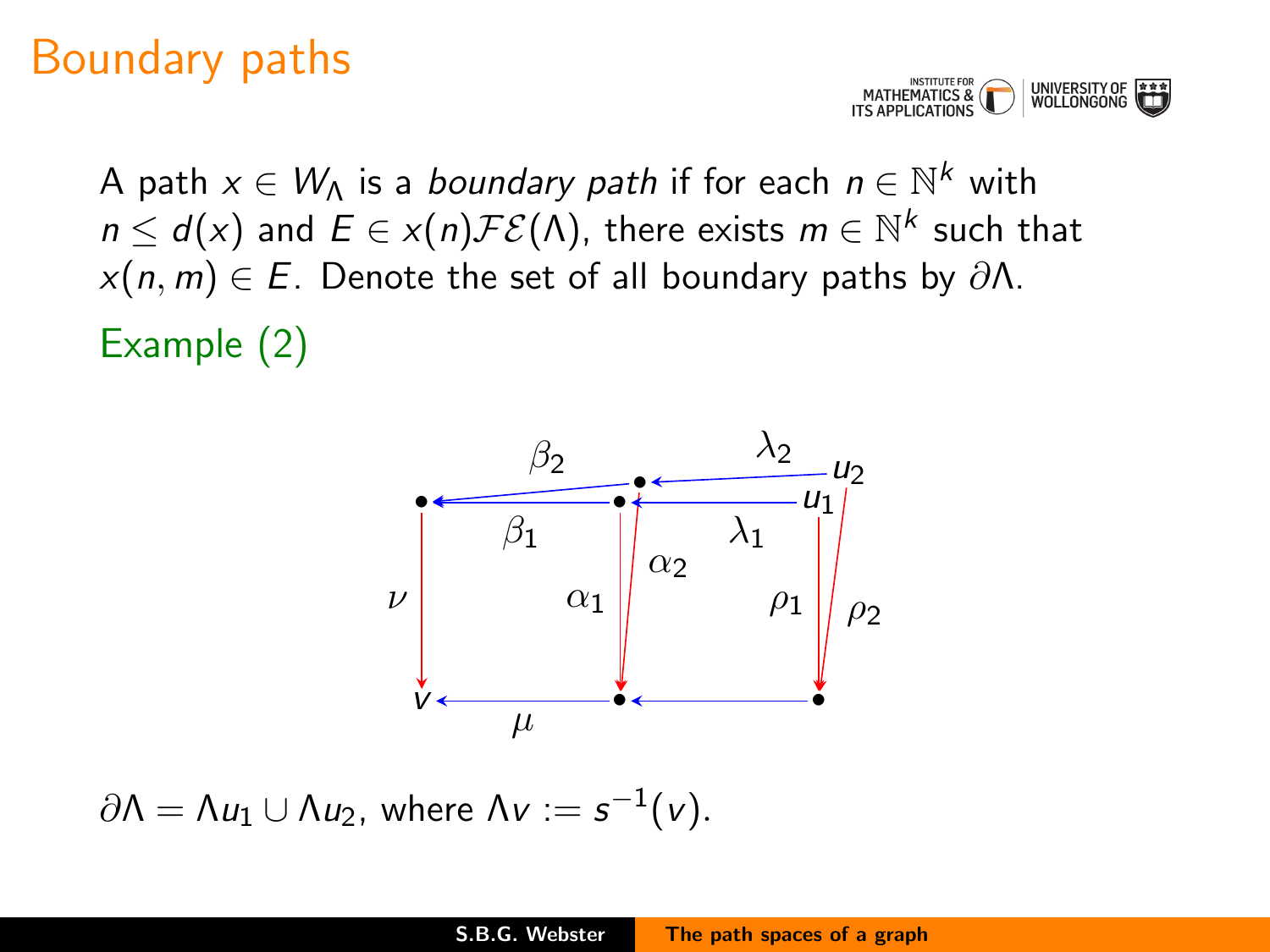MATHEMATICS & UNIVERSITY OF<br>WOLLONGONG

A path  $x\in W_\Lambda$  is a *boundary path* if for each  $n\in\mathbb{N}^k$  with  $n \leq d(x)$  and  $E \in x(n)\mathcal{FE}(\Lambda)$ , there exists  $m \in \mathbb{N}^k$  such that  $x(n, m) \in E$ . Denote the set of all boundary paths by  $\partial \Lambda$ . Example (3)



 $v\partial\Lambda = \{x_0x_1h_2, g_0, x_0g_1, x_0x_1g_2\}$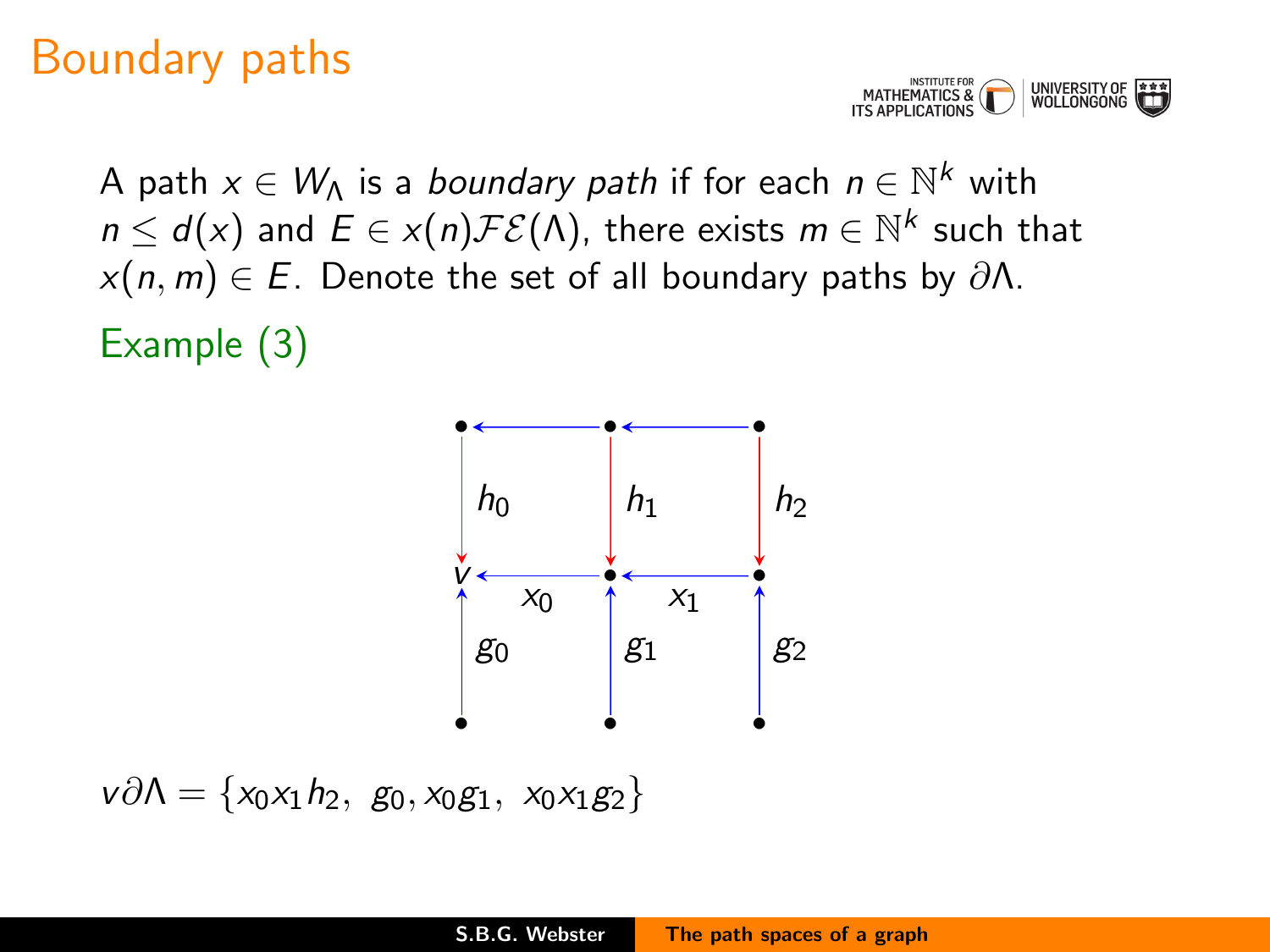

A path  $x\in W_\Lambda$  is a *boundary path* if for each  $n\in\mathbb{N}^k$  with  $n \leq d(x)$  and  $E \in x(n)\mathcal{FE}(\Lambda)$ , there exists  $m \in \mathbb{N}^k$  such that  $x(n, m) \in E$ . Denote the set of all boundary paths by  $\partial \Lambda$ .

Example (4)



 $v\partial\Lambda = \{x_0 \dots x_{i-1}g_i : i \in \mathbb{N}\} \cup \{h_0f_0 \dots, x_0x_1 \dots\}$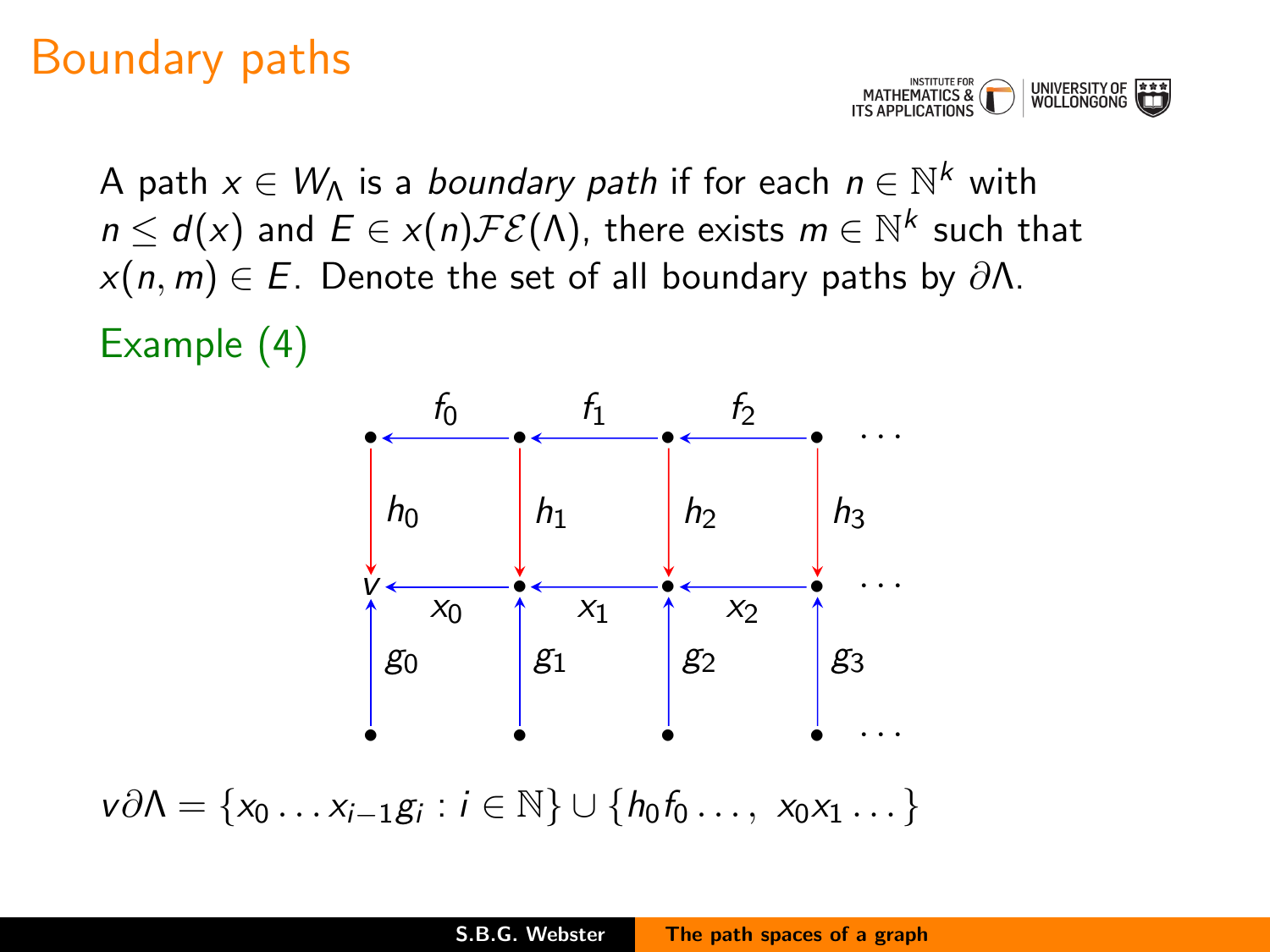

- Let  $\sigma$  be the shift action of  $\mathbb{N}^k$  partially defined by  $\sigma_n(\lambda)(p,q) = \lambda(n+p, n+q)$  for  $d(\lambda) > n$ .
- $\blacktriangleright \sigma_n(x) \in \partial \Lambda$  for each  $n \in \mathbb{N}^k$  and  $x \in \partial \Lambda$  with  $d(x) \geq n$ .
- $\triangleright$   $\lambda x \in \partial \Lambda$  for every  $\lambda \in \Lambda$  and  $x \in s(\lambda)\partial \Lambda$ .
- $\blacktriangleright$  v∂Λ  $\neq$   $\emptyset$  for all  $v \in \Lambda^0$
- $\blacktriangleright$  Notice that

$$
W_{\Lambda}\setminus \partial \Lambda = \bigcup_{\lambda \in \Lambda} \Big(\bigcup_{E \in s(\lambda)\mathcal{FE}(\Lambda)} \mathcal{Z}(\lambda \setminus E)\Big),
$$

 $\triangleright$  so  $\partial\Lambda$  is closed in  $W_{\Lambda}$ , and hence a locally compact Hausdorff space.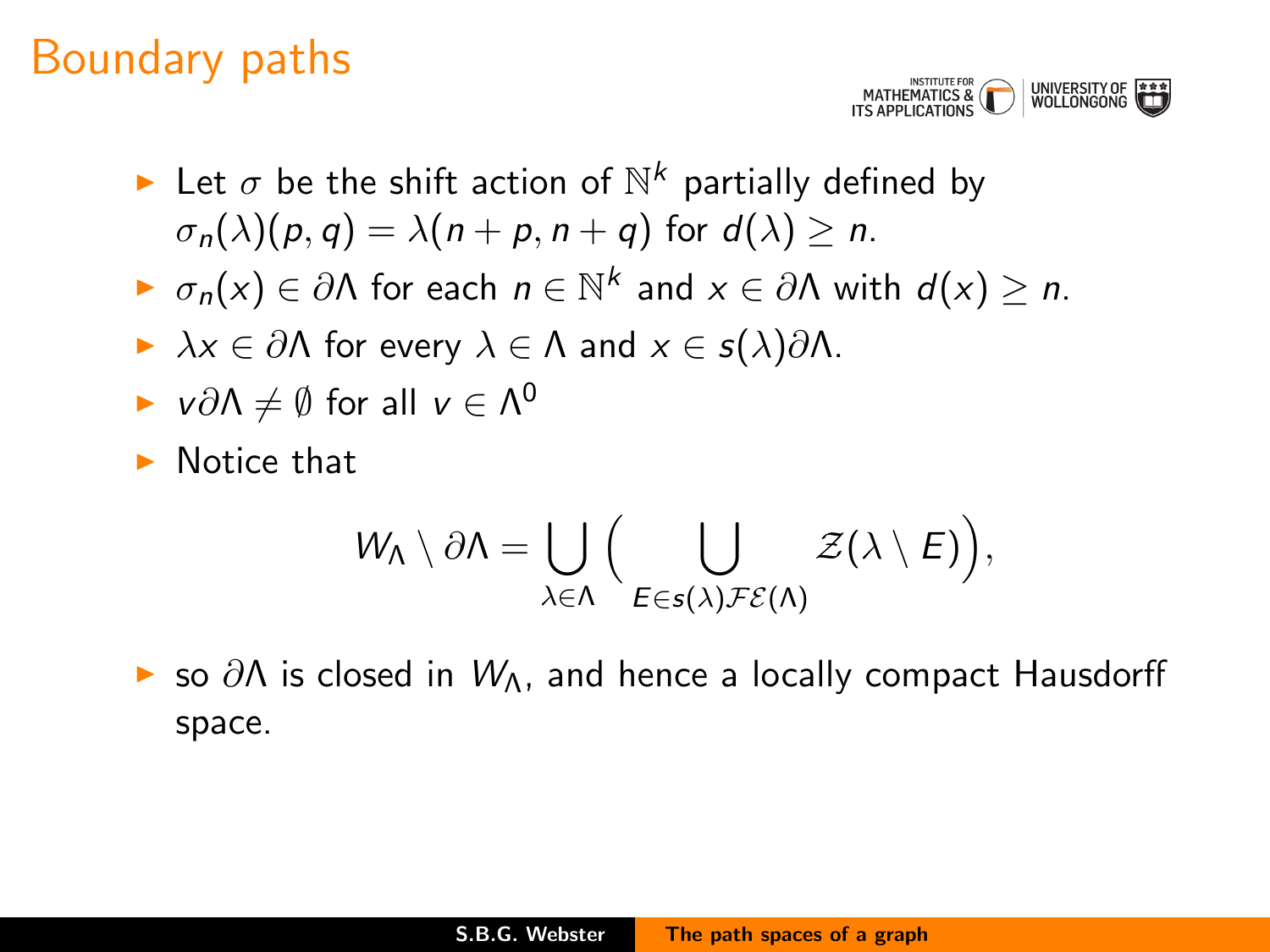MATHEMATICS & UNIVERSITY O<br>WOLLONGONI

- $\triangleright$  Give  $W_\Lambda$  a partial order  $\leq$  defined by  $\mu \leq \lambda \iff \lambda \in \mathcal{Z}(\mu)$ .
- A filter in  $W_{\Lambda}$  is a subset  $U \subset W_{\Lambda}$  such that
	- 1. if  $\lambda \in U$  and  $\mu \leq \lambda$ , then  $\mu \in U$ , and
	- 2. if  $\mu, \nu \in U$ , then there exists  $\lambda \in U$  with  $\mu, \nu \leq \lambda$ .

Denote the set of all filters by  $\widehat{\Lambda}$ . Say U is an ultrafilter if U is

a maximal filter. Denote the set of ultrafilters by  $\Lambda_{\infty}$ .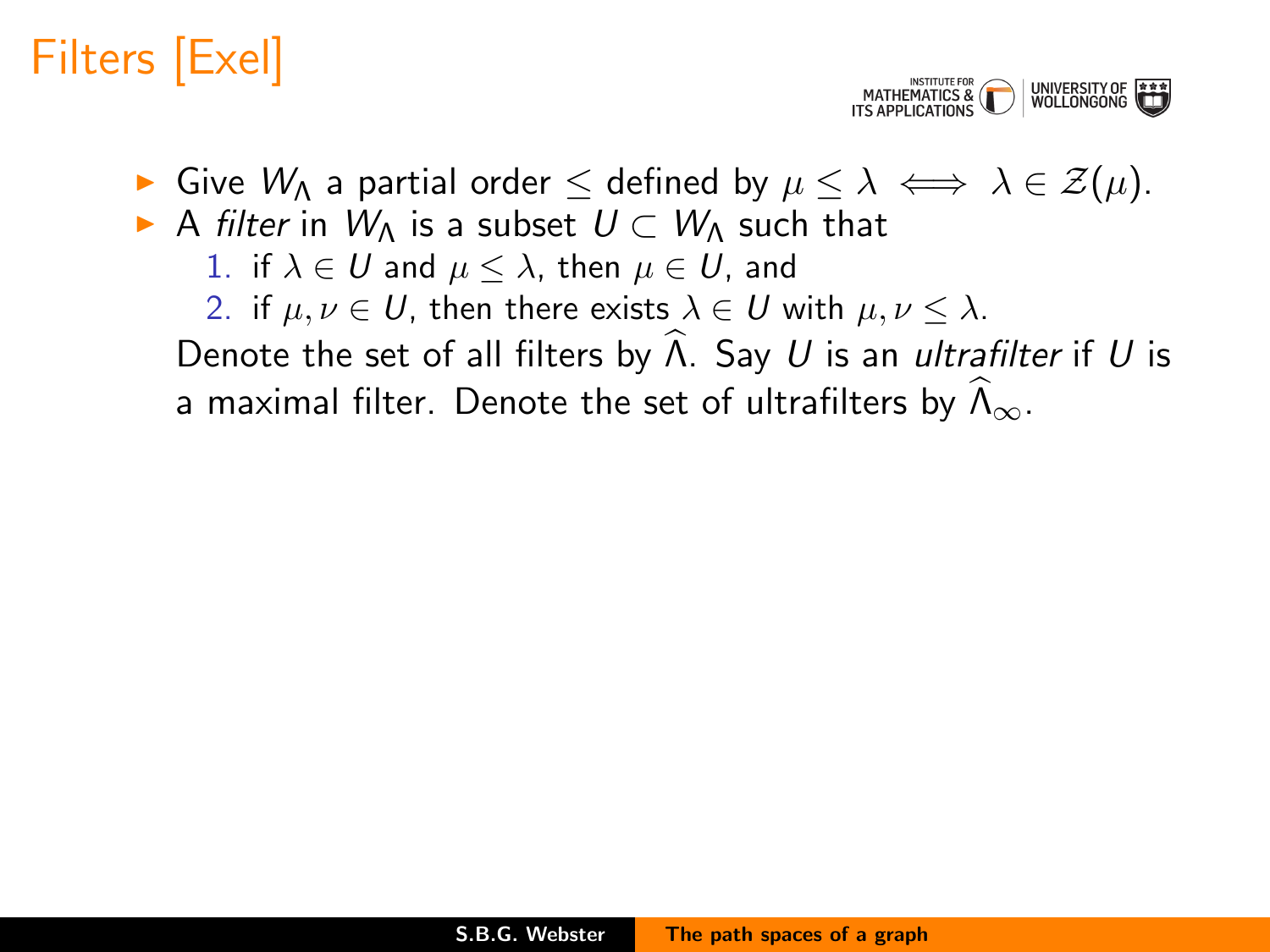MATHEMATICS & UNIVERSITY (<br>WOLLONGON

- $\triangleright$  Give W<sub>Λ</sub> a partial order  $\leq$  defined by  $\mu \leq \lambda \iff \lambda \in \mathcal{Z}(\mu)$ .
- A filter in  $W_{\Lambda}$  is a subset  $U \subset W_{\Lambda}$  such that
	- 1. if  $\lambda \in U$  and  $\mu \leq \lambda$ , then  $\mu \in U$ , and
	- 2. if  $\mu, \nu \in U$ , then there exists  $\lambda \in U$  with  $\mu, \nu \leq \lambda$ .

Denote the set of all filters by  $\widehat{\Lambda}$ . Say U is an ultrafilter if U is a maximal filter. Denote the set of ultrafilters by  $\Lambda_{\infty}$ .

Each  $x \in W_{\Lambda}$  determines a filter  $U_x := \{x(0, n) : n \in \mathbb{N}^k, n \le d(x)\}\$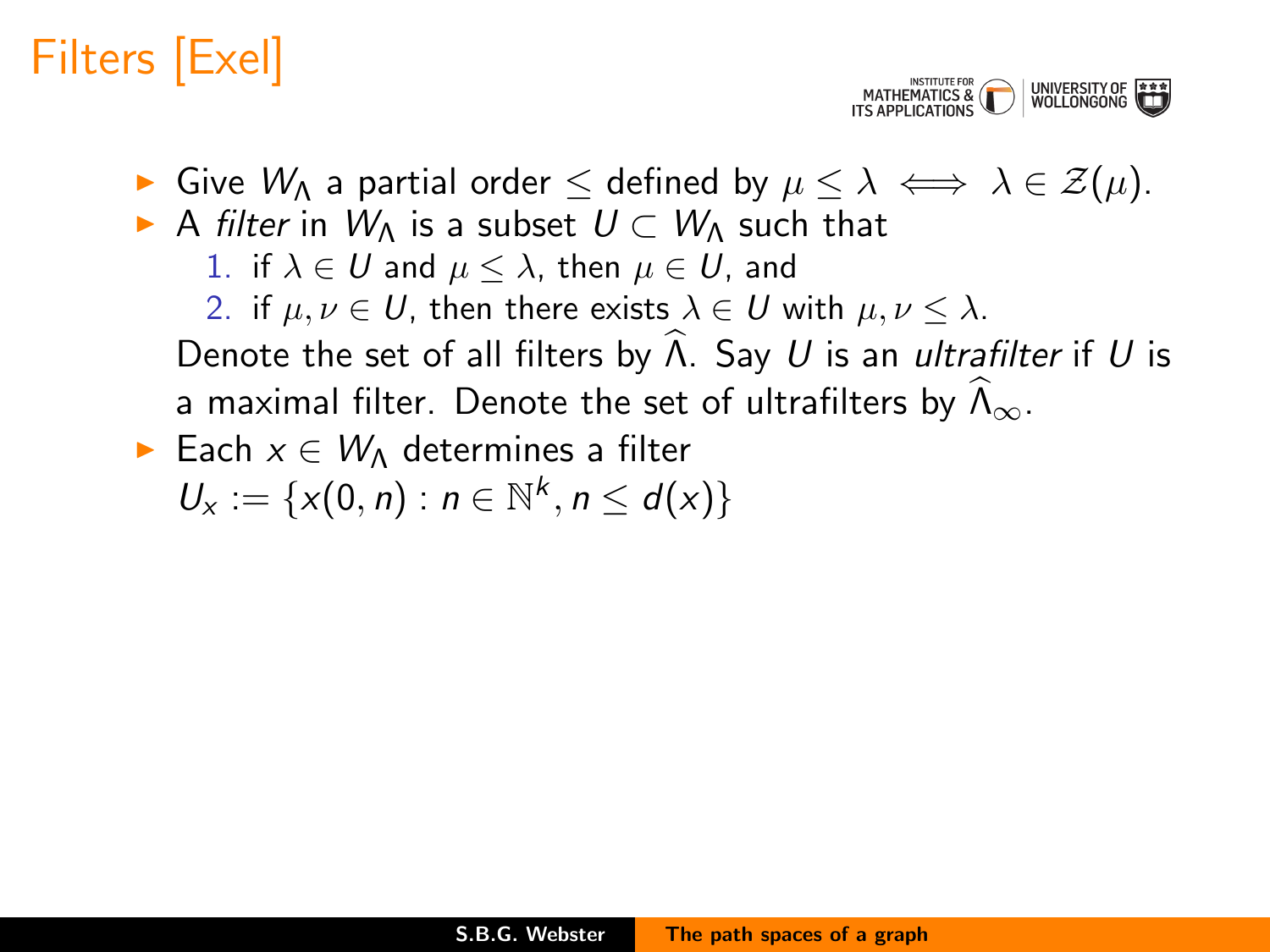MATHEMATICS & WOLLONGON

- $\triangleright$  Give W<sub>Λ</sub> a partial order  $\leq$  defined by  $\mu \leq \lambda \iff \lambda \in \mathcal{Z}(\mu)$ .
- A filter in  $W_{\Lambda}$  is a subset  $U \subset W_{\Lambda}$  such that
	- 1. if  $\lambda \in U$  and  $\mu \leq \lambda$ , then  $\mu \in U$ , and
	- 2. if  $\mu, \nu \in U$ , then there exists  $\lambda \in U$  with  $\mu, \nu \leq \lambda$ .

Denote the set of all filters by  $\widehat{\Lambda}$ . Say U is an ultrafilter if U is a maximal filter. Denote the set of ultrafilters by  $\Lambda_{\infty}$ .

- $\triangleright$  Each  $x \in W$  determines a filter  $U_x := \{x(0, n) : n \in \mathbb{N}^k, n \le d(x)\}\$
- **► Conversely, each filter**  $U \in \Lambda$  **determines a k-graph morphism:** let  $m = \vee \{d(x) : x \in U\}$ . Then for  $p, q \in \mathbb{N}^k$  with  $p \le q \le m$ , define  $x_U : \Omega_{k,m} \to \Lambda$  by  $x_U(p,q) = \lambda(p,q)$ , where  $\lambda \in U$  and  $d(\lambda) \geq q$ . This is well defined since U is a filter.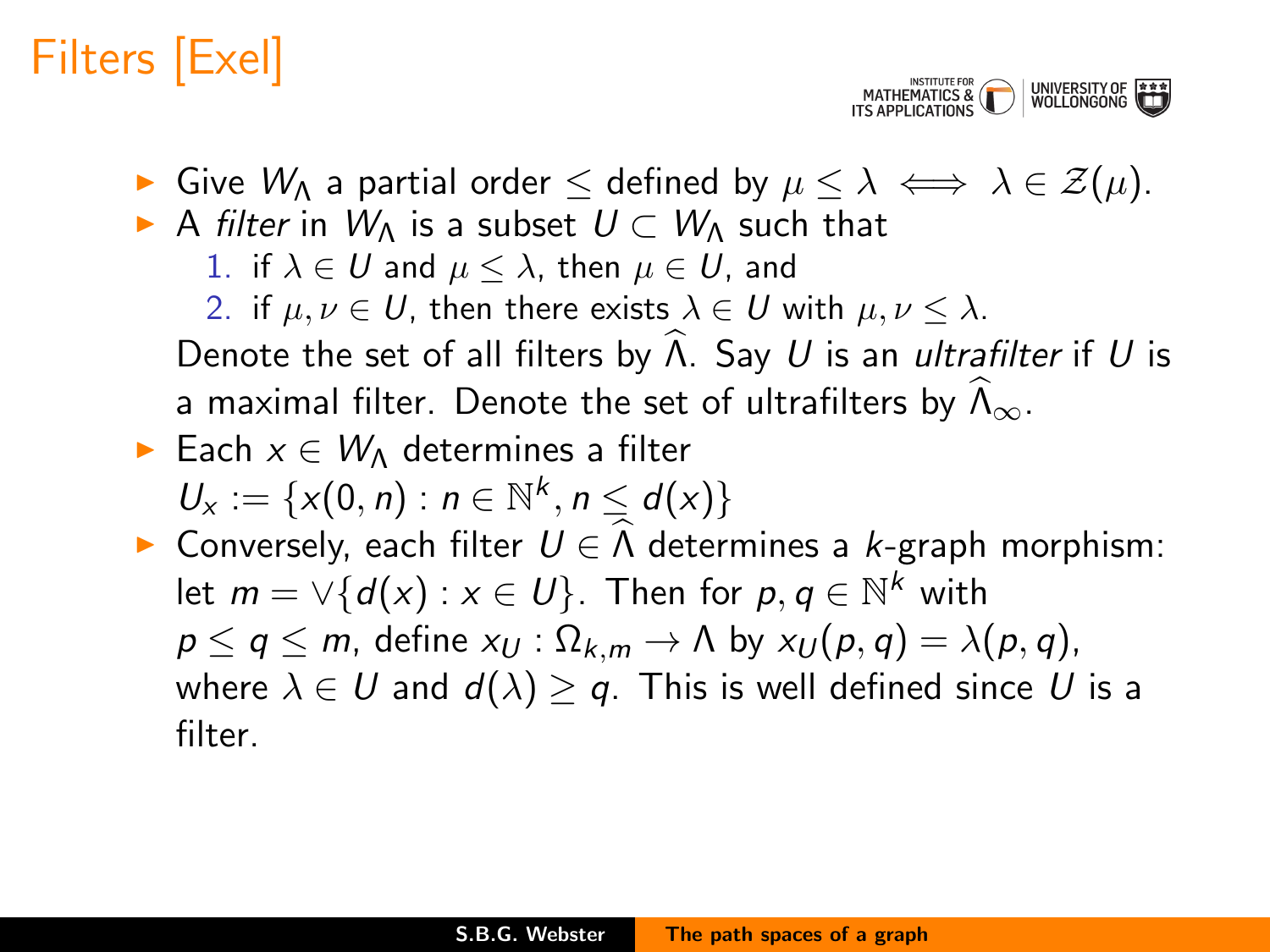MATHEMATICS & WINDERSITY OF

- $\triangleright$  Give W<sub>Λ</sub> a partial order  $\leq$  defined by  $\mu \leq \lambda \iff \lambda \in \mathcal{Z}(\mu)$ .
- A filter in  $W_{\Lambda}$  is a subset  $U \subset W_{\Lambda}$  such that
	- 1. if  $\lambda \in U$  and  $\mu \leq \lambda$ , then  $\mu \in U$ , and
	- 2. if  $\mu, \nu \in U$ , then there exists  $\lambda \in U$  with  $\mu, \nu \leq \lambda$ .

Denote the set of all filters by  $\widehat{\Lambda}$ . Say U is an ultrafilter if U is a maximal filter. Denote the set of ultrafilters by  $\Lambda_{\infty}$ .

- $\triangleright$  Each  $x \in W$  determines a filter  $U_x := \{x(0, n) : n \in \mathbb{N}^k, n \le d(x)\}\$
- **► Conversely, each filter**  $U \in \Lambda$  **determines a k-graph morphism:** let  $m = \vee \{d(x) : x \in U\}$ . Then for  $p, q \in \mathbb{N}^k$  with  $p \le q \le m$ , define  $x_U : \Omega_{k,m} \to \Lambda$  by  $x_U(p,q) = \lambda(p,q)$ , where  $\lambda \in U$  and  $d(\lambda) \geq q$ . This is well defined since U is a filter.
- $\triangleright$  A has similar looking topology, replacing  $\mathcal{Z}(\mu)$  with  $\widehat{\mathcal{Z}}(\mu) := \{U \in \widehat{\Lambda} : \mu \in U\}.$  $\triangleright \Lambda \cong W_{\Lambda}$ .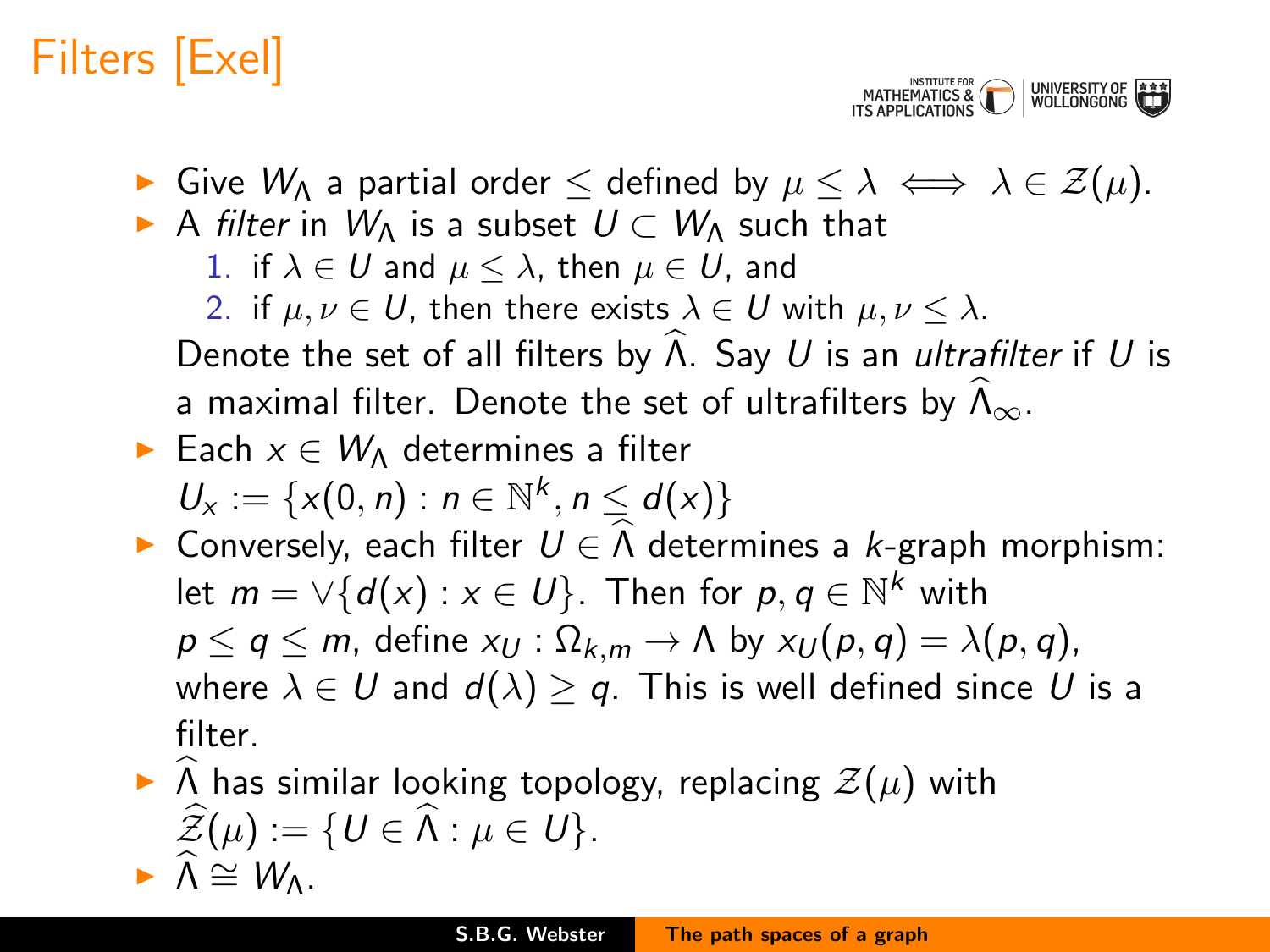



#### Example (1)



$$
\blacktriangleright \widehat{\Lambda}_{\infty} = \{\{w\}\} \cup \{U_{f_i} : i \in \mathbb{N}\}\
$$

- If  $f_i \rightarrow v$  in  $W_\Lambda$ .
- $\widehat{\Lambda}_{\infty}$  is not closed!
- $\triangleright$  Don't need infinite receivers to see this.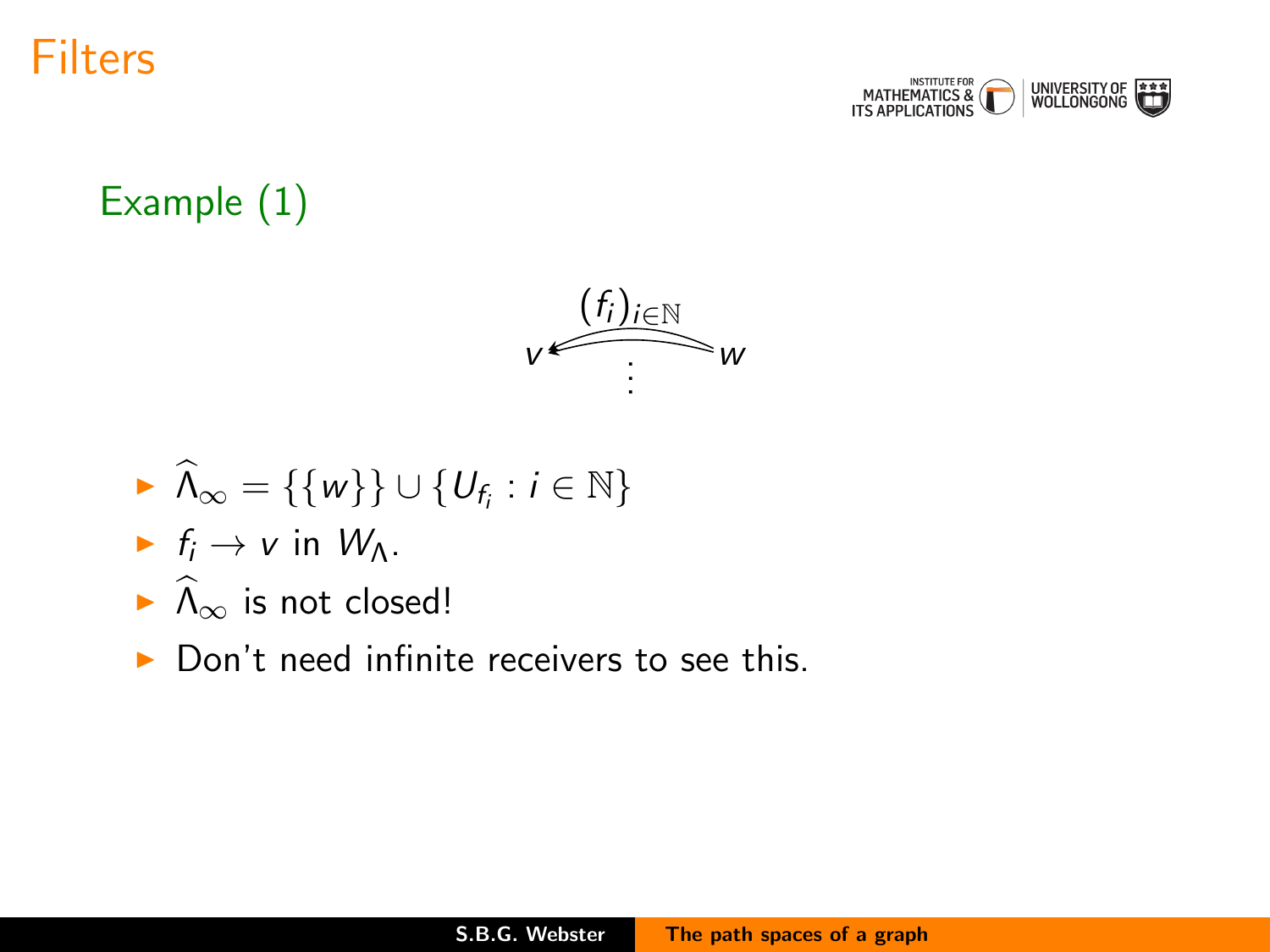



$$
\begin{aligned}\n&\bullet \quad U_{g_0}, \ \ U_{h_0f_0f_1\dots}U_{x_0g_1}, \ \ U_{x_0x_1g_2}, \ \ \cdots \in \widehat{\Lambda}_{\infty} \\
&\bullet \ x_0 \dots x_{n-1}g_n \to x_0x_1 \dots \\
&\bullet \quad U_{x_0x_1x_2\dots} \notin \widehat{\Lambda}_{\infty} \ \ \text{]}\n \end{aligned}
$$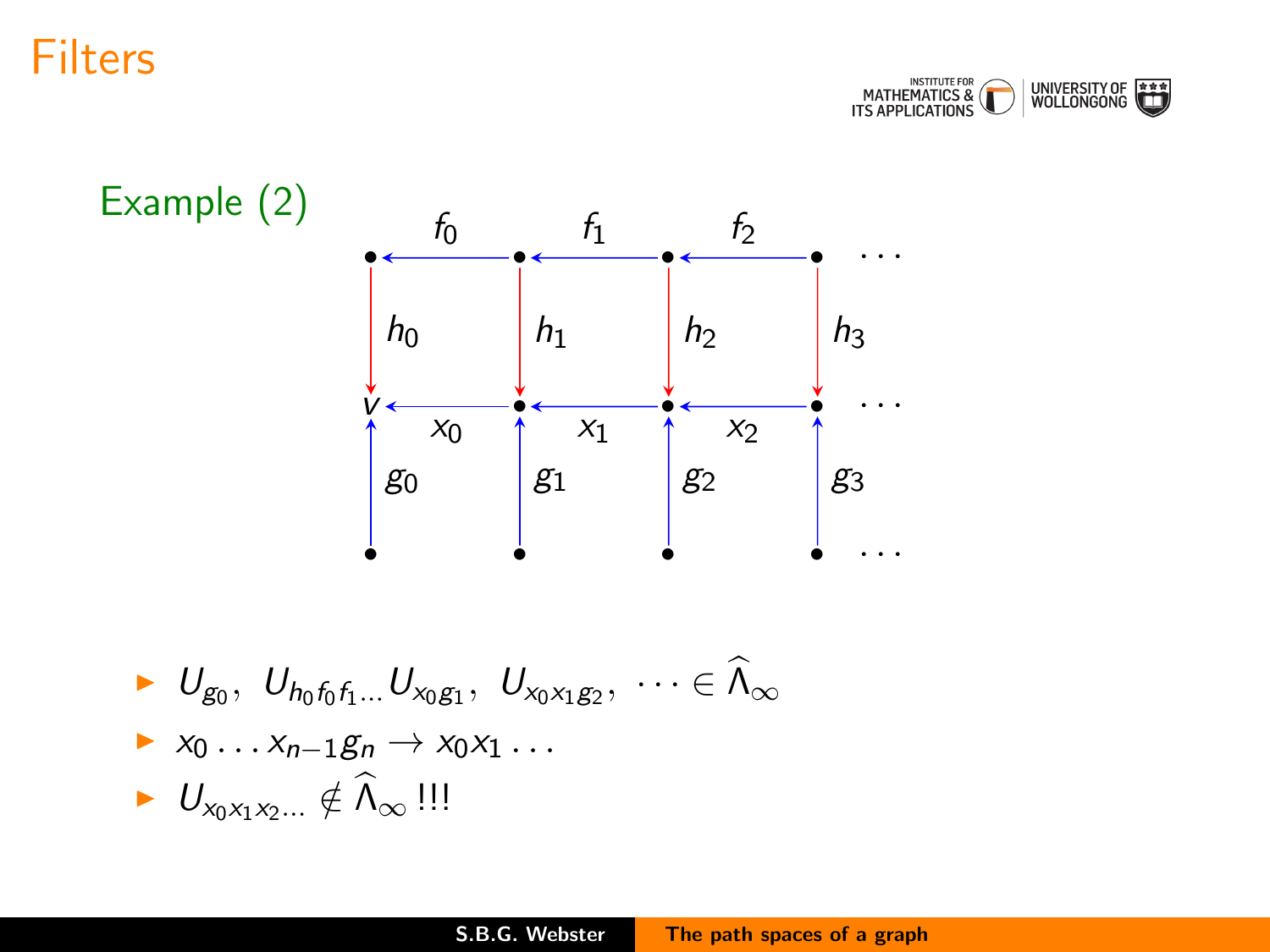MATHEMATICS & WOLLONGONG

- In path-space terminology, the anologue of  $\widehat{\Lambda}_{\infty}$  is denoted  $\Lambda^{\leq\infty}$  (Definition in RSY2004).
- ► Define  $\partial \widehat{\Lambda}$  to be the filters  $U \in \widehat{\Lambda}$  such that for each  $\mu \in U$ ,  $E \subset s(\mu)\mathcal{FE}(\Lambda)$ , there exists  $\nu \in E$  such that  $\mu\nu \in x$

$$
\blacktriangleright \text{ Then } \partial \widehat{\Lambda} = \{U_x : x \in \partial \Lambda\}.
$$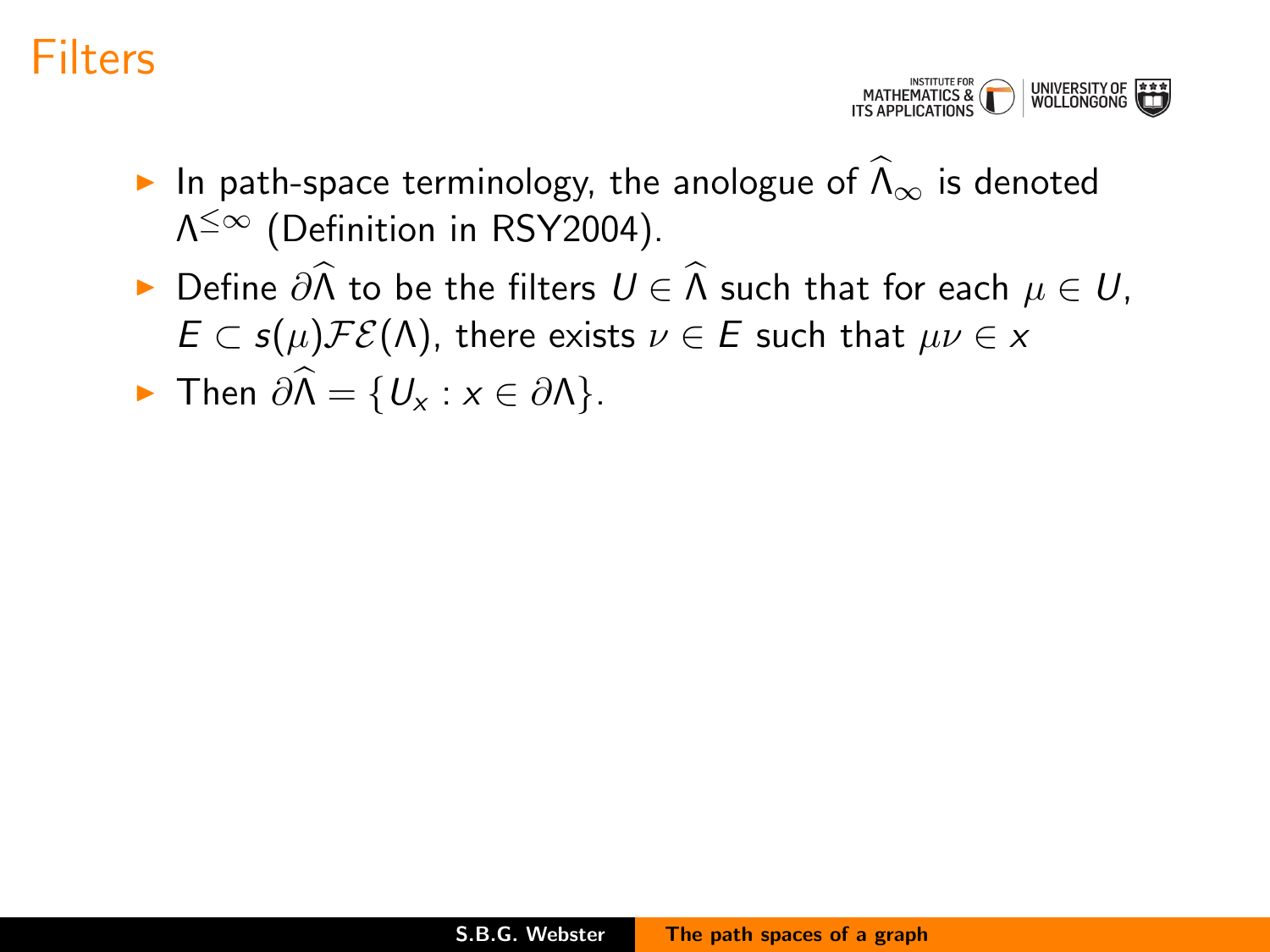MATHEMATICS & WOLLONGONG

- In path-space terminology, the anologue of  $\widehat{\Lambda}_{\infty}$  is denoted  $\Lambda^{\leq\infty}$  (Definition in RSY2004).
- ► Define  $\partial \widehat{\Lambda}$  to be the filters  $U \in \widehat{\Lambda}$  such that for each  $\mu \in U$ ,  $E \subset s(\mu)\mathcal{FE}(\Lambda)$ , there exists  $\nu \in E$  such that  $\mu\nu \in x$

$$
\sum_{n=1}^{\infty} \text{ Then } \partial \widehat{\Lambda} = \{U_x : x \in \partial \Lambda\}.
$$

$$
\blacktriangleright \widehat{\Lambda}_{\infty} = \partial \widehat{\Lambda}
$$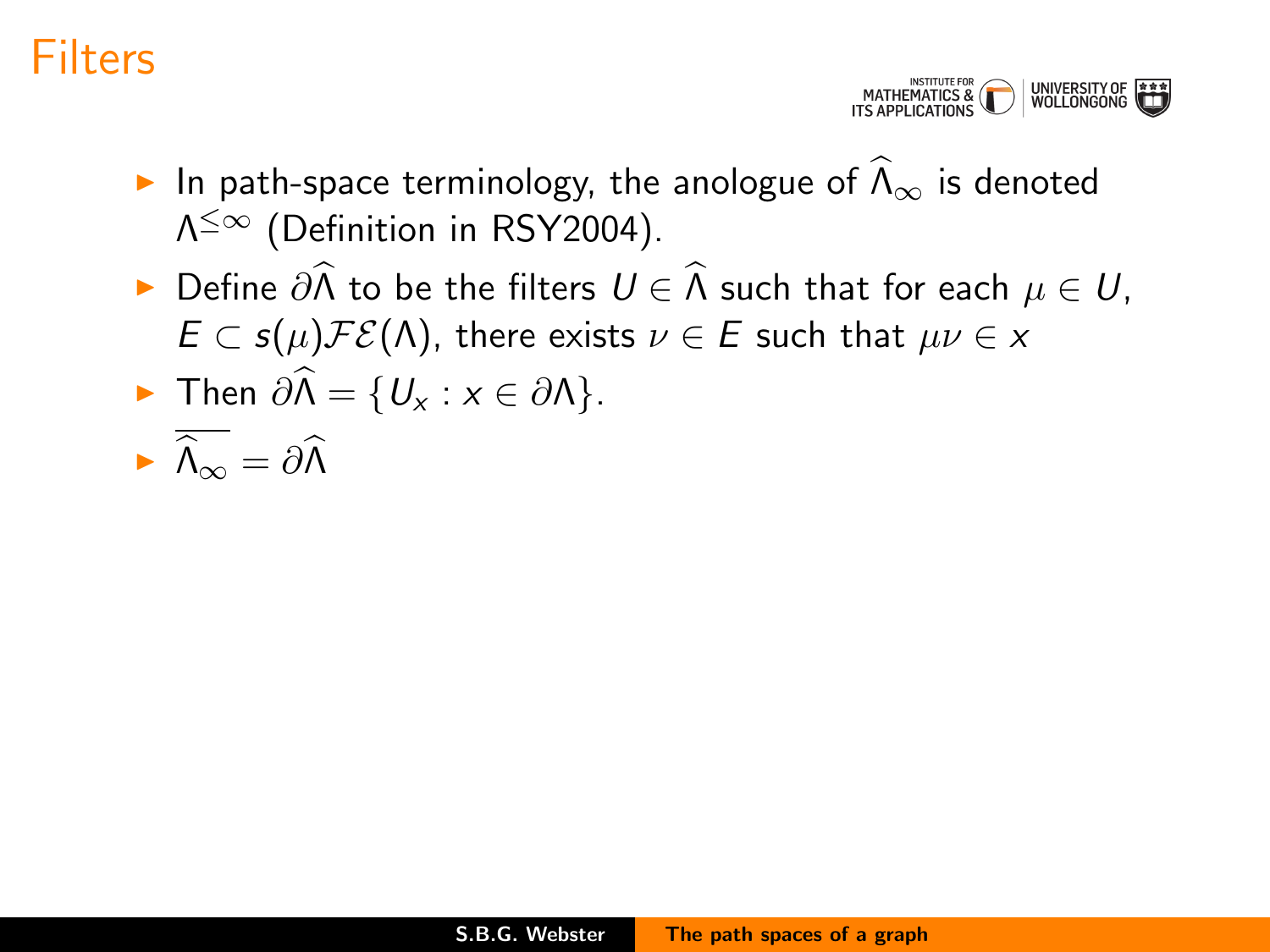MATHEMATICS & WINDERSITY

- In path-space terminology, the anologue of  $\widehat{\Lambda}_{\infty}$  is denoted  $\Lambda^{\leq\infty}$  (Definition in RSY2004).
- ► Define  $\partial \widehat{\Lambda}$  to be the filters  $U \in \widehat{\Lambda}$  such that for each  $\mu \in U$ ,  $E \subset s(\mu)\mathcal{FE}(\Lambda)$ , there exists  $\nu \in E$  such that  $\mu\nu \in x$

$$
\sum_{n=1}^{\infty} \text{ Then } \partial \widehat{\Lambda} = \{U_x : x \in \partial \Lambda\}.
$$

$$
\blacktriangleright \widehat{\Lambda}_\infty = \partial \widehat{\Lambda}
$$

- $\widehat{I}_{\infty} = \partial \widehat{I}$  if  $\Lambda$  is row-finite and locally convex:
- $\blacktriangleright$  A is row-finite if  $v \Lambda^m$  is finite for each  $v \in \Lambda^0$  and  $m \in \mathbb{N}^k$ , and
- A is locally-convex if for each  $i \neq j$ ,  $\mu \in \Lambda^{e_i}$  and  $\nu \in r(\mu)\Lambda^{e_j}$ , the sets  $s(\mu)\Lambda^{e_j}$  and  $s(\nu)\Lambda^{e_i}$  are nonempty.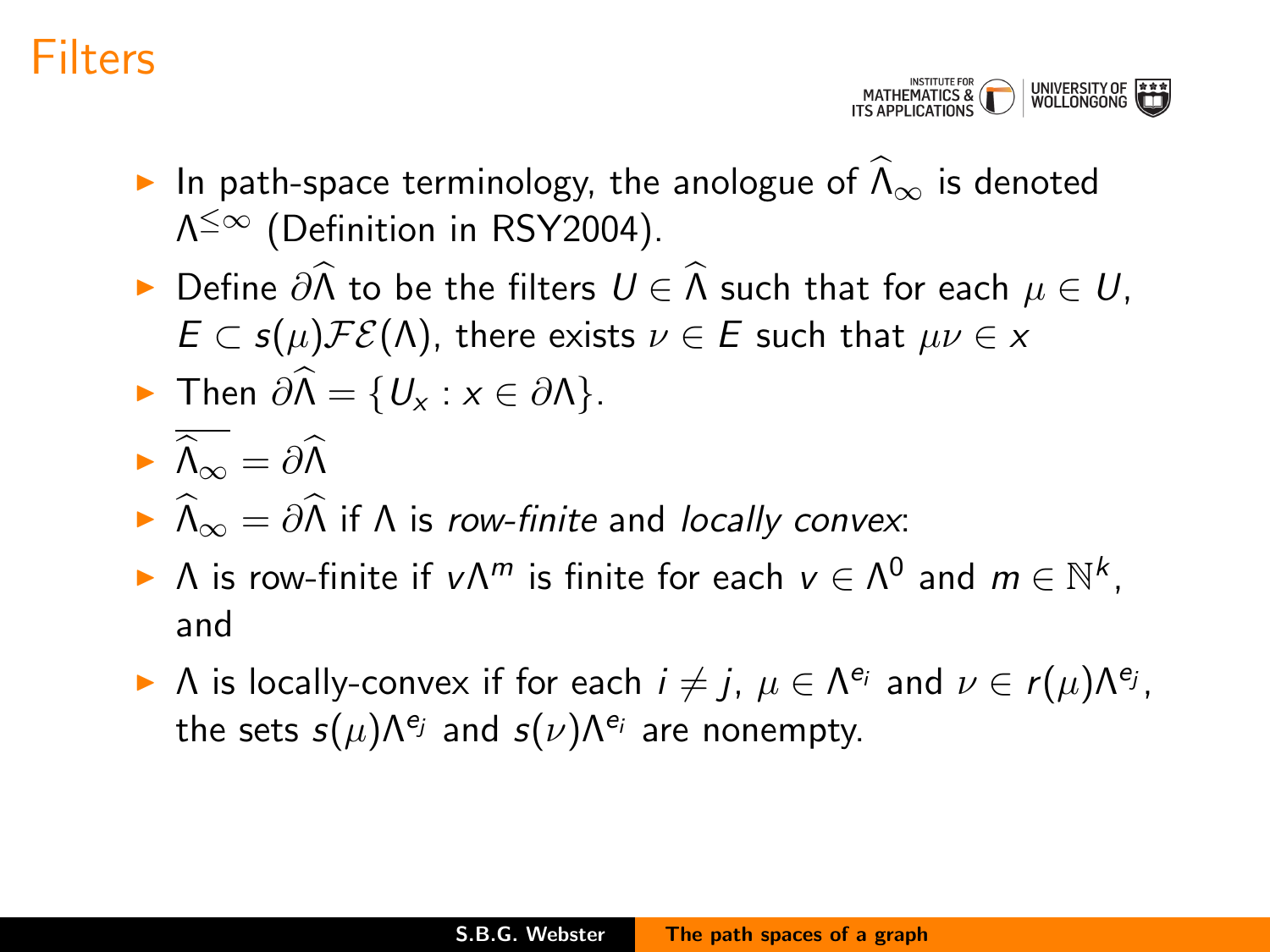## C ∗ -algebras

MATHEMATICS & WINDERSITY OF

- A k-graph A is finitely aligned if  $MCE(\mu, \nu)$  is finite (possibly empty) for all  $\mu, \nu \in \Lambda$ .
- ight Given a finitely aligned k-graph Λ, a Cuntz-Krieger Λ-family in a  $C^*$ -algebra  $B$  is a map  $s : \Lambda \to B$  such that each  $s_\lambda$  is a partial isometry, and that
	- CK1. { $s_v : v \in \Lambda^0$ } are mutually orthogonal projections, CK2.  $s_{\mu} s_{\nu} = s_{\mu\nu}$  if  $\mu\nu \in \Lambda$ , CK3.  $s_{\mu}^{*} s_{\nu} = \sum_{\mu \alpha = \nu \beta \in \text{MCE}(\mu, \nu)} s_{\alpha} s_{\beta}^{*}$ , and CK4.  $\prod_{\lambda \in E} (s_{v} - s_{\lambda} s_{\lambda}^{*}) = 0$  for all  $v \in \Lambda^{0}$  and  $E \in vFE(\Lambda)$ .
- $\triangleright$   $C^*(\Lambda)$  is the universal  $C^*$ -algebra for Cuntz-Krieger  $\Lambda$ -families.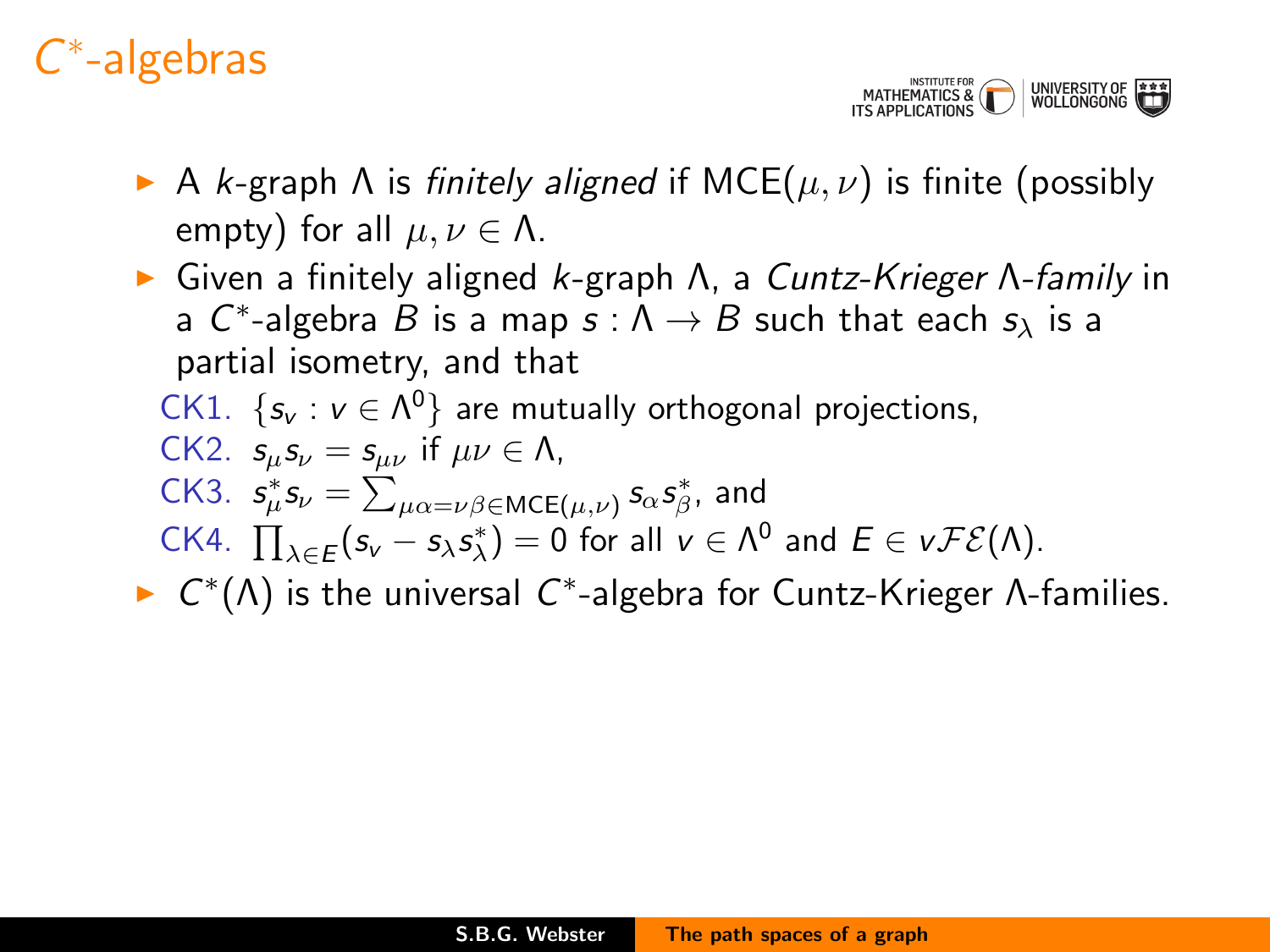## C ∗ -algebras

MATHEMATICS & WINDERSITY OF

- A k-graph A is finitely aligned if  $MCE(\mu, \nu)$  is finite (possibly empty) for all  $\mu, \nu \in \Lambda$ .
- ight Given a finitely aligned k-graph Λ, a Cuntz-Krieger Λ-family in a  $C^*$ -algebra  $B$  is a map  $s : \Lambda \to B$  such that each  $s_\lambda$  is a partial isometry, and that
	- CK1. { $s_v : v \in \Lambda^0$ } are mutually orthogonal projections, CK2.  $s_{\mu} s_{\nu} = s_{\mu\nu}$  if  $\mu\nu \in \Lambda$ , CK3.  $s_{\mu}^{*} s_{\nu} = \sum_{\mu \alpha = \nu \beta \in \text{MCE}(\mu, \nu)} s_{\alpha} s_{\beta}^{*}$ , and CK4.  $\prod_{\lambda \in E} (s_{v} - s_{\lambda} s_{\lambda}^{*}) = 0$  for all  $v \in \Lambda^{0}$  and  $E \in vFE(\Lambda)$ .
- $\triangleright$   $C^*(\Lambda)$  is the universal  $C^*$ -algebra for Cuntz-Krieger  $\Lambda$ -families.
- ►  $C^*(\Lambda)$  is nonzero since the representation  $S: \Lambda \to \mathcal{B}(\ell^2(\partial \Lambda))$ given by

$$
S_{\lambda}\xi_{x} = \begin{cases} \xi_{\lambda x} & \text{if } s(\lambda) = r(x) \\ 0 & \text{otherwise} \end{cases}
$$

yields a nonzero Cuntz-Krieger Λ-family.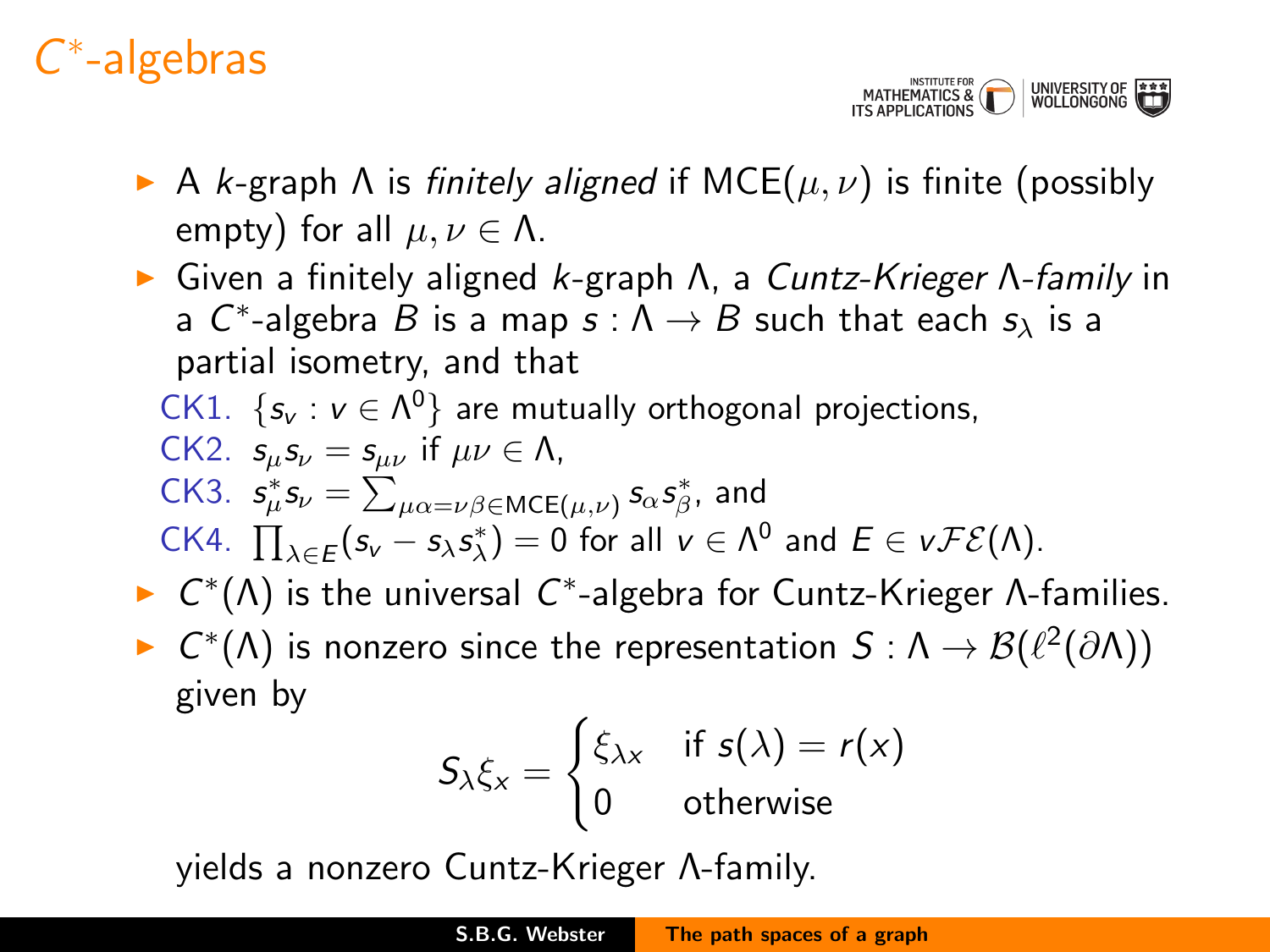

We call  $D_\Lambda:=C^*(\{s_\lambda s^*_\lambda:\lambda \in \Lambda\})\subset C^*(\Lambda)$  the *diagonal*  $C^*$ -subalgebra of  $C^*(\Lambda)$ . One can show that  $D_{\Lambda} = \overline{\text{span}}\{s_{\lambda}s_{\lambda}^*: \lambda \in \Lambda\}.$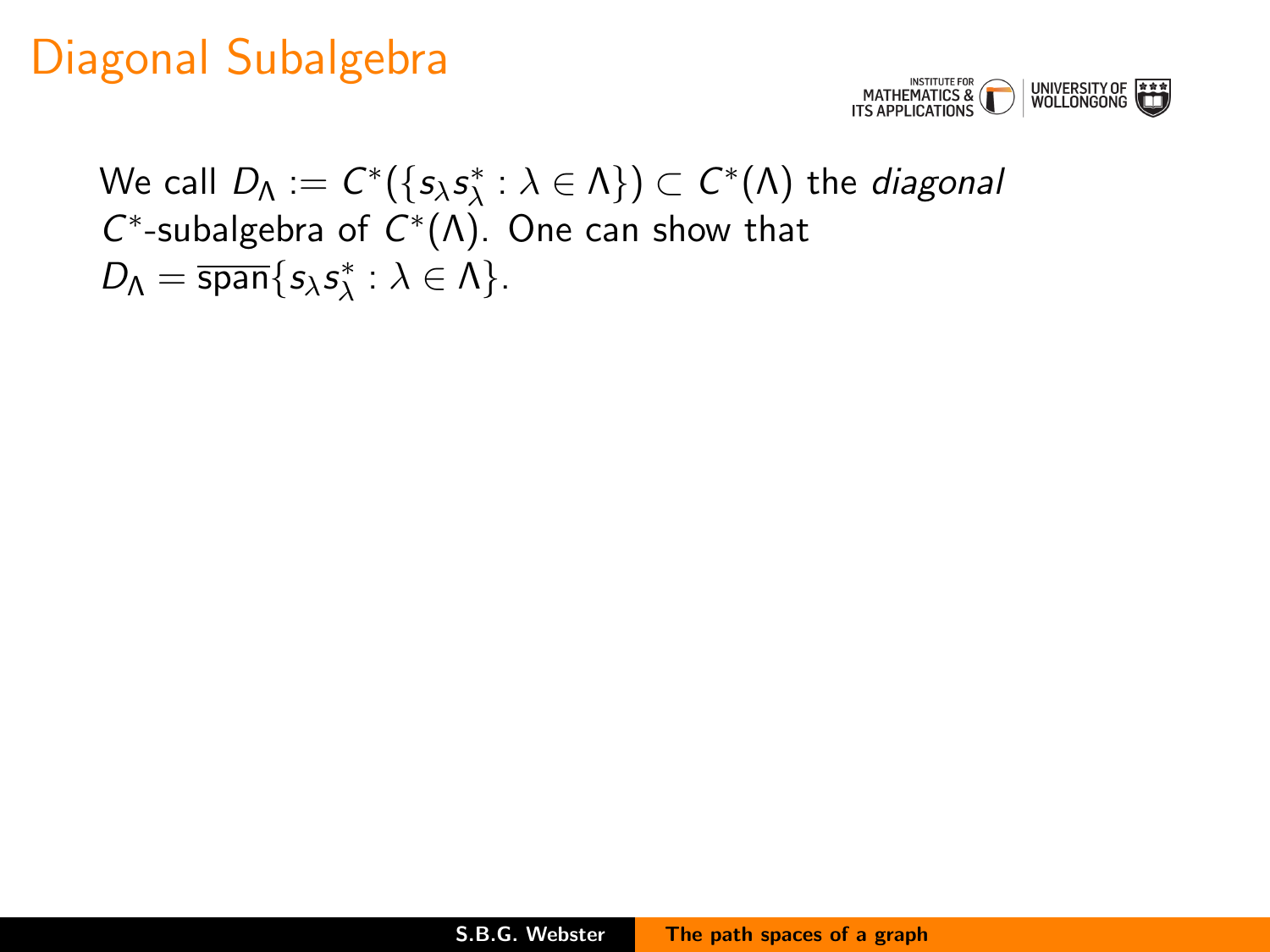

We call  $D_\Lambda:=C^*(\{s_\lambda s^*_\lambda:\lambda \in \Lambda\})\subset C^*(\Lambda)$  the *diagonal*  $C^*$ -subalgebra of  $C^*(\Lambda)$ . One can show that  $D_{\Lambda} = \overline{\text{span}}\{s_{\lambda}s_{\lambda}^*: \lambda \in \Lambda\}.$ Theorem (W)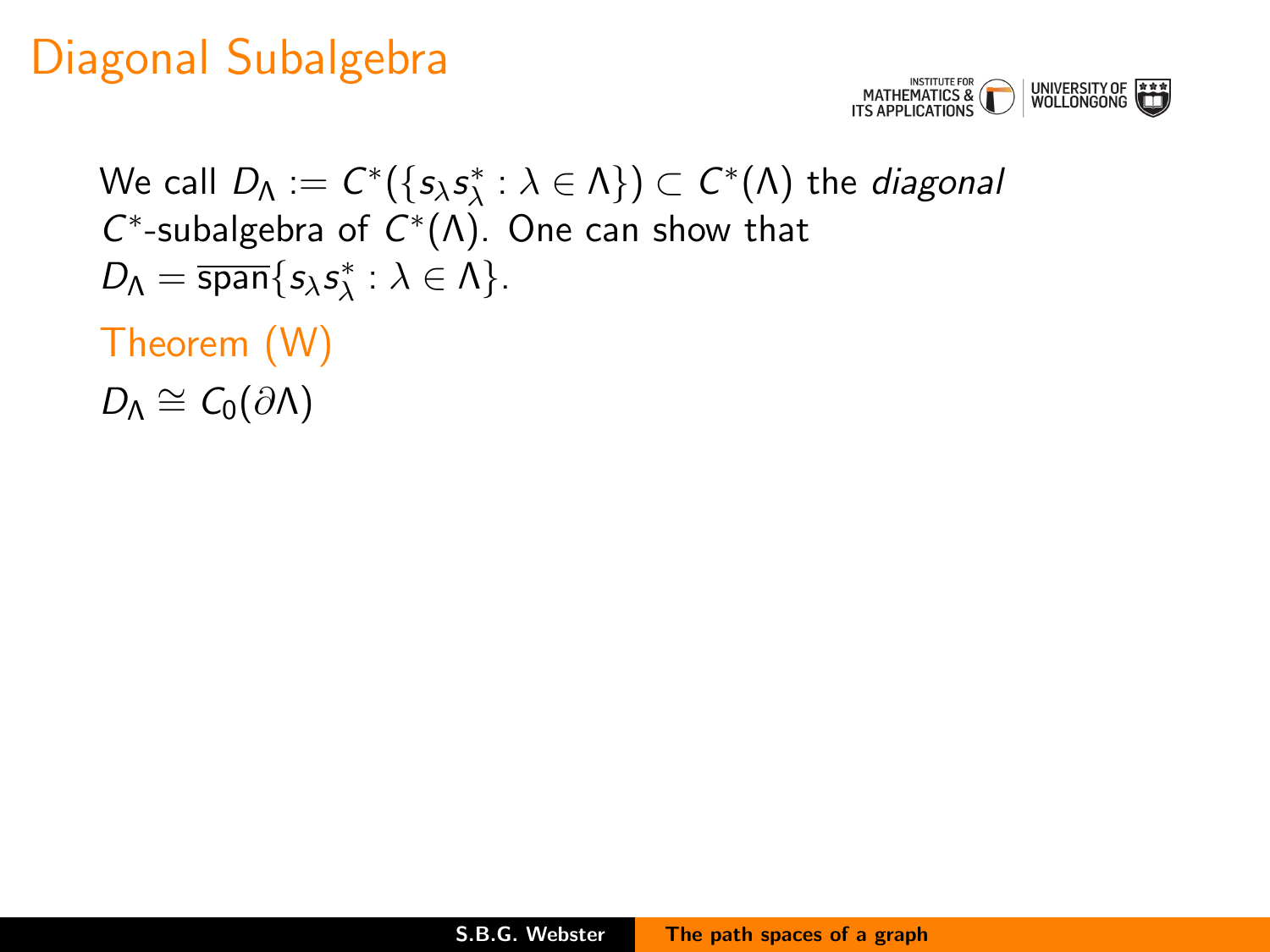

We call  $D_\Lambda:=C^*(\{s_\lambda s^*_\lambda:\lambda \in \Lambda\})\subset C^*(\Lambda)$  the *diagonal*  $C^*$ -subalgebra of  $C^*(\Lambda)$ . One can show that  $D_{\Lambda} = \overline{\text{span}}\{s_{\lambda}s_{\lambda}^*: \lambda \in \Lambda\}.$ 

Theorem (W)

 $D_{\Lambda} \cong C_0(\partial \Lambda)$ 

Exected be a character of  $D_{\Lambda}$ .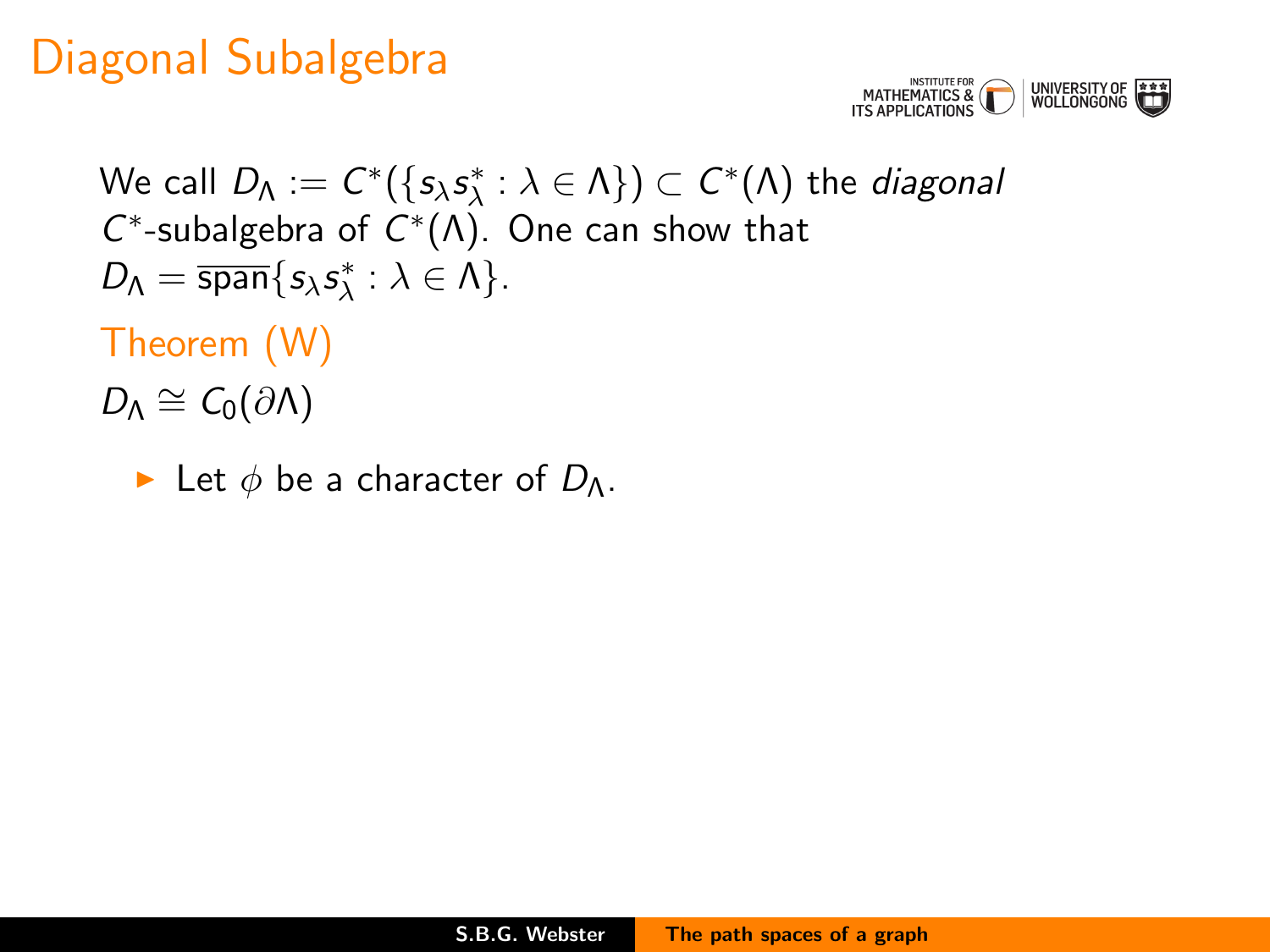

We call  $D_\Lambda:=C^*(\{s_\lambda s^*_\lambda:\lambda \in \Lambda\})\subset C^*(\Lambda)$  the *diagonal*  $C^*$ -subalgebra of  $C^*(\Lambda)$ . One can show that  $D_{\Lambda} = \overline{\text{span}}\{s_{\lambda}s_{\lambda}^*: \lambda \in \Lambda\}.$ 

Theorem (W)

- Exected be a character of  $D_{\Lambda}$ .
- ► For each  $n \in \mathbb{N}^k$ ,  $\{s_\lambda s^*_\lambda : \lambda \in \Lambda^n\}$  is a family of mutually orthogonal projections.
- ► Notice that  $\mu \leq \lambda \iff s_{\lambda} s_{\lambda}^* \leq s_{\mu} s_{\mu}^*$ .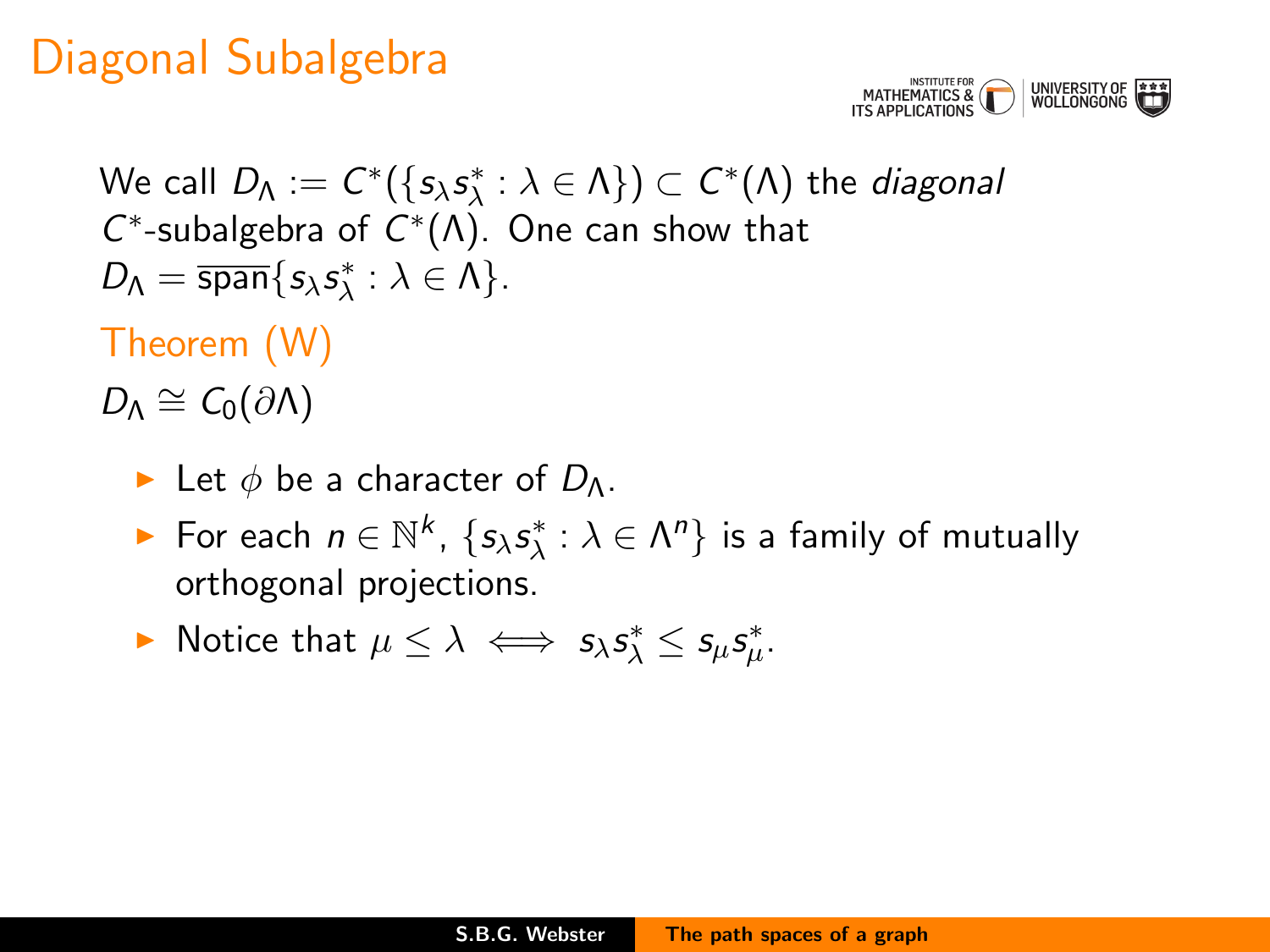

We call  $D_\Lambda:=C^*(\{s_\lambda s^*_\lambda:\lambda \in \Lambda\})\subset C^*(\Lambda)$  the *diagonal*  $C^*$ -subalgebra of  $C^*(\Lambda)$ . One can show that  $D_{\Lambda} = \overline{\text{span}}\{s_{\lambda}s_{\lambda}^*: \lambda \in \Lambda\}.$ 

Theorem (W)

- Exected be a character of  $D_{\Lambda}$ .
- ► For each  $n \in \mathbb{N}^k$ ,  $\{s_\lambda s^*_\lambda : \lambda \in \Lambda^n\}$  is a family of mutually orthogonal projections.
- ► Notice that  $\mu \leq \lambda \iff s_{\lambda} s_{\lambda}^* \leq s_{\mu} s_{\mu}^*$ .
- ► So  $\{\lambda : \phi(s_\lambda s^*_\lambda) = 1\} \in \widehat{\Lambda}$ , and so determines a unique path  $x \in W_{\Lambda}$ .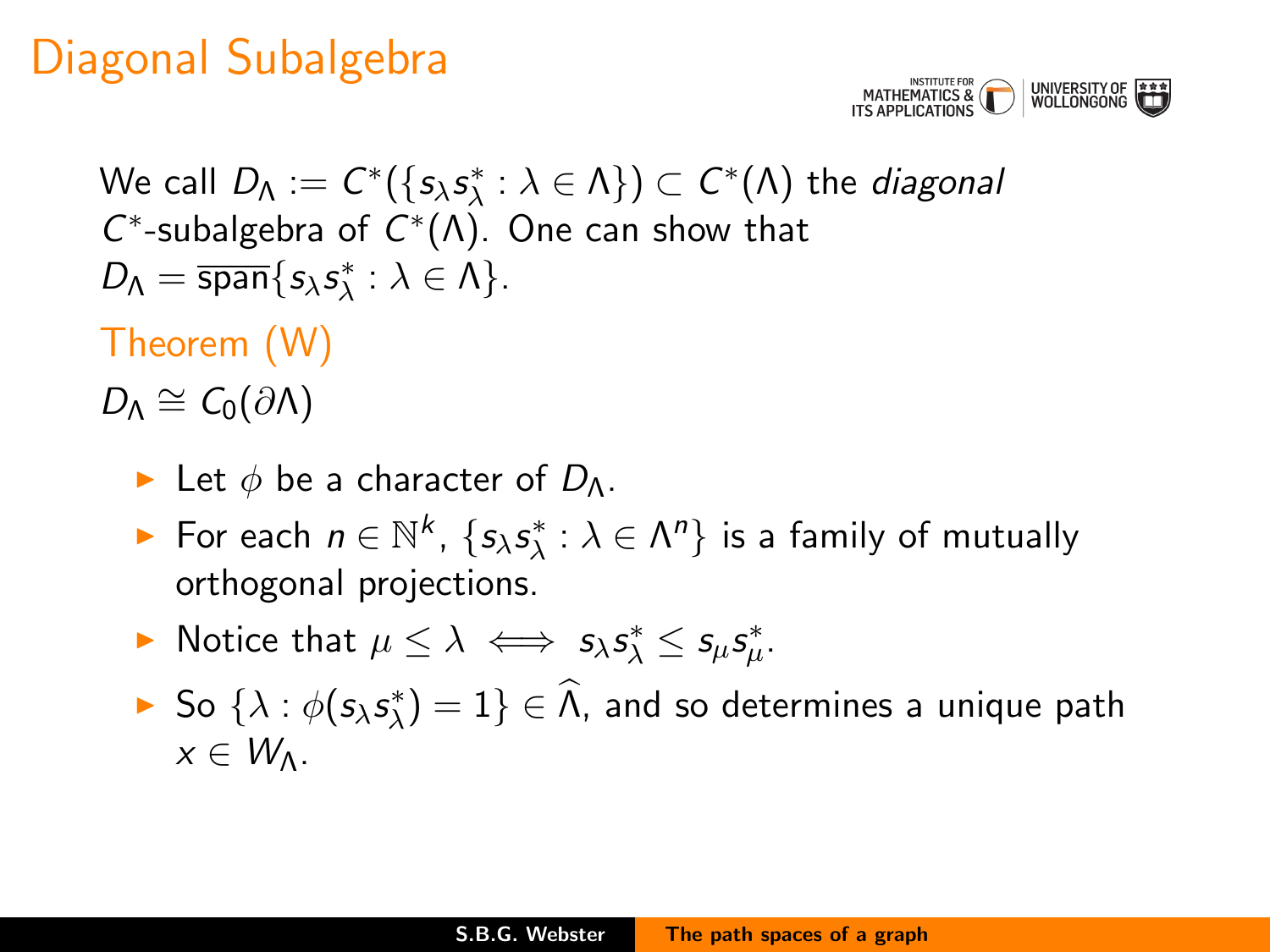

We call  $D_\Lambda:=C^*(\{s_\lambda s^*_\lambda:\lambda \in \Lambda\})\subset C^*(\Lambda)$  the *diagonal*  $C^*$ -subalgebra of  $C^*(\Lambda)$ . One can show that  $D_{\Lambda} = \overline{\text{span}}\{s_{\lambda}s_{\lambda}^*: \lambda \in \Lambda\}.$ 

Theorem (W)

- Exected be a character of  $D_{\Lambda}$ .
- ► For each  $n \in \mathbb{N}^k$ ,  $\{s_\lambda s^*_\lambda : \lambda \in \Lambda^n\}$  is a family of mutually orthogonal projections.
- ► Notice that  $\mu \leq \lambda \iff s_{\lambda} s_{\lambda}^* \leq s_{\mu} s_{\mu}^*$ .
- ► So  $\{\lambda : \phi(s_\lambda s^*_\lambda) = 1\} \in \widehat{\Lambda}$ , and so determines a unique path  $x \in W_{\Lambda}$ .
- $\triangleright$  For each  $n \leq d(x)$  and  $E \in x(n) \mathcal{FE}(\Lambda)$ , (CK4) says that  $\prod_{\lambda\in E}(s_{x(n)}-s_\lambda s^*_\lambda)=0$ , and it follows that  $x\in \partial \Lambda$ .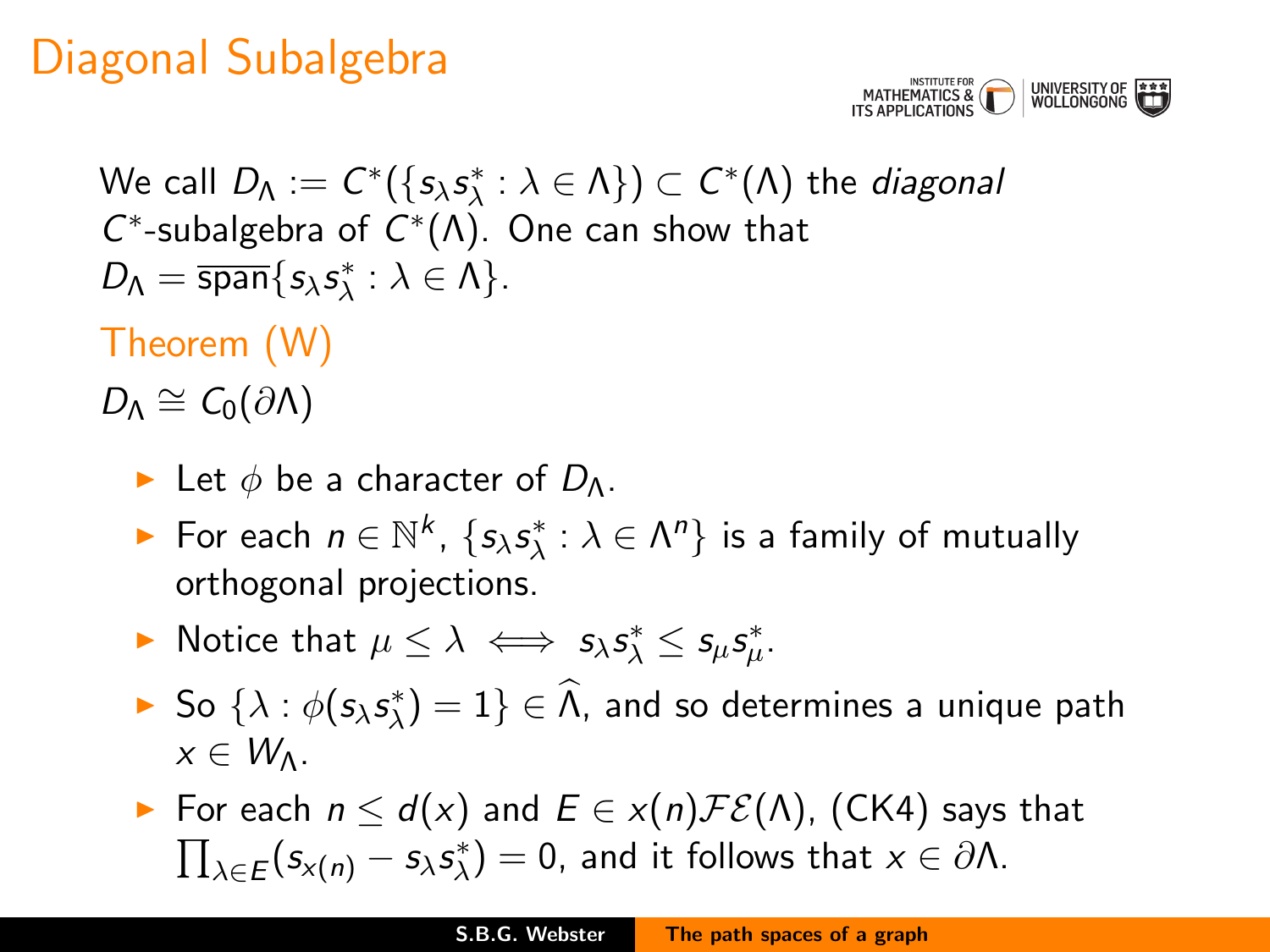

Farthing defined a process which, given an row-finite k-graph Λ, constructs a row-finite k-graph Γ with no sources such that  $C^*(\Lambda) \sim_{SME} C^*(\Gamma)$ . This process extends the non-infinite boundary paths of Λ to infinite paths [F,W].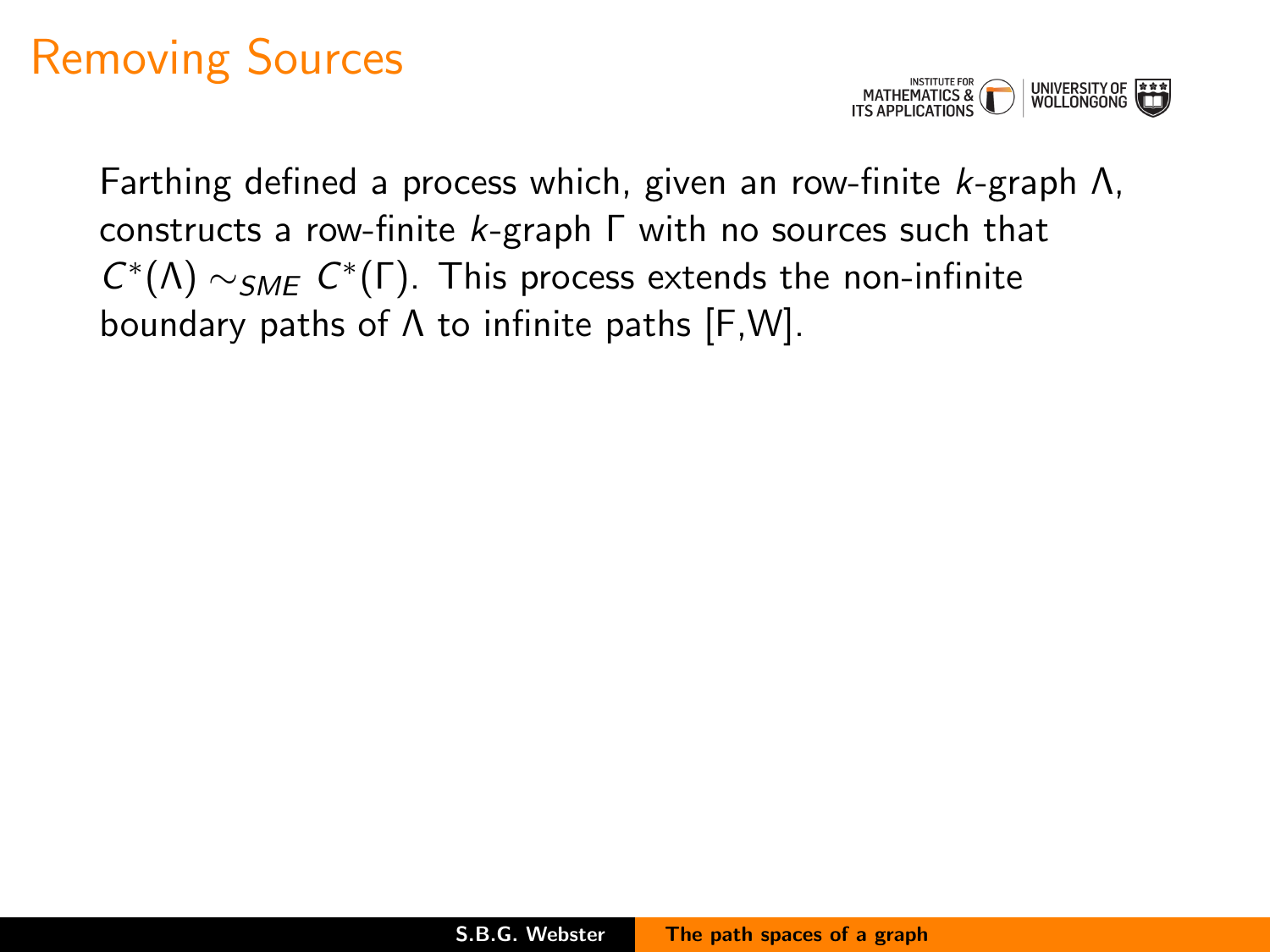

Farthing defined a process which, given an row-finite k-graph Λ, constructs a row-finite k-graph Γ with no sources such that  $C^*(\Lambda) \sim_{SME} C^*(\Gamma)$ . This process extends the non-infinite boundary paths of Λ to infinite paths [F,W]. For example, consider the 2-graph

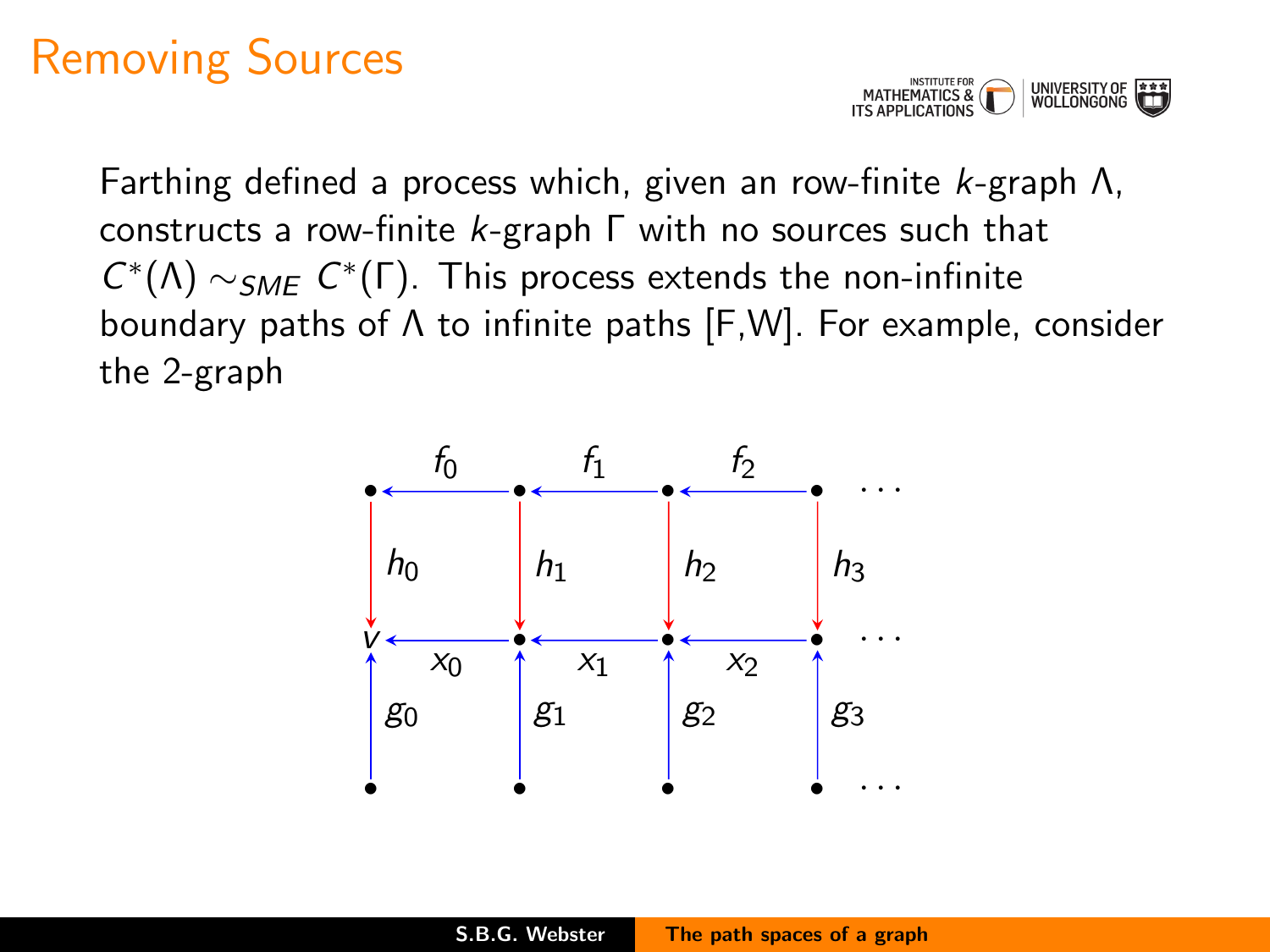



Here,  $w_n := x_0 \dots x_{n-1} g_n$  and any path of degree  $(1, \infty)$  are all elements of  $\partial \Lambda$ . The idea is to extend these paths to be infinite in all directions (degrees, colours,...).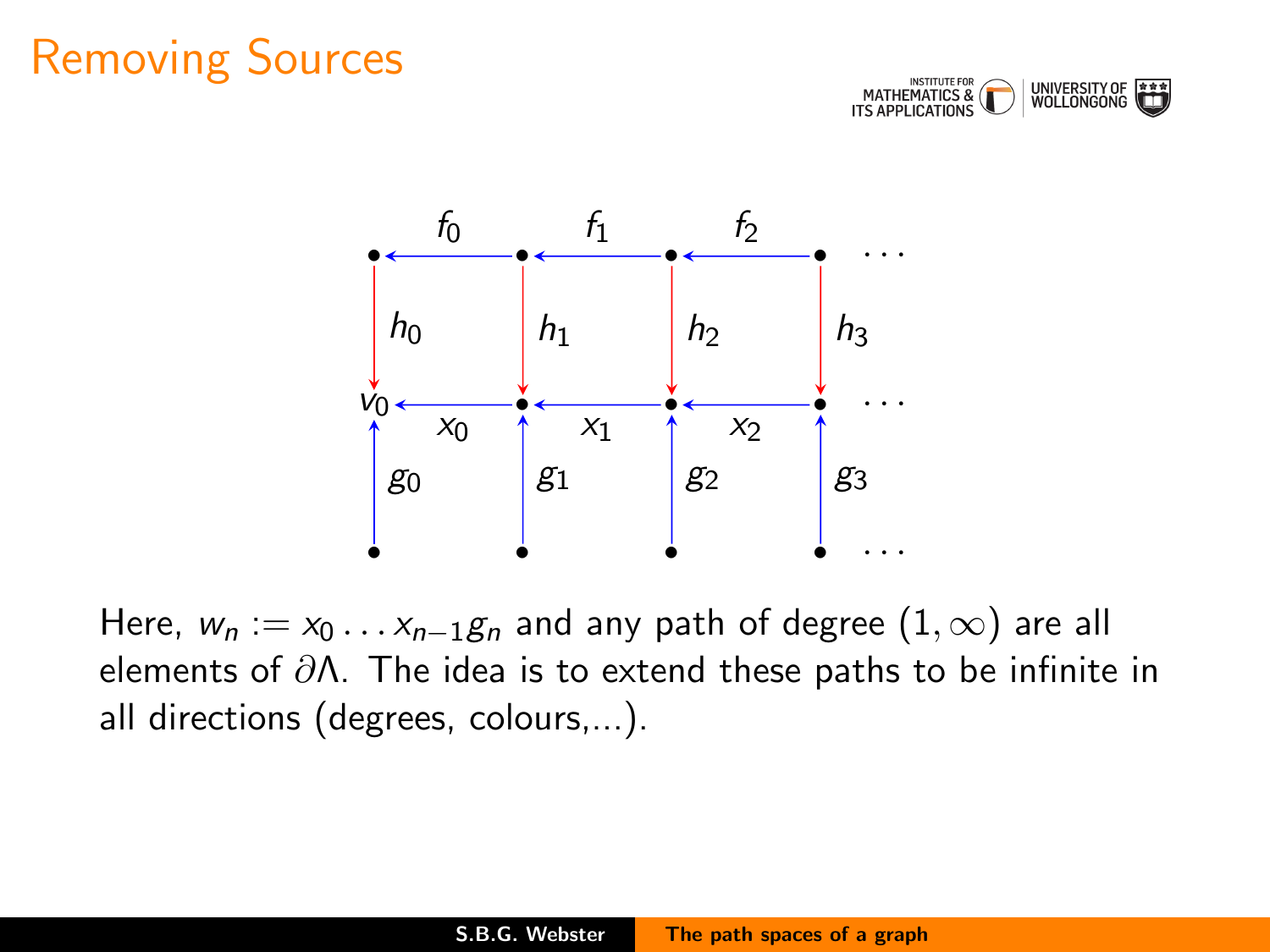### Boundary path starting with  $h_0$



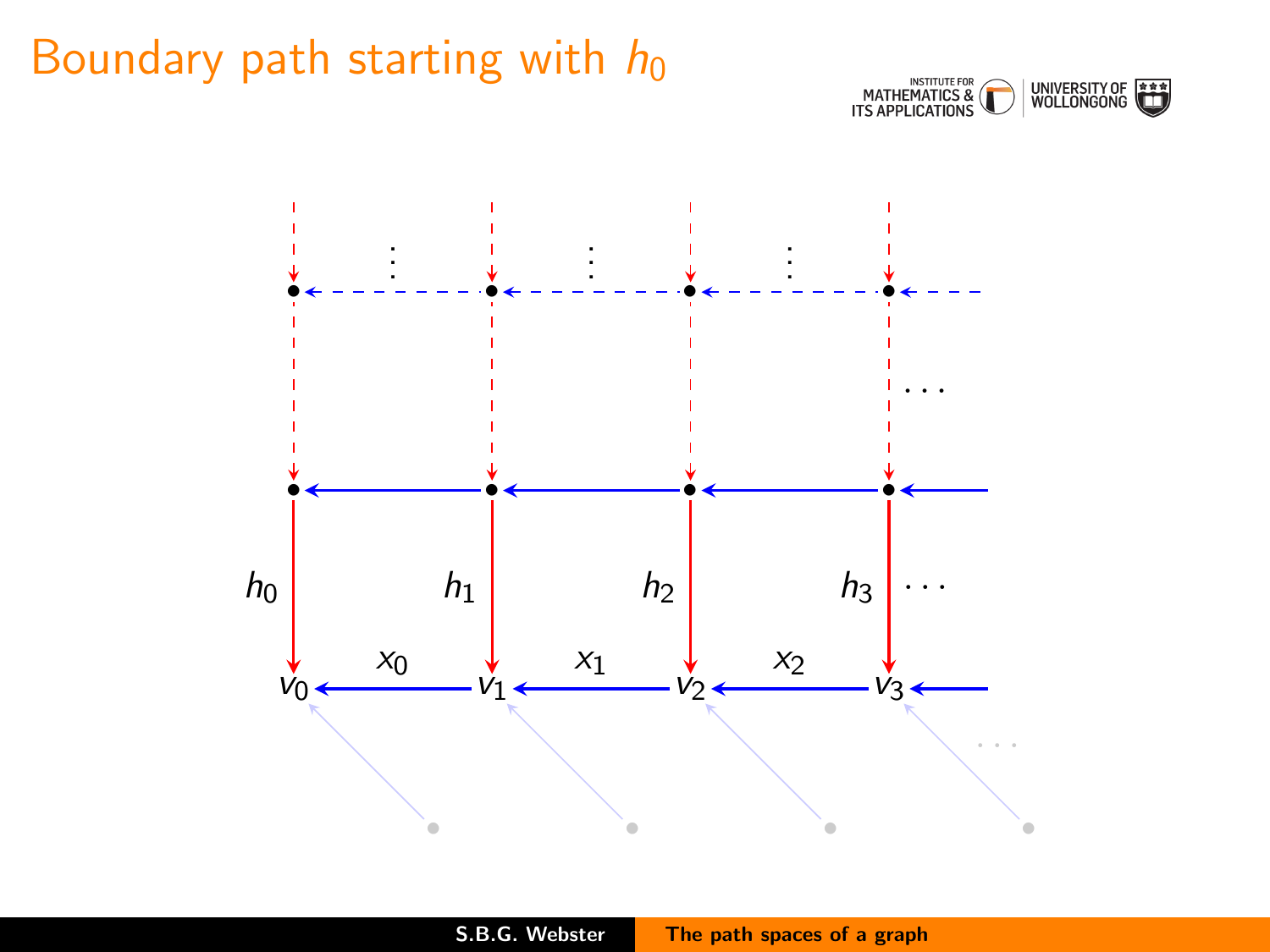### Boundary path  $w_3$



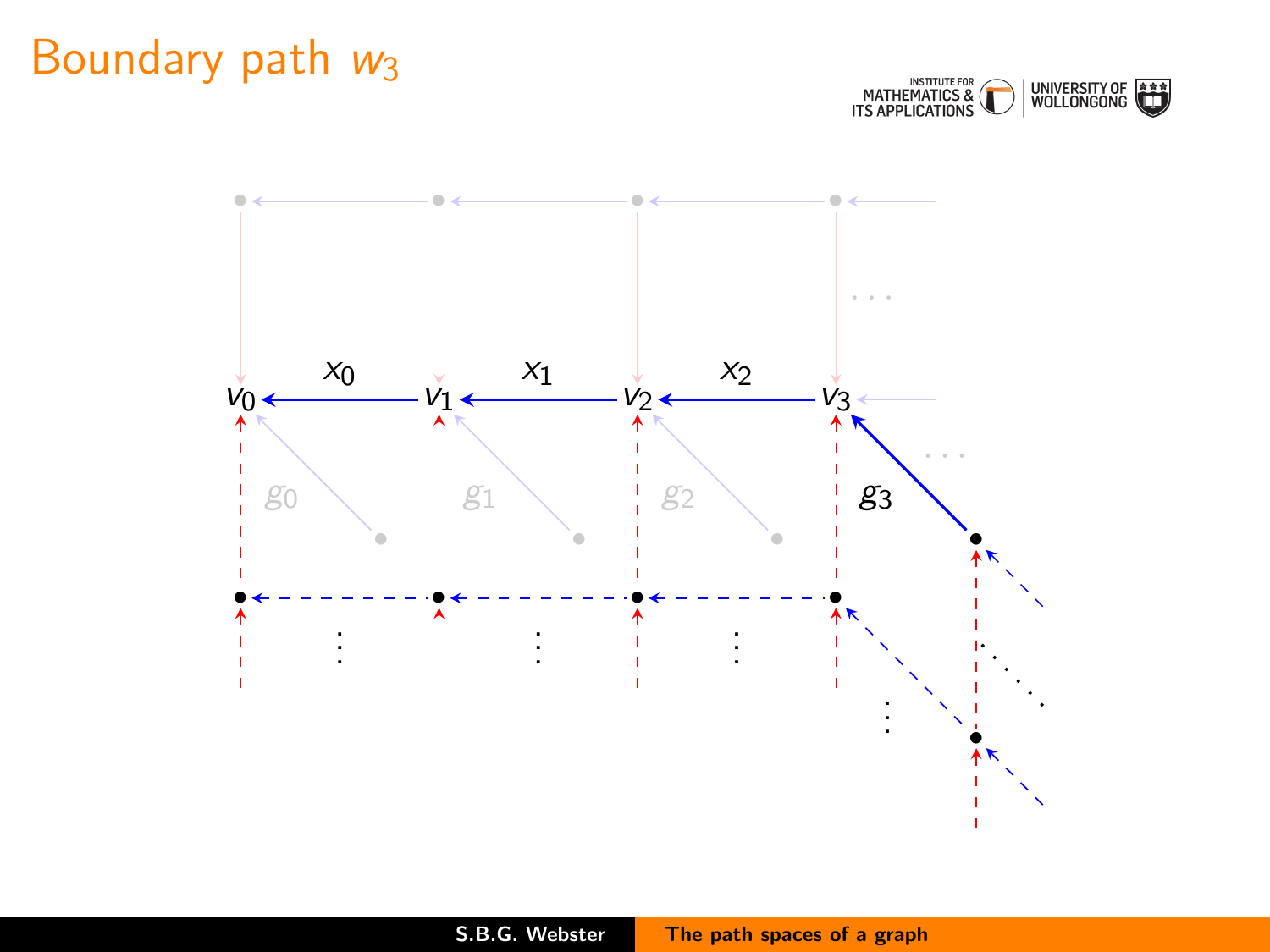### Putting it all together



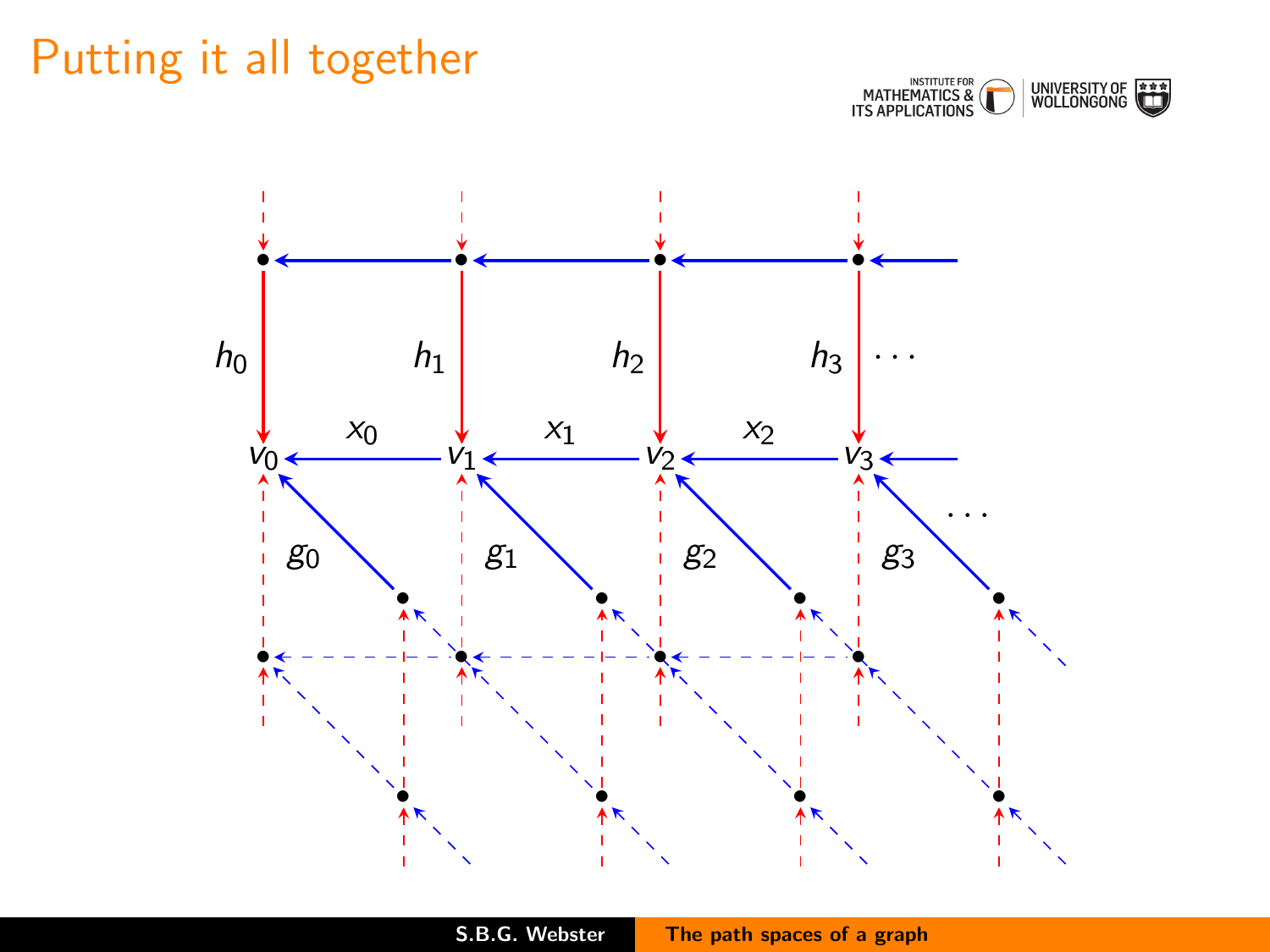

Formally, the 'new' path space is defined as a set of equivalence classes that deal with when extended boundary paths overlap.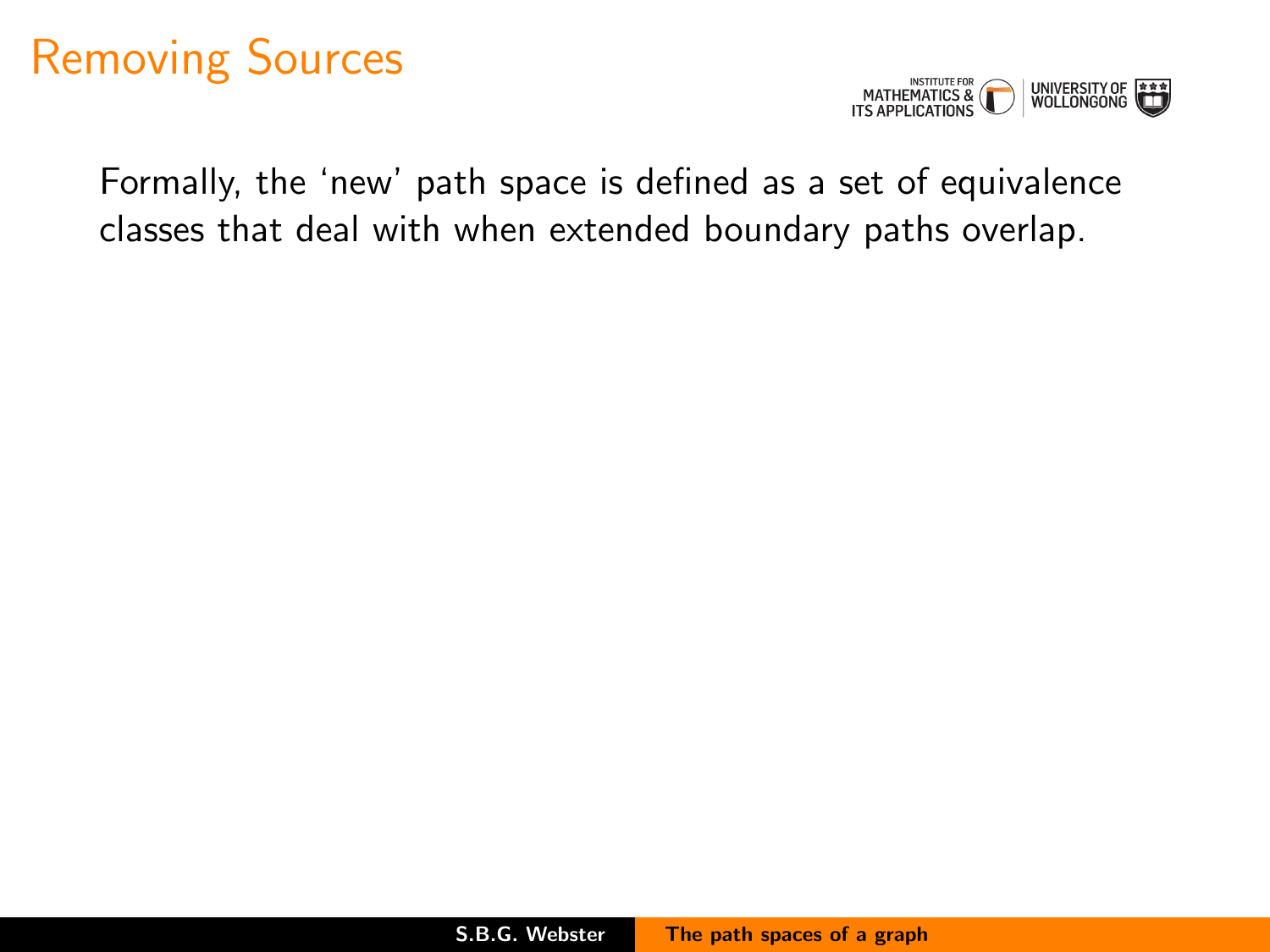

Formally, the 'new' path space is defined as a set of equivalence classes that deal with when extended boundary paths overlap. We can 'project' paths from Γ onto paths from Λ. For example

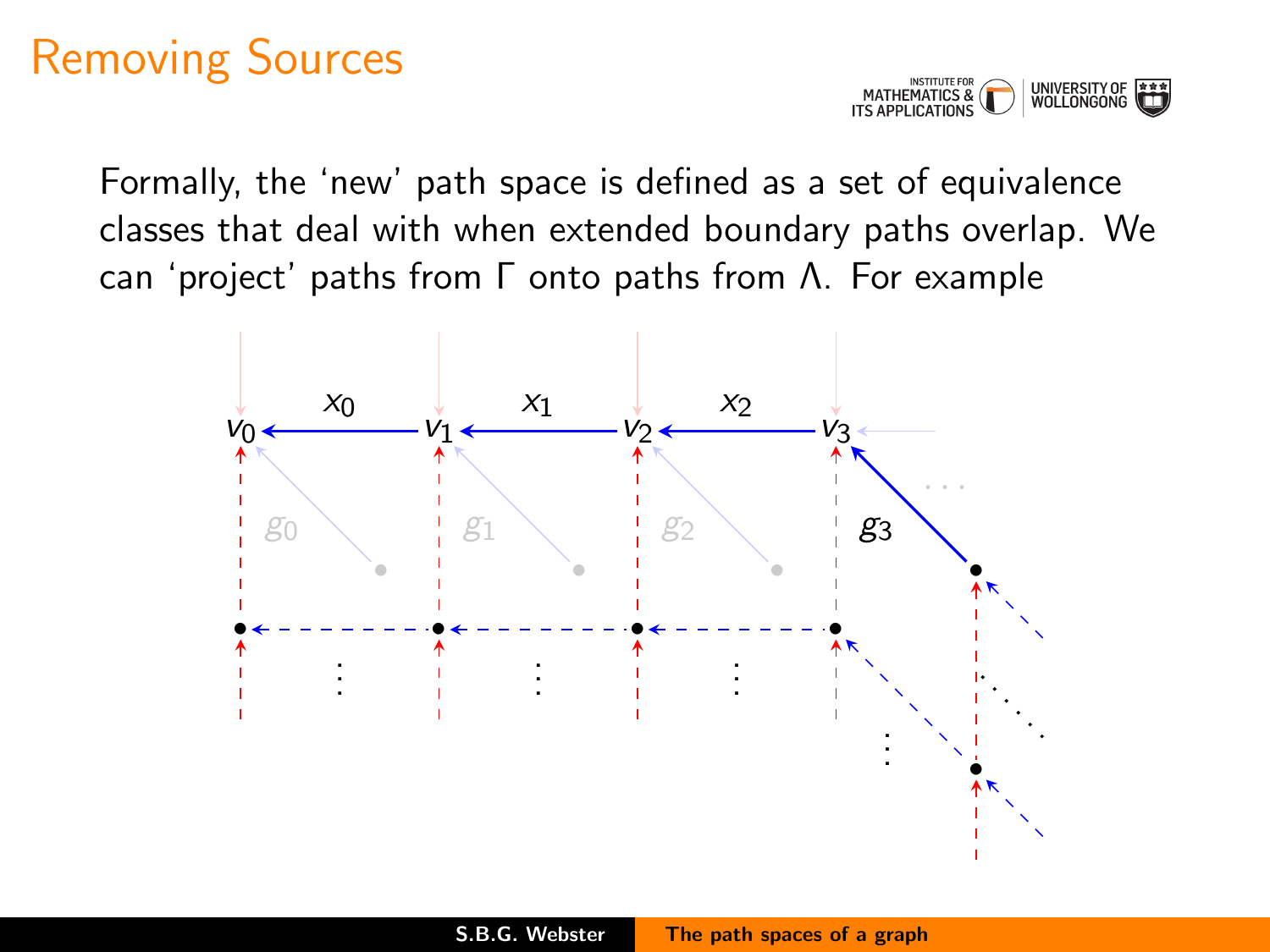

Formally, the 'new' path space is defined as a set of equivalence classes that deal with when extended boundary paths overlap. We can 'project' paths from Γ onto paths from Λ. For example

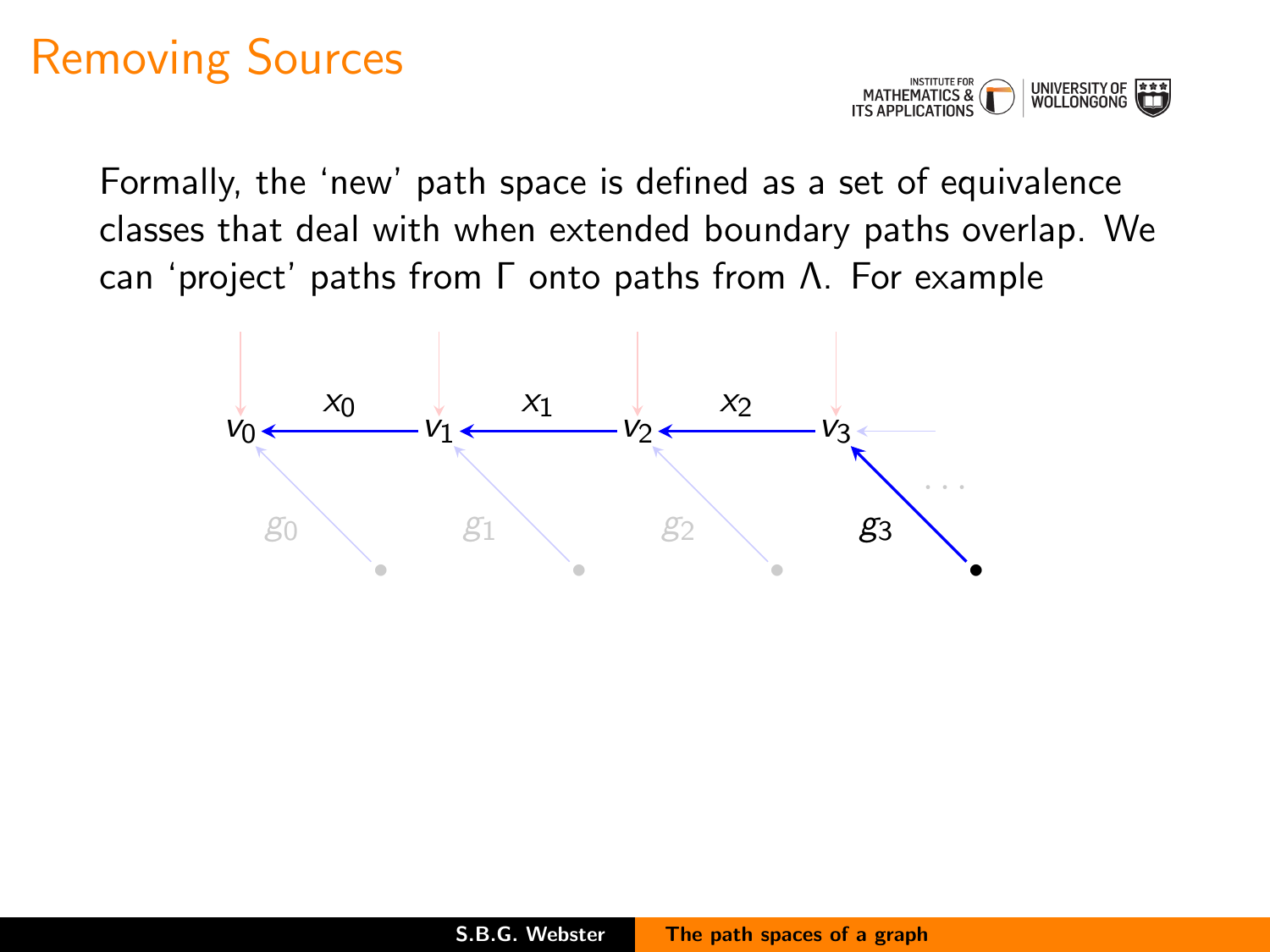#### Putting the bits together



 $\triangleright$  The projection  $\pi$  : Λ<sup>0</sup>Γ<sup>∞</sup>  $\rightarrow$  ∂Λ is a homeomorphism.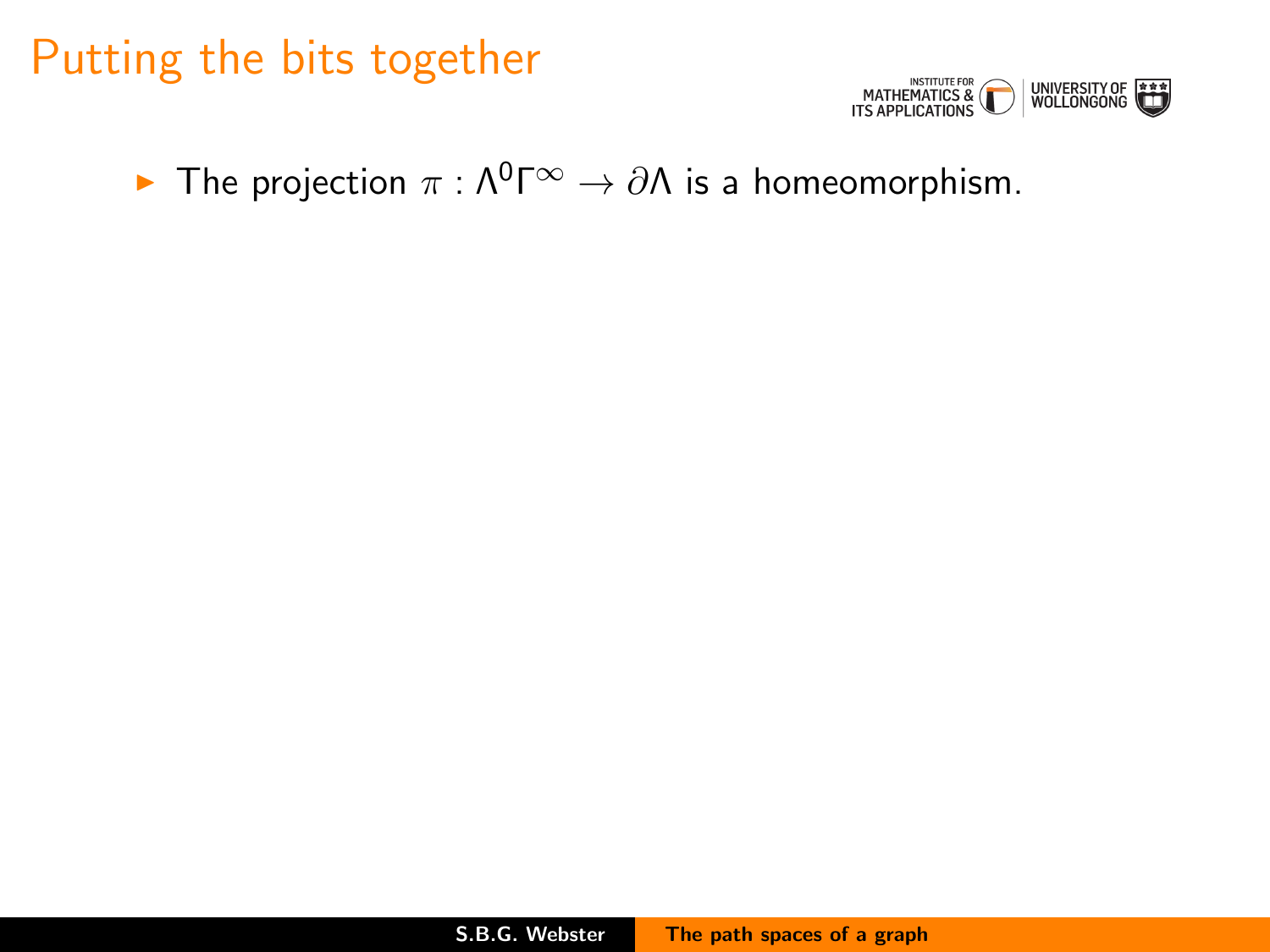### Putting the bits together



- $\blacktriangleright$  The projection  $\pi$  : Λ<sup>0</sup>Γ<sup>∞</sup>  $\rightarrow$  ∂Λ is a homeomorphism.
- ► The isomorphism  $C^*(\Lambda) \cong pC^*(\Gamma)$ p induces a homeomorphism  $\rho : \overline{pD_{\Gamma}p} \to \overline{D_{\Lambda}}$ .